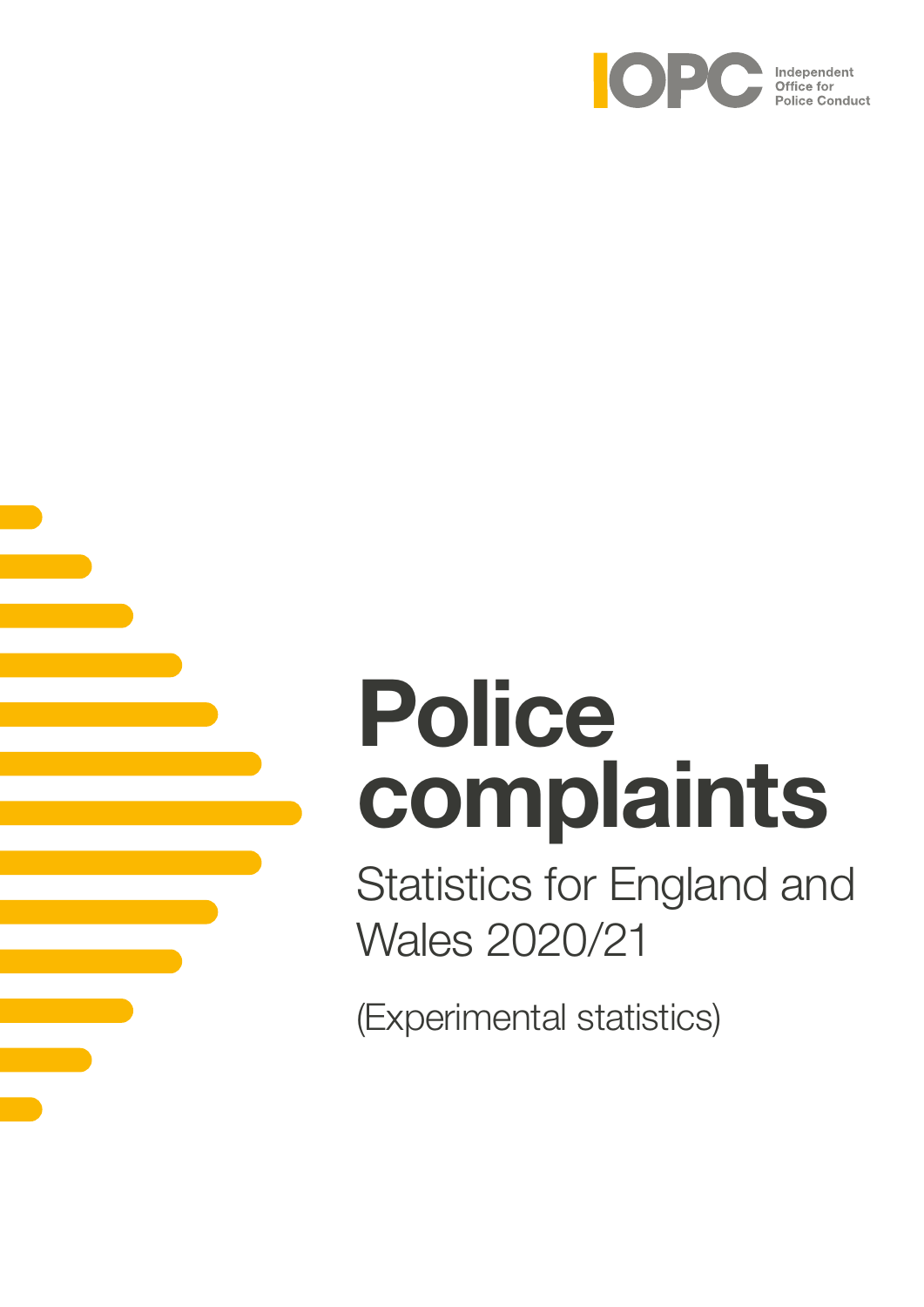# **Contents**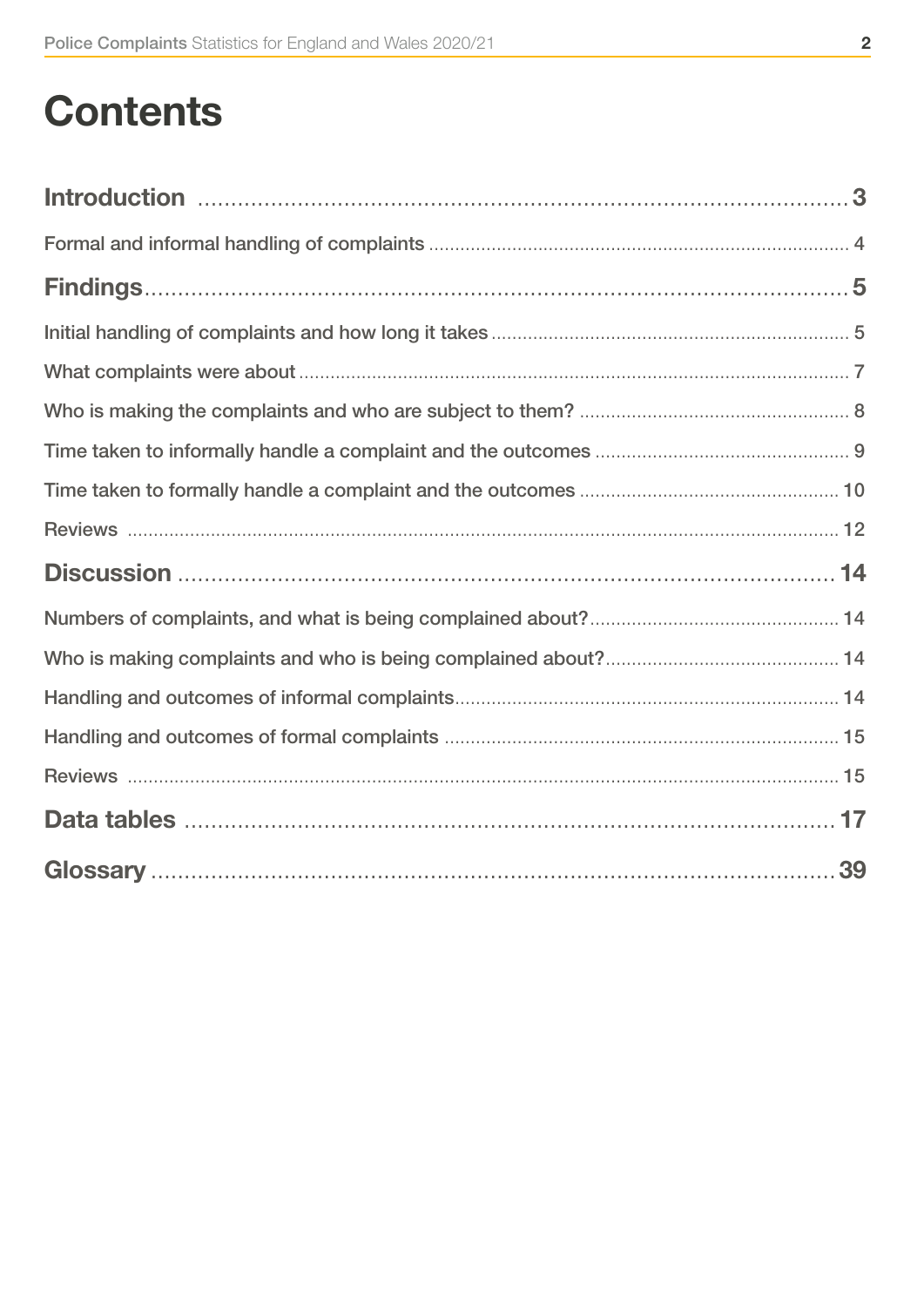# <span id="page-2-0"></span>Introduction

The *Policing and Crime Act 2017* and supporting regulations made significant changes to the police complaints and disciplinary systems. These changes were designed to achieve a simpler, more proportionate and customer-focused complaints system focusing on learning and improvement. The changes were implemented on 1 February 2020.

Alongside changes to complaints legislation, new recording guidance was issued to improve how information about complaints is recorded. These changes aim to make complaints data more meaningful.

This report presents figures on complaints about the police in England and Wales for the financial year 2020/21. It presents different data from previous annual complaints reports due to the changes in legislation and recording practice.

A police complaint is an expression of dissatisfaction by a member of the public about the service they have received from a police force. Police forces and local policing bodies deal with the majority of complaints themselves. The IOPC set the standards for complaints handling through our [Statutory Guidance](https://www.policeconduct.gov.uk/complaints-reviews-and-appeals/statutory-guidance) 2020.

Our Statutory Guidance helps local policing bodies and forces achieve high standards in handling complaints about those serving with the police, and to comply with their legal obligations. The IOPC also oversees the complaints system and investigates the most serious and sensitive cases, as well as carrying out some reviews of complaints.

The first stage of complaint handling is for the relevant police force or local policing body to decide how it will handle the complaint. The reforms allow for certain types of complaints to

be resolved informally, while also allowing more flexibility in the handling of formal complaints. This allows the police to better meet the needs of the complainant, and quickly make improvements based on the complaints they handle.

A person can request a review if they are unhappy with the way their complaint was handled or the final outcome. In some instances, this review will be carried out by the IOPC. Other reviews are handled by local policing bodies (Police and Crime Commissioners and Mayors).

This is the first year of reporting on the changes to the complaints system and therefore, these statistics should be considered experimental<sup>1</sup>.

Most of the data referred to in this report was recorded on police force IT systems and collected by the IOPC. Police forces updated their systems at different times, and it will take time for those inputting data to develop their understanding.

Given the significant changes to the complaints system it would not be meaningful to compare this complaints data to that of previous years.

We have issued police forces with guidance which sets out how we expect them to record the data we collect. Therefore, the consistency of the data we report relies on police forces applying our guidance correctly when they record data.

Our guidance on how police forces should record data about complaints under the *Police Reform Act 2002*, as amended by the *Policing and Crime Act 2017*, is available on our website: [www.policeconduct.gov.uk](http://www.policeconduct.gov.uk/investigations/investigation-summaries-and-learning-recommendations)

1 The Office for National Statistics describes these as 'a series of statistics that are in a testing phase and not yet fully developed'.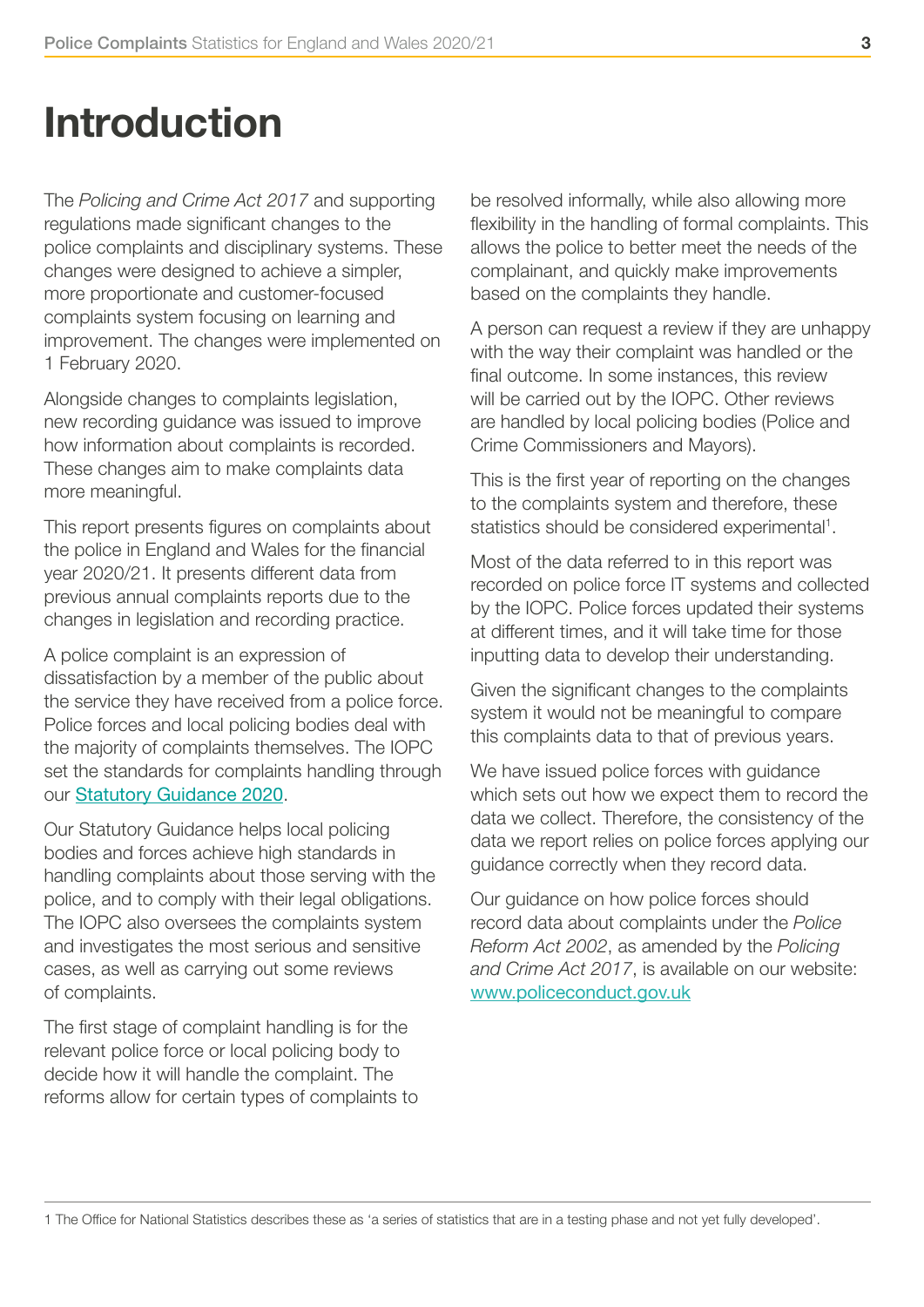# <span id="page-3-0"></span>Formal and informal handling of complaints

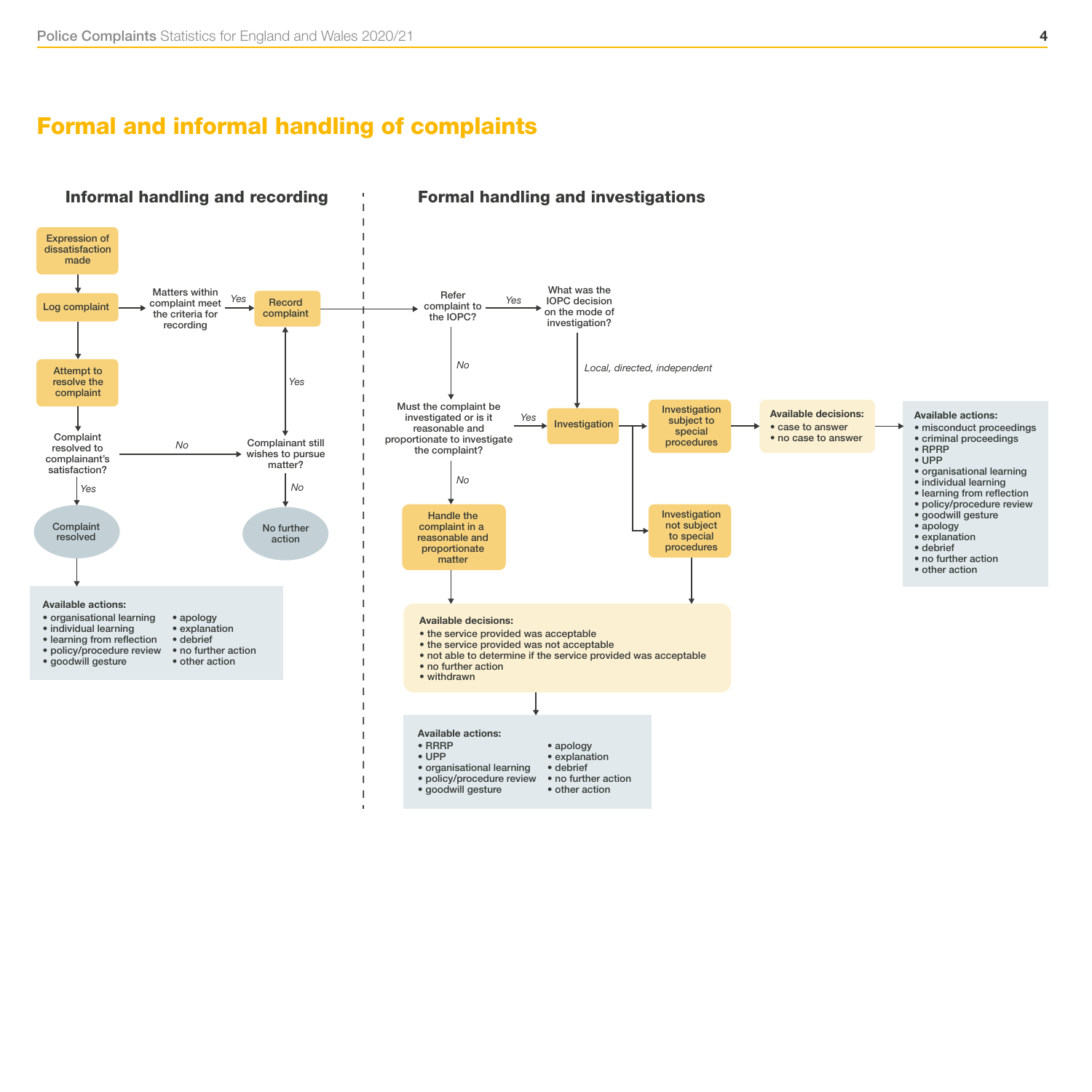# <span id="page-4-0"></span>Findings

# Initial handling of complaints and how long it takes

#### Complaint cases logged

Significant change has been made to the complaints system in this area, widening the definition of a complaint to make the system more accessible. This means many more complaints will now be logged than in previous years.

The definition of a police complaint is an expression of dissatisfaction by a member of the public about the service they have received from a police force. All expressions of dissatisfaction must be logged. Some dissatisfaction, which does not meet the criteria for recording a complaint under Schedule 3 of the *Police Reform Act 2002 (PRA 2002)*, may be resolved quickly to the satisfaction of the complainant. Other expressions of dissatisfaction must be recorded.

- In 2020/21, police forces and local policing bodies logged 67,732 complaint cases (table 1).
- Forces took, on average, six working days to log complaints from the date the complaint was made.
- Most forces (29) logged complaints in five working days or fewer. Of the 15 forces that took more than five working days, seven had logged more than 1,500 complaints.

There are considerable differences in the size of police forces across England and Wales. This impacts the number of complaint cases logged by forces. Direct comparison of the number of complaint cases across forces would not take into account these size variations.

A complaint cases rate per 1,000 police force employees is used to provide a meaningful comparison of complaints logged across forces.

- In 2020/21, 290 complaint cases per 1,000 employees across all forces were logged.
- Complaint case rates per 1,000 employees ranged from 131 in North Yorkshire Police to 805 in Cleveland Police.<sup>2</sup> The average nationally was 290 per 1,000 employees (table 2).

#### Time taken to contact the complainant

When handling complaints, the body responsible must contact the complainant and seek their views about how the complaint should be handled. This should happen as soon as possible after the complaint is made.

- In 2020/21, forces took an average of seven working days from the date the complaint was made to contact the complainant.
- The time forces took to contact complainants ranged from an average of one day in Cheshire Constabulary to 24 days in West Midlands Police (table 3).

<sup>2</sup> Outliers have been removed from ranges. These are the British Transport Police, who began handling complaints under the Police Reform Act 2002 as amaneded by the Police and Crime Act 2017 from 4 January 2021, and Bedfordshire Police, Cambridgeshire Constabulary, Hertfordshire Constabulary, and Northumbria Police owing to technical issues with collecting complaints logged outside of Schedule 3 data.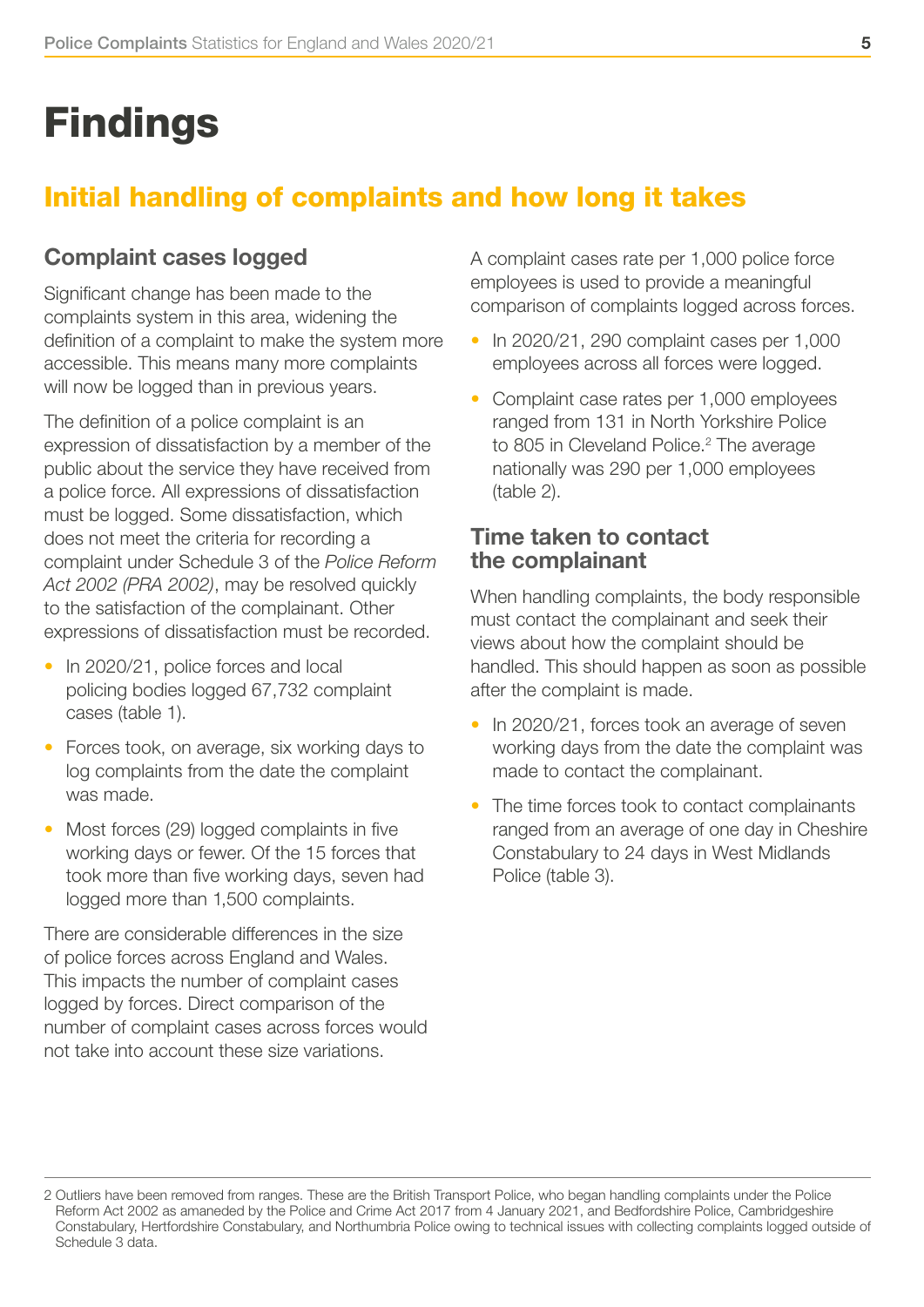#### Recording complaints

The new reforms allow for certain complaints to be handled informally. Schedule 3 of the *Police Reform Act 2002* sets out legal requirements for police complaint handling.

A complaint does not need to be formally recorded under Schedule 3 of the *Police Reform Act 2002* if it can be resolved quickly and to the satisfaction of the complainant. Even if attempts are made to initially handle the complaint outside of the requirements of Schedule 3, it may later be recorded and handled under Schedule 3 of the *PRA 2002*. Information about recording complaints is available in Chapter 6 of our [Statutory Guidance \(2020](https://www.policeconduct.gov.uk/sites/default/files/Documents/statutoryguidance/2020_statutory_guidance_english.pdf)).

There are four reasons why a complaint must be recorded under Schedule 3:

- the complainant wants it to be recorded
- the nature of the allegation(s) mean it must be recorded
- the appropriate authority/body responsible for initial handling decides it is appropriate
- complainant is dissatisfied following informal handling
- A total of 36,365 complaint cases logged in 2020/21 were subsequently recorded under Schedule 3 of the *PRA 200*2 (table 4).
- In 42% (15,225) of cases, the body responsible for the initial handling of the complaint decided it should be recorded.
- Just over a third (34%, 12,440) of complaints were recorded because the complainant wanted it to be recorded.
- 16% (5,811) of complaint cases were recorded due to the nature of the allegations made.
- In 8% (2,889) of cases, the complainant was dissatisfied with the informal handling and requested their complaint be recorded.



Figure 1: Reasons complaint cases recorded under Schedule 3 in 2020/21.

- Body responsible for initial handling decides
- Complainant wishes the complaint to be recorded
- Nature of allegation(s)
- Dissatisfaction after informal handling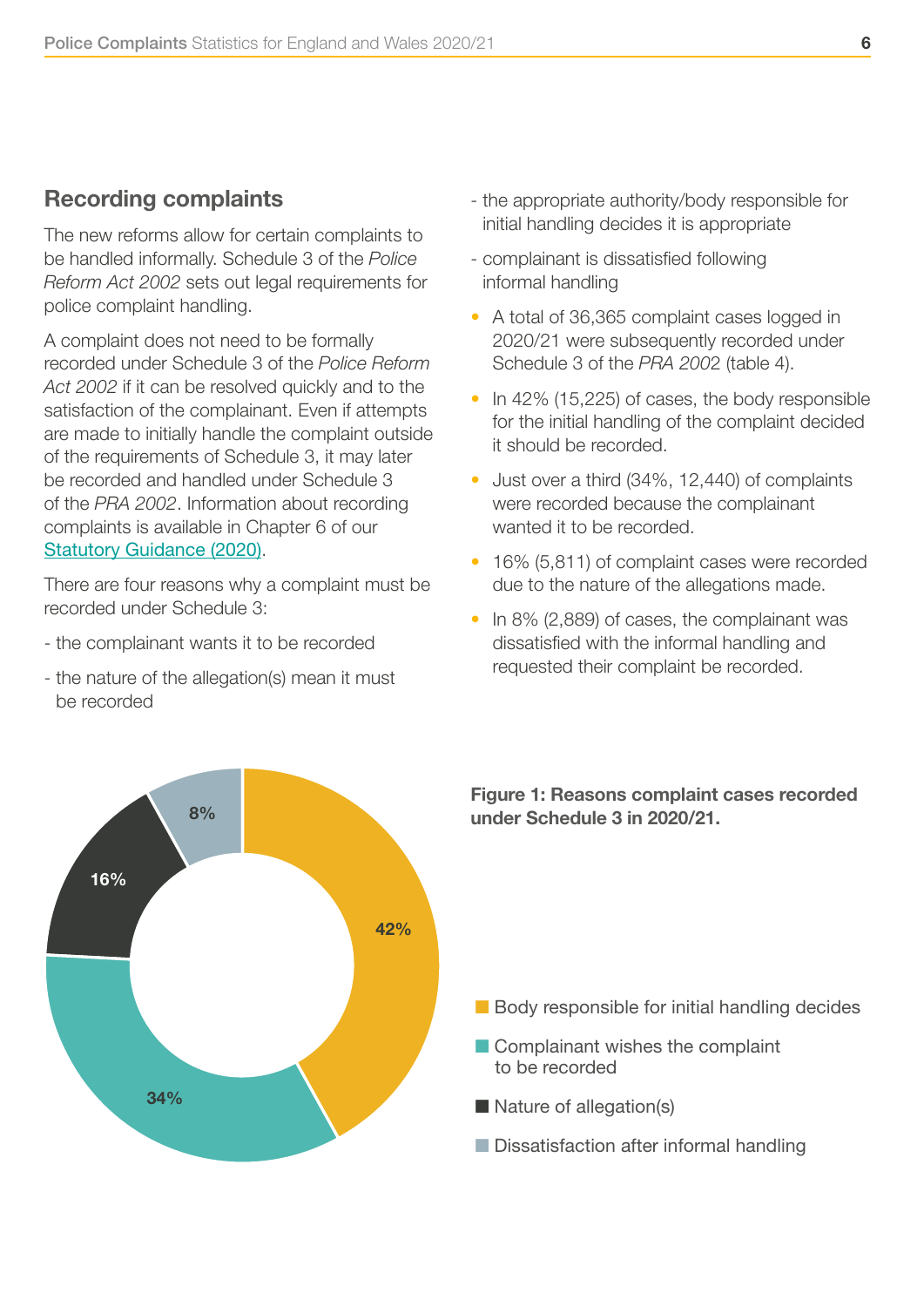# <span id="page-6-0"></span>What complaints were about

A complaint case may include one or more allegations. Each allegation is allocated to one of 11 categories and a subcategory if applicable. The purpose of the categories is to capture the root of the dissatisfaction expressed in a complaint.

- In 2020/21, 109,151 allegations were logged (table 5).
- The five most commonly logged allegation categories in 2020/21 were:
	- delivery of duties and service
	- police powers, policies and procedures
	- individual behaviours
	- discriminatory behaviour
	- handling of or damage to property/premises

These five categories account for 93% of all allegations logged (figure 2).

• The most common allegation was logged under the 'delivery of duties and service' category. This category accounted for almost half (48%) of all the allegations logged in 2020/21.





■ Police powers, policies and procedures

- Individual behaviours
- Discriminatory behaviours
- Handling of or damage to property/premises
- All other categories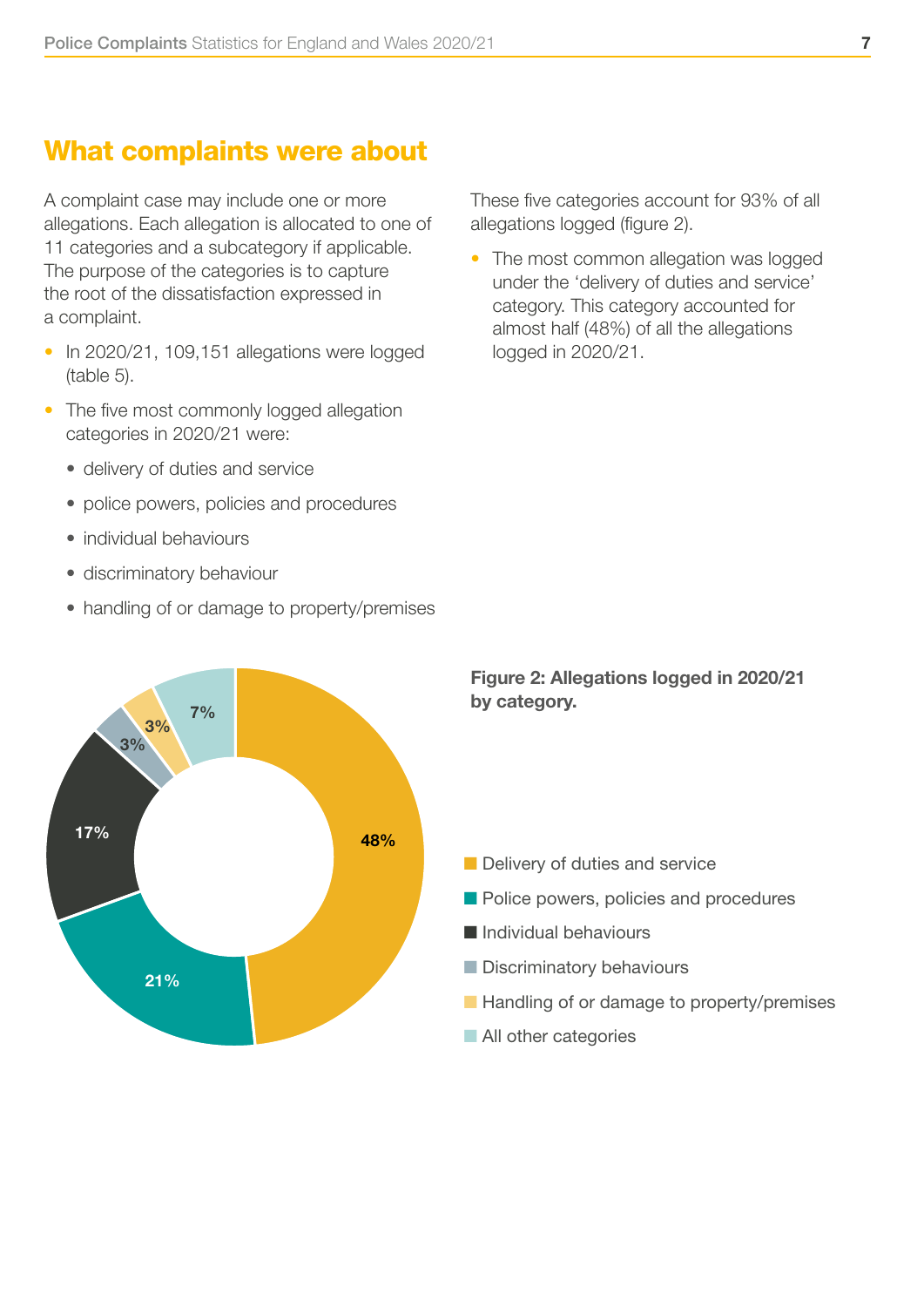# <span id="page-7-0"></span>Who is making the complaints and who are subject to them?

### Who is making the complaints?

In 2020/21, 62,606 people complained about the police.

- Most complainants were men (55%, 34,268) (table 8).
- Where known, most complainants were White (47%, 29,422). It should be noted the ethnicity of 41% (25,890) of complainants was either not stated or unknown (table 9).
- The most common age groups to complain about the police were those aged 30 to 39 years (20%, 12,614 complainants), closely followed by those aged 40 to 49 years (18%, 11,311). The people who complained least commonly were aged 17 or under. However, caution is advised when looking at the breakdown by age owing to 20% of complainants (12,499) whose age is unknown (table 10).

#### Who is being complained about?

In 2020/21, 38,982 people serving with the police were subject to a complaint.

- 67% (26,108) of those complained about were male and 32% (12,389) were female (table 11).
- Most people subject to a complaint were White (81%, 31,768). However, caution is advised when looking at the breakdown by ethnicity due to the number of subjects (12%, 4,797) with unknown or not stated ethnicity (table 12).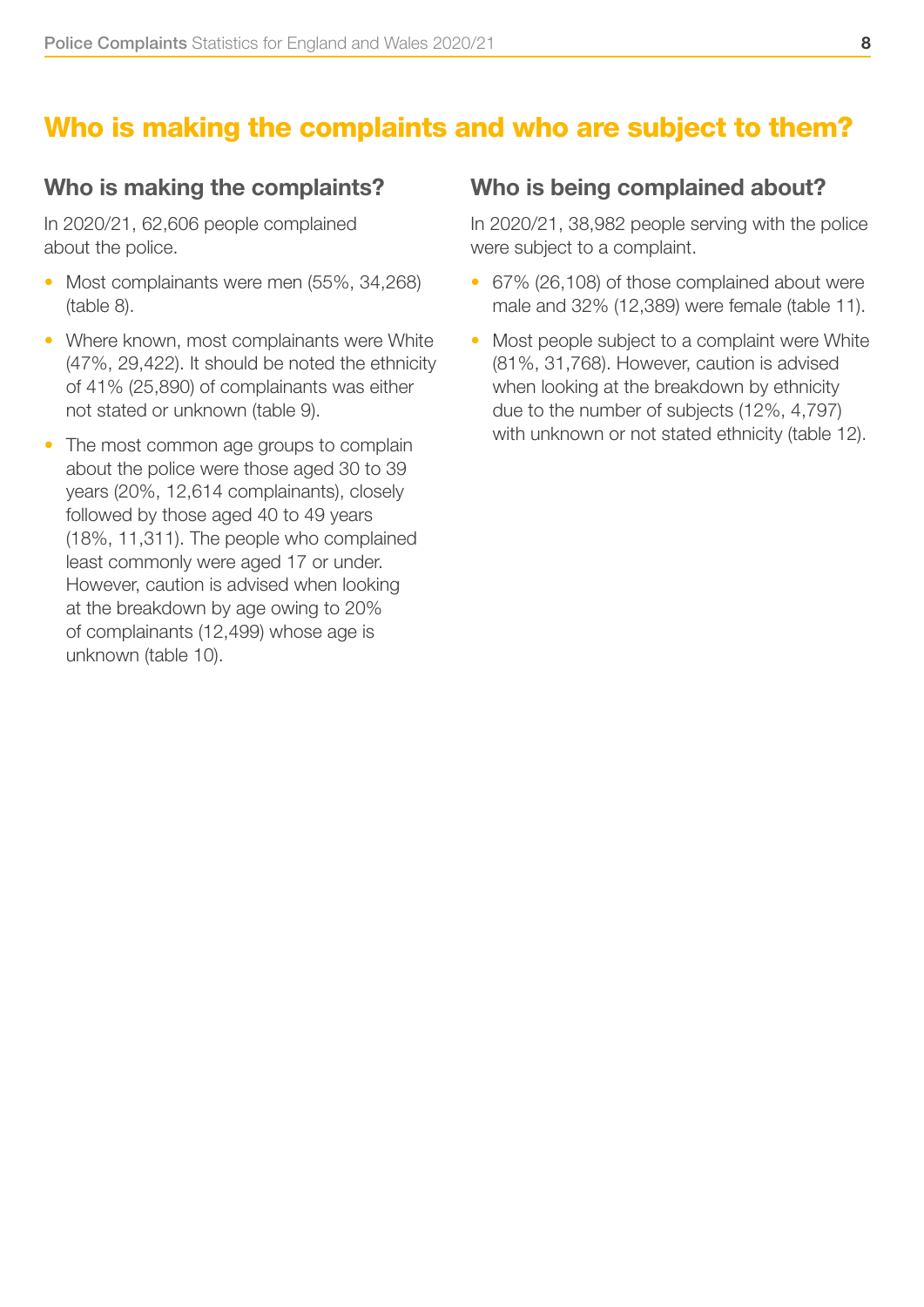# <span id="page-8-0"></span>Time taken to informally handle a complaint and the outcomes

Informal complaint handling provides an opportunity to address promptly the concerns a complainant has raised. The key consideration is whether a course of action is appropriate and whether it will be an effective response to a complaint.

## Allegations finalised

An allegation is considered finalised when the complainant is notified about the outcome of the allegation (a decision) and any planned action.

- In 2020/21, police forces finalised 32,012 allegations on complaint cases that were handled informally (table 13).
- On average, these allegations took 20 working days to finalise (table 14).

## Allegation decisions

Where a complaint case is handled informally, the allegation decision will be: 'resolved' or 'not resolved' (table 18).

- In 2020/21, 94% of allegations handled informally were resolved to the satisfaction of the complainant.
- The remaining 6% could not be resolved and will either have been recorded under Schedule 3 or withdrawn by the complainant.

### Complaint cases finalised

A complaint case is finalised when all actions relating to that case are complete.

- In 2020/21, 28,202 complaint cases were finalised informally (table 19).
- These complaint cases took an average of 25 working days to finalise. This is longer than the 20 working days taken to handle allegations as it includes the time to complete all the actions on the case (table 20).

### Actions

Any actions taken in response to the allegation are recorded; multiple actions can be recorded for each allegation.

- The most common action resulting from complaints handled informally was an explanation. 41% of complaint cases finalised resulted in an explanation being given to the complainant (table 21).
- 31% of complaint cases finalised informally had at least one allegation resulting in no further action.
- Different types of learning can be selected as the outcome of complaints. This include; organisational learning, individual learning and learning from reflection. This totalled 5% of the outcomes. Actions such as providing an apology or conducting a debrief accounted for a further 9%. Therefore, some sort of learning/ reflective activity accounted for the outcome in 14% of cases.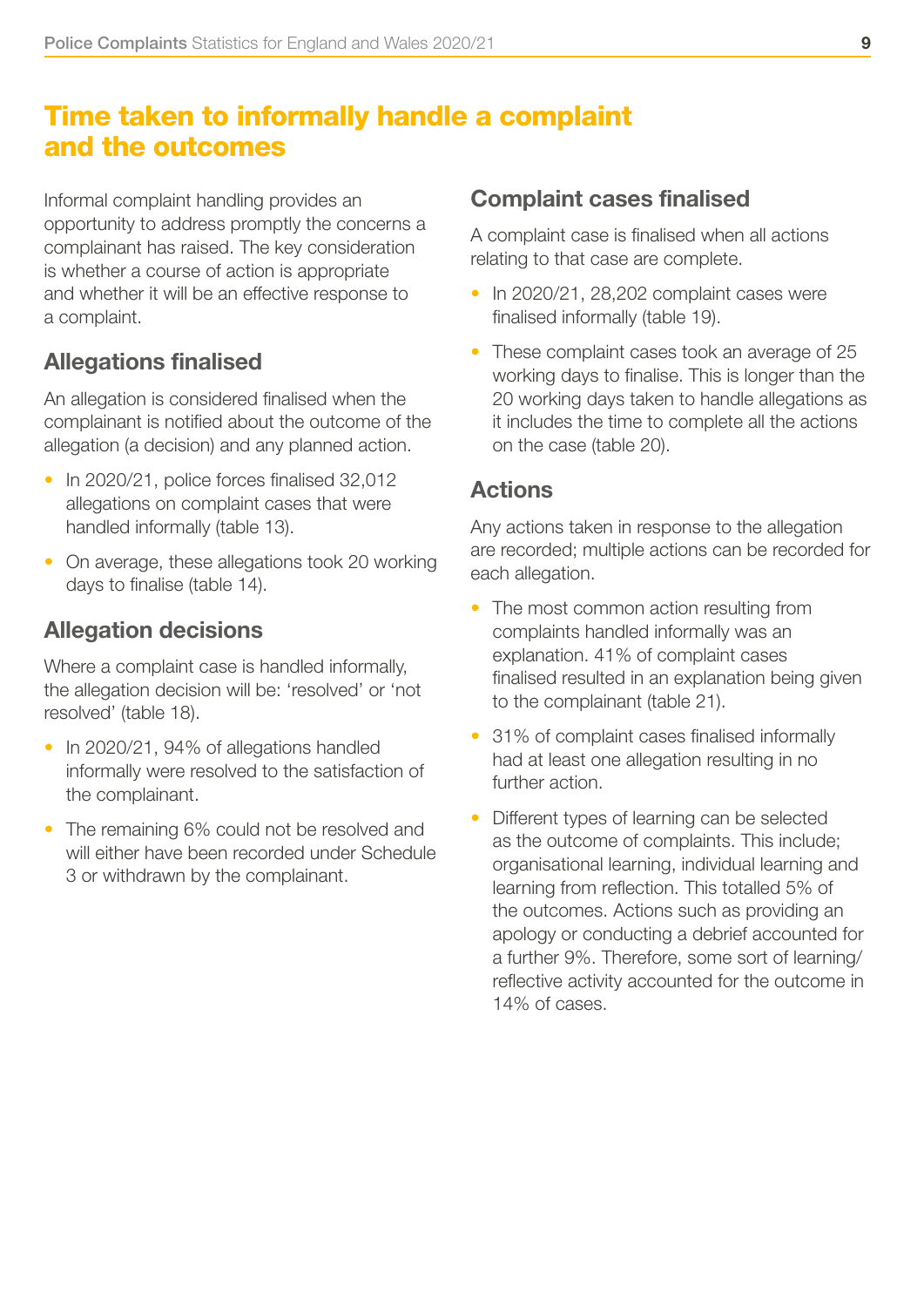# <span id="page-9-0"></span>Time taken to formally handle a complaint and the outcomes

All complaints recorded formally should be handled in a reasonable and proportionate manner. This may mean:

- an investigation
- otherwise responding to concerns raised and seeking to resolve them
- notifying the complainant no further action will be taken

## Allegations finalised

An allegation is considered finalised when the complainant is notified about the outcome of the allegation (a decision) and any planned action.

• In 2020/21, police forces finalised 51,738 allegations on complaint cases handled formally (table 13).

## Allegations handled by investigation

If an allegation is investigated, the investigation will fall into one of three types: local, directed, or independent. Please see [the Glossary](#page-38-0) for an explanation of the different forms of investigation.

If at any time during an investigation, the investigating officer thinks a person complained about may have

- committed a criminal offence; or
- behaved in a manner which would justify the bringing of disciplinary proceedings

the investigation must be certified as subject to special procedures (see explanation of 'special procedures' in [the Glossary](#page-39-0)).

- In 2020/21, 13% of the 51,738 allegations handled under Schedule 3 were investigated.
- Just over 10% of those (688 out of 6,533) were finalised by investigations subject to special procedures.
- The proportion of investigated allegations ranged from 2% in Staffordshire Police, Cheshire Constabulary and Thames Valley Police to 50% in Warwickshire Police (this excludes six forces with fewer than ten allegations finalised by investigation and the British Transport Police who came under the new legislation from 4 January 2021).
- The majority of allegations finalised by investigation in 2020/21 (99%, 6,496) had been investigated by police forces. These investigations took an average of just under five months (106 working days) for forces to complete (table 14).

#### Allegations handled otherwise than by investigation

Most allegations will not need a full investigation to reach a conclusion and a decision.

- In 2020/21, the majority (87%) of allegations handled formally were finalised otherwise than by investigation.
- On average, these allegations took forces 57 working days to finalise (table 14).

## Allegation decisions

The allegation decision reflects how it has been handled. The decisions available for allegations handled formally depends on whether it has been investigated or not (table 18).

- It was found there was a case to answer for misconduct or gross misconduct in 20% of allegations investigated subject to special procedures.
- 59% of allegations investigated subject to special procedures found no case to answer for misconduct or gross misconduct.
- Almost 2% found that the service provided was not acceptable.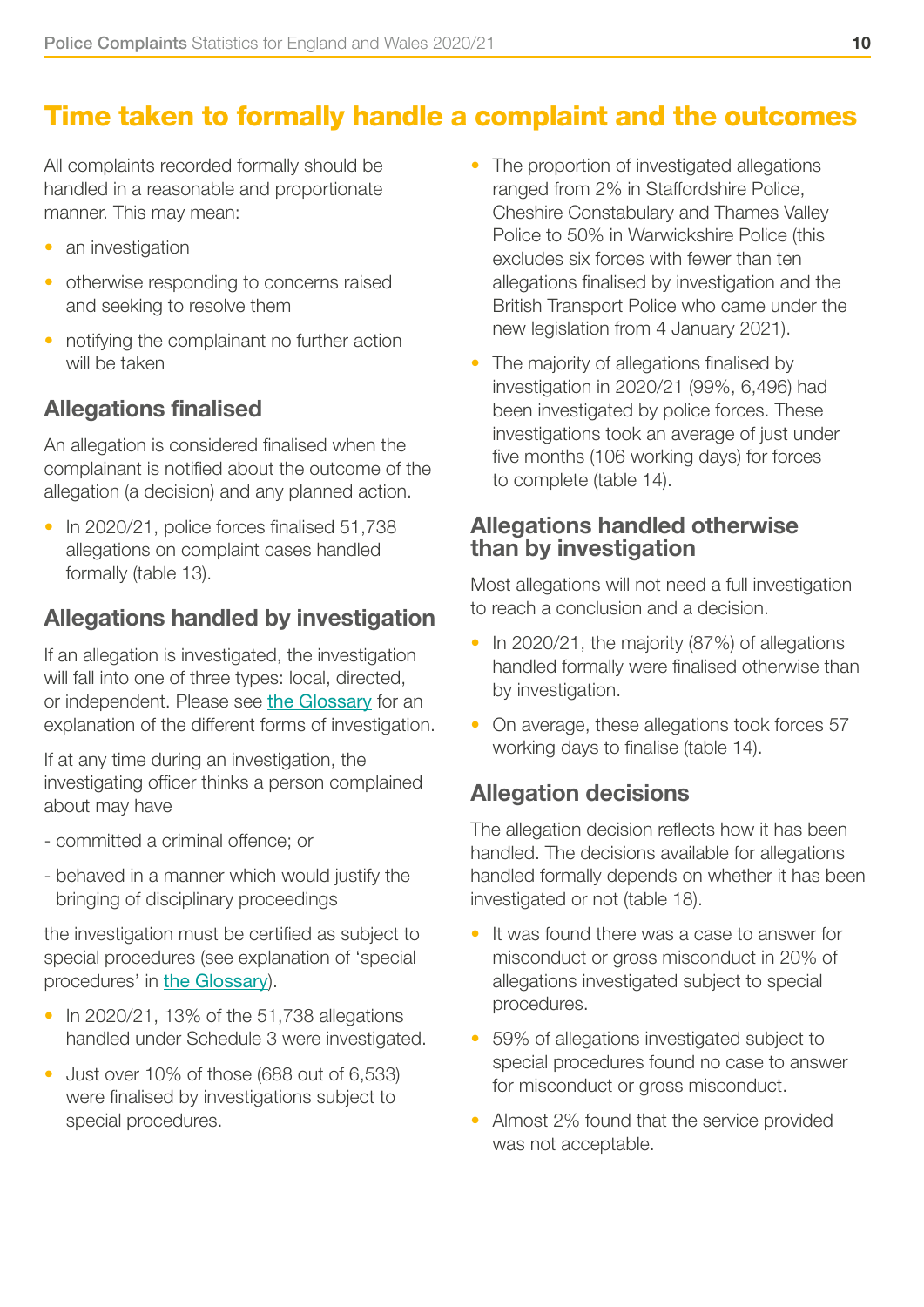- The remaining 19% of allegations investigated subject to special procedures found that either the service was acceptable or no further action was taken or the complaint was withdrawn.
- It was found the service provided was acceptable in almost three quarters (73%) of allegations investigated where special procedures did not apply.
- Of the 45,205 allegations finalised formally that were not investigated, the majority (66%) found the service provided was acceptable.

## Complaint cases finalised

A complaint case is considered finalised when all actions relating to that case are complete.

This includes:

- the time during which an application to review can be made
- the time it takes to deal with a review
- the time it takes for actions resulting from a recommendation or direction, made either following an investigation or consideration of a review, to be completed
- the time for the actions arising from a reflective practice review process (RPRP) meeting to be communicated to the complainant or their representative
- the time it takes for misconduct and/or criminal proceedings to conclude
- the time for initial outcomes of unsatisfactory performance procedures to be decided

In 2020/21, 23,243 complaint cases were finalised formally.

- It took an average of 73 working days to finalise complaint cases formally in 2020/21.
- The average time forces took to finalise complaint cases ranged from 37 in Cheshire Constabulary to 119 working days in Gwent Police<sup>3</sup> (table 20).

#### Actions

- Of the 23,243 complaint cases handled formally in 2020/21, more than half (57%) had at least one allegation resulting in no further action being taken (table 22).
- 18 complaint cases had at least one allegation resulting in either a misconduct meeting or hearing (table 22).
- 7% of complaint cases had at least one allegation resulting in learning for either the individual or the police force (table 22).
- 4% (815) of complaint cases handled formally had at least one allegation resulting in a referral to RPRP and 2% (516) resulted in learning from reflection for an individual (table 22).
- 5% of complaint cases had at least one allegation resulting in either an apology or debrief taking place (table 22).

<sup>3</sup> Timeliness range excludes the British Transport Police, who began handling complaints under the *Police Reform Act 2002* as amended by the *Police and Crime Act 2017* from 4 January 2021.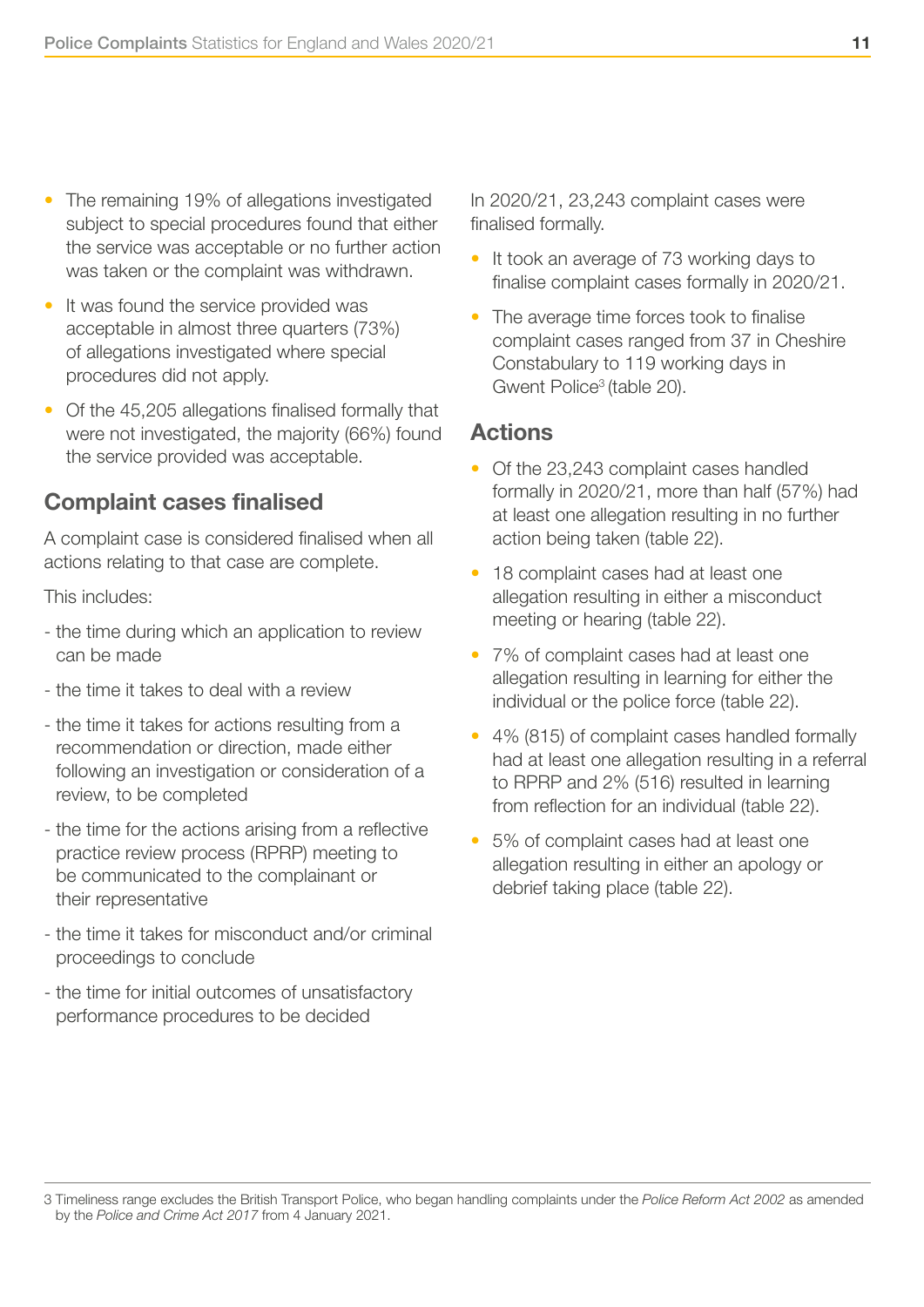# <span id="page-11-0"></span>**Reviews**

The complainant has a right to apply for a review where a complaint has been recorded under Schedule 3 of the *Police Reform Act 2002*. They can apply for a review if they are unhappy with the way their complaint was handled, or with the final outcome.

The application for review will be considered by the local policing body or the IOPC. The relevant review body depends on the circumstances of the complaint. The relevant review body will look at whether the handling and the outcome of the complaint was reasonable and proportionate.

There is no right of review against a complaint handled informally outside of Schedule 3. If the complainant is not satisfied with the outcome given to them, they can request the complaint be recorded and handled formally. This will bring it inside the scope of Schedule 3 and, when the complaint is finalised, the complainant will get a right of review to the relevant review body.

# Local policing body (LPB) reviews

In 2020/21, LPBs received 4,346 applications from complainants requesting a review of how their complaint had been handled or its final outcome (table 23).

• The number of reviews LPBs received following complaints that had not been investigated was 3,224.

The number of reviews received following complaints that had been investigated was 1,122.

## Outcome of LPB reviews

- In 2020/21, 15% of reviews about complaints that were not investigated, found the complaint outcome was not reasonable and proportionate.
- The proportion of reviews that found the outcome was not reasonable and proportionate varied considerably across police forces from 0% in four forces to 48% in Wiltshire Police (this excludes two forces with fewer than ten completed reviews) (table 24).
- 19% (105 out of 557) of the investigation reviews completed by LPBs found the complaint outcome was not reasonable and proportionate.
- LPBs for seven forces completed ten or more reviews of police force investigations. The proportion that found the outcome was not reasonable and proportionate ranged from 0% in North Yorkshire to 38% in Warwickshire Police (table 24).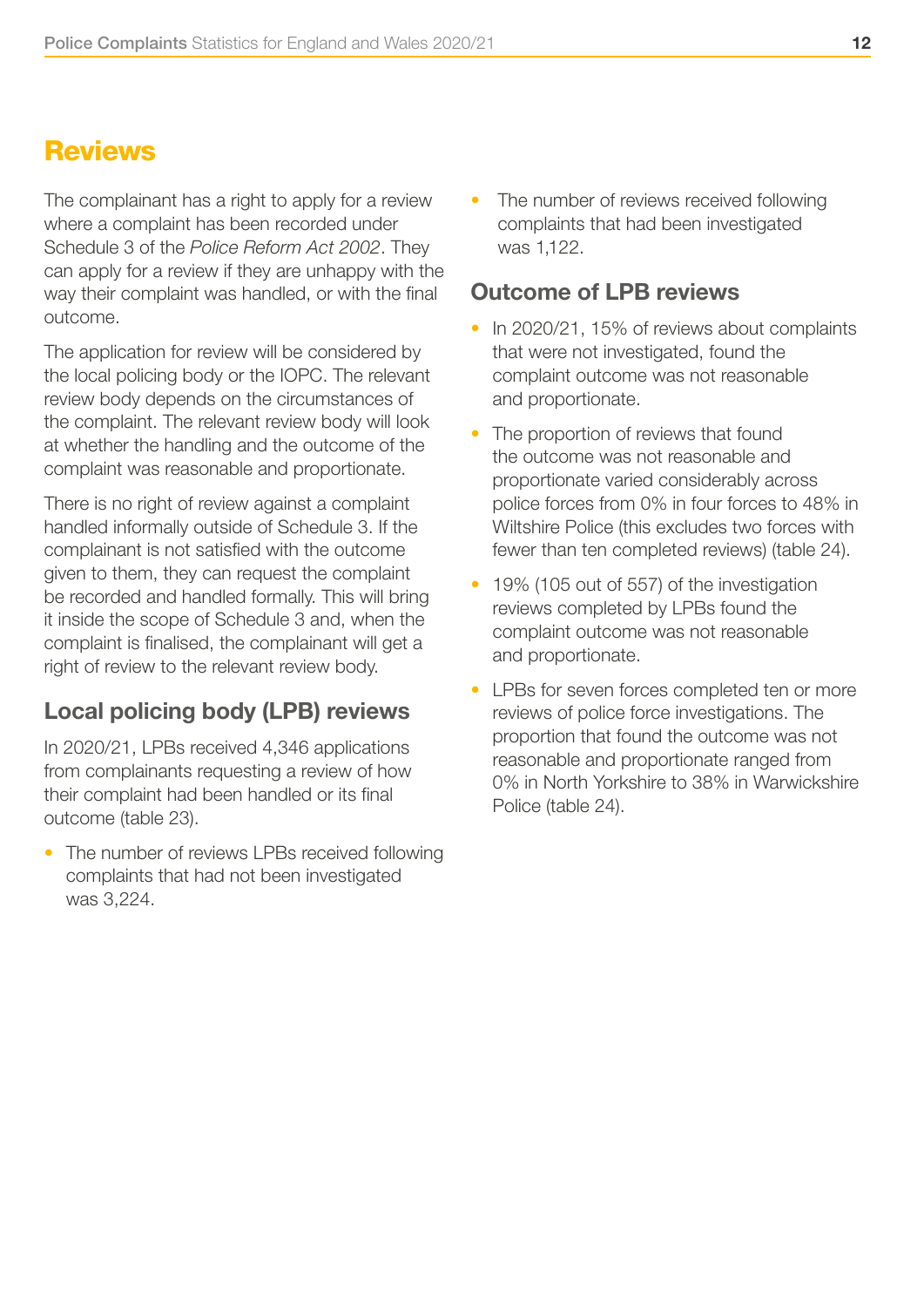#### IOPC reviews

In 2020/21, the IOPC received 969 applications to review complaints dealt with by police forces (table 25).

- In 2020/21, the IOPC received 491 applications to review complaints not investigated by police forces.
- The number of reviews received following complaints that had been investigated was 478.

#### Outcome of IOPC reviews

- In 2020/21, the IOPC found the outcome in 32% of complaints that had not been investigated was not reasonable and proportionate (table 26).
- 32% (88 out of 271) of the investigation reviews completed by the IOPC found the complaint outcome was not reasonable and proportionate (table 26).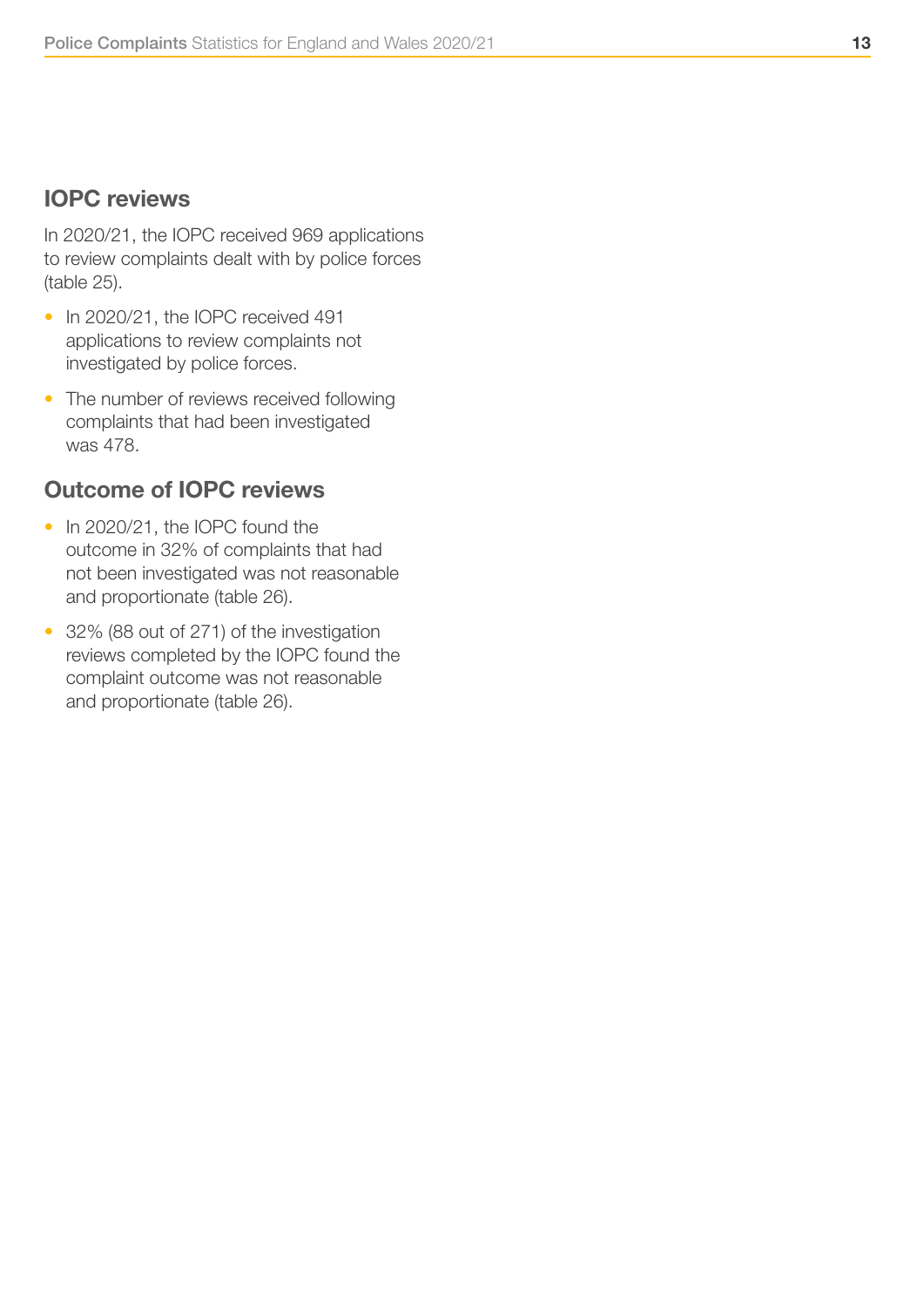# <span id="page-13-0"></span>**Discussion**

The main body of the report explains that these statistics are experimental due to the significant changes to the complaints system, police forces updating their systems at different times and time it will take to develop understanding of the changes. Therefore, any analysis and discussion of the statistics is currently limited. In future years, with more data and experience, more analysis can be undertaken to draw out more learning and improvements from the complaints that are made.

# Numbers of complaints, and what is being complained about?

As expected, following changes to the definition of a complaint and the removal of considerations around whether complaints are eligible to be recorded, the volume of complaints has increased significantly. The changes aimed to make access to the complaints system easier and ensure that all dissatisfaction with the police was documented. Given those changes, it would not be meaningful to compare the volume of complaints reported in 2020/21 with previous years.

New recording guidance was also introduced, including new categories to document the nature of complaints. The largest number of complaints were identified as relating to 'delivery of duties and service'. This covers police action after contact with the public and the general level of service the police offer. Typically, these types of complaints could be about property not being returned or a member of the public not being given a regular update on progress after reporting a crime. Many of these complaints were dealt with informally.

The next two largest categories of complaints are more complex. They arose from situations when police are using powers, such as use of force, arrest, detention and stop and search – and of individual behaviours such as unprofessional attitude, impolite tone and language, and lack of

fairness or impartiality. These types of complaints can vary greatly in seriousness.

# Who is making complaints and who is being complained about?

There are considerable gaps in recording demographic data, in particular the ethnicity and age of complainants as well as those being complained about. This is significant. Evidence shows that people from Black, Asian and minority ethnic communities, and young people, have less confidence in the police. Without this data, it is impossible to draw any meaningful insight about complaints received from these groups and how they were handled.

# Handling and outcomes of informal complaints

Complaints that are handled informally should be dealt with flexibly, with customer contact and understanding at the heart of how the matter is handled. These complaints should be dealt with quickly – usually within a few days. Contact with the complainant was made on average within seven days of the complaint being made and cases took an average of 25 days to complete. 94% of these complaints did not go on to be formally recorded so it appears that the majority were resolved to the complainant's satisfaction.

Aside from no further action, the most common outcome was that complainants were offered an explanation. Only 14% resulted in some sort of learning or reflective practice. Given the volume of cases, it is likely there are more opportunities to learn and improve the service to the public from this type of complaint.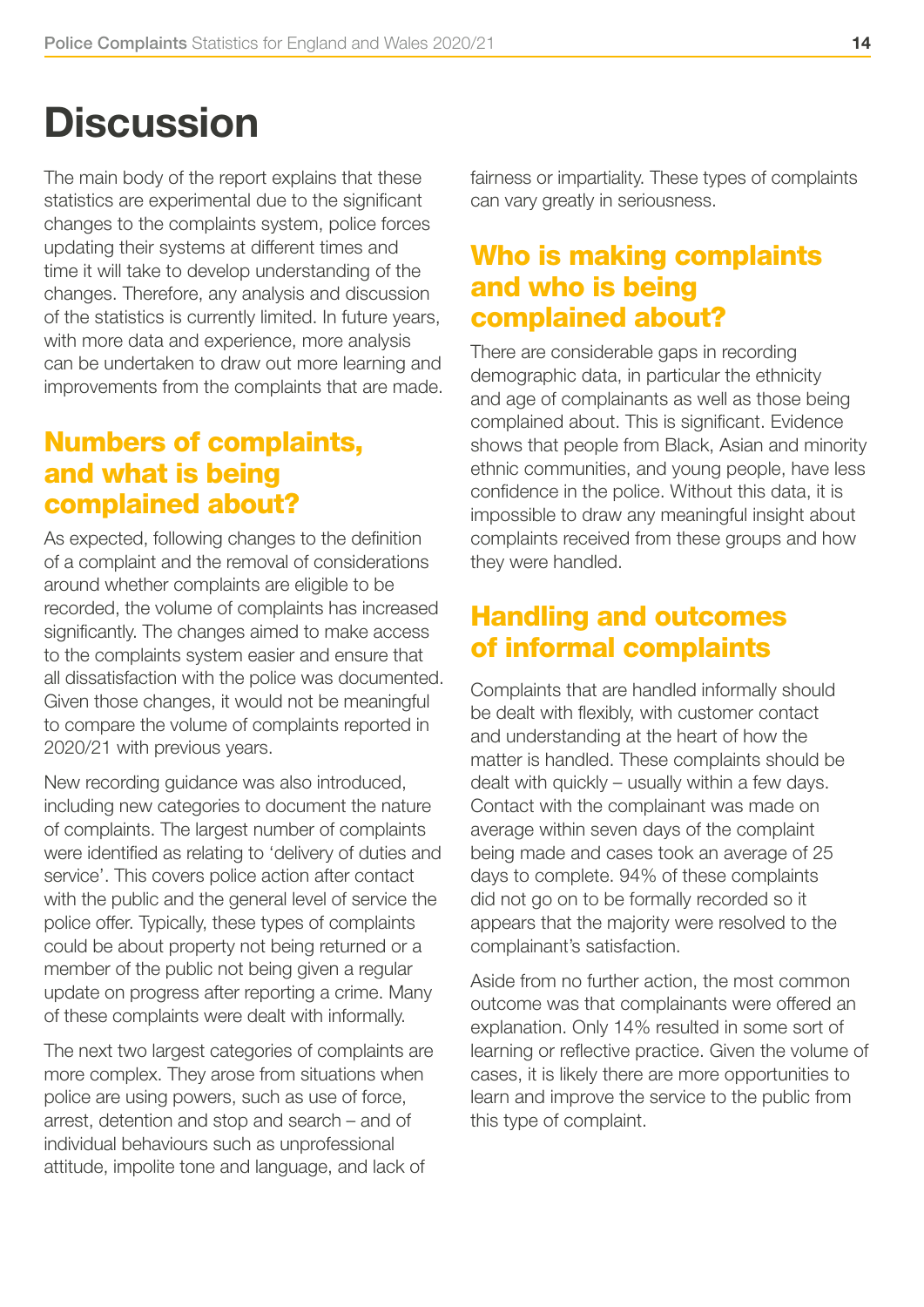## <span id="page-14-0"></span>Handling and outcomes of formal complaints

Of those cases handled formally, only 13% were subject to formal investigations. Investigations are more likely to feature allegations of abuse of position, discreditable conduct, and sexual conduct allegations. It took forces an average of 106 days to complete a complaint investigation. It is expected this figure will fluctuate over time as older cases are closed that have not featured in this data set. However, this does demonstrate improved timeliness compared to complaint investigations under the previous legislation (which took on average 151 days).

The remaining 87% of cases handled formally, were assessed as not requiring a full investigation to reach a conclusion and outcomes. These cases should be handled more quickly and with good customer engagement. These cases took, on average, 57 days to complete. Under the previous legislation, forces could locally resolve cases. In 2019/20, local resolution cases took an average of 73 days to complete.

Of those cases completed in 2020/21, 18 resulted in a finding of a case to answer for misconduct or gross misconduct. In 19% of cases a learning or reflective activity was identified as an outcome. Only 4% of cases resulted in a referral for the Reflective Practice Review Process. Given these cases are likely to be the more serious allegations, it is envisaged these figures may increase with time as the legislative reforms are embedded and as more cases are closed. It is likely that some of these more serious allegations will not have been closed within the 12-month period of this report.

## **Reviews**

A complainant can request a review if they are not satisfied with how their complaint was handled. Under the previous system, there were three different appeal rights, including an appeal against a decision not to record a complaint. This appeal type no longer exists as all expressions of dissatisfaction must be documented and handled reasonably and proportionality.

Replacing several different appeal types with one overarching review has reduced the numbers of reviews by about 1,000 in comparison to appeals under the old system. The nature of the complaint determines whether the review should be handled by the local policing body or the IOPC.

In 2020/21, local policing bodies received more reviews than chief officers did under the old system and the IOPC received fewer reviews. More than 1,000 reviews to the local policing bodies were because the complainant was dissatisfied with a formal complaint investigation. If a matter is serious enough to warrant an investigation, it often follows that it has reached a level that determines the IOPC as the review body. These figures highlight that more work is needed to understand where it is a result of a misunderstanding/misapplication of the Relevant Review Body (RRB), or some other reason.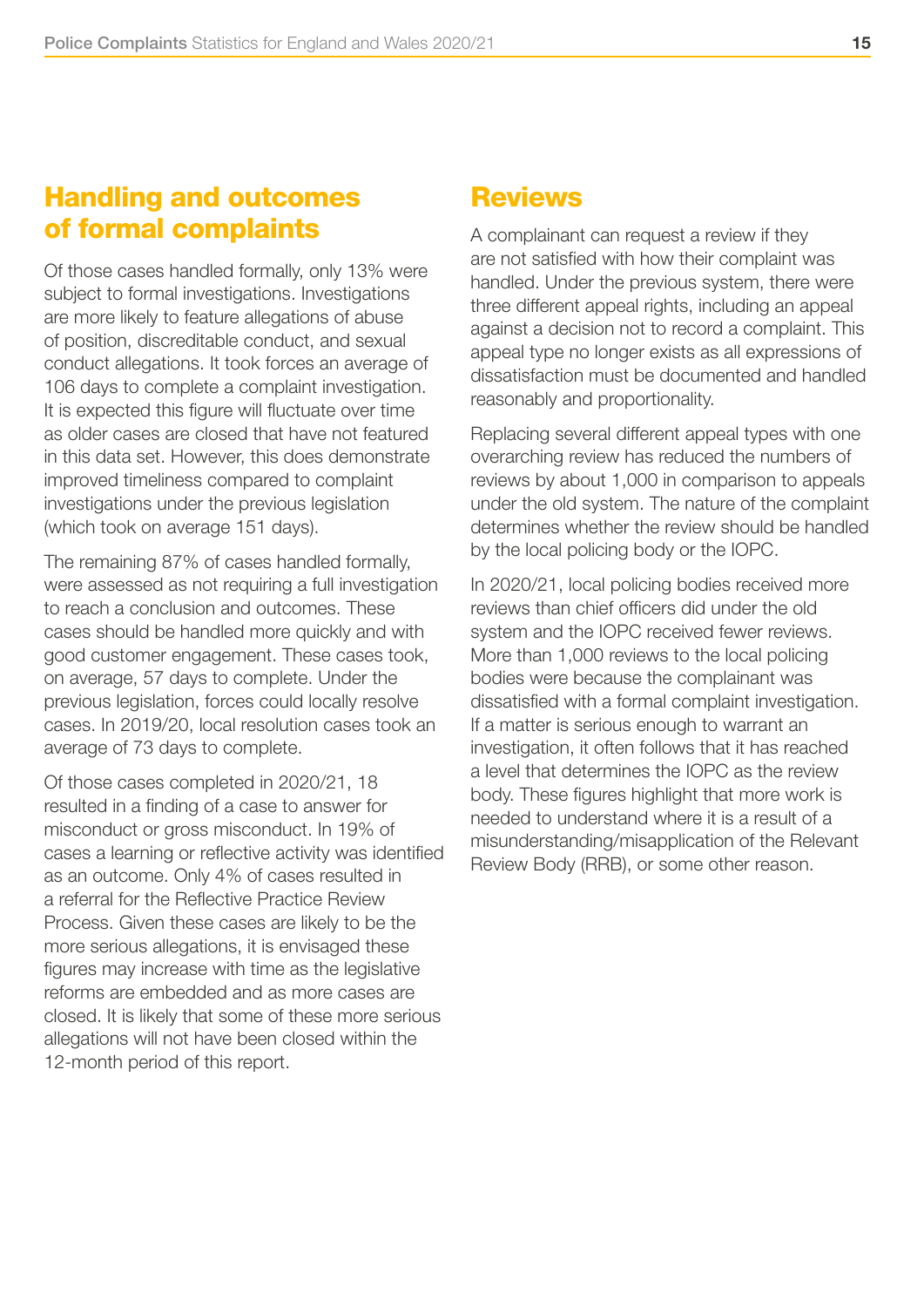#### Data considerations

This is the first year reporting on the new complaints legislation so it is worth highlighting not all complaints logged will have been finalised in the same financial year.

The flexibility in the new system means there will be different ways to handle complaints in a reasonable and proportionate manner. Some forces will choose to handle matters in a different way to other forces. Furthermore, there will be a settling in period for police force Professional Standards Departments to get familiar with the new complaints system.

Data about complaints handled outside of Schedule 3 to the *PRA 2002* by Bedfordshire Police, Cambridgeshire Constabulary, Hertfordshire Constabulary and Northumbria Police is not included in this report because of technical issues. The IOPC is working with these forces to make sure reporting of these complaint cases is possible in the future.

The British Transport Police only came under the new reforms from 4 January 2021 and

this report only presents information about the complaints handled under the new regime.

Hampshire Constabulary only started capturing information about complaints handled outside of Schedule 3 from 1 February 2021.

Allegations handled under Schedule 3 and investigated not subject to special procedures may be under-represented in this report, instead grouping some of these allegations as finalised under Schedule 3 and not investigated. This is because police forces were not able to collect this data consistently and accurately on their systems until the implementation of an upgrade from November 2020.

Allegations finalised by directed investigations are being included under 'local investigation'. The IOPC is working with force IT suppliers to make sure reporting on this is possible in the future.

#### Statistical notes

- In the percentage columns presented in the following tables, '-' denotes no data and '0' denotes less than 0.5%.

- Some percentages may add up to more or less than 100% due to rounding.

- Average times are presented as working days and do not include weekends or bank holidays.

- Complaint cases and allegations with invalid start/end dates have been removed from average time calculations. Therefore, the numbers of complaint cases and allegations used in the average time calculations may be lower than the total number of complaint cases and allegations finalised.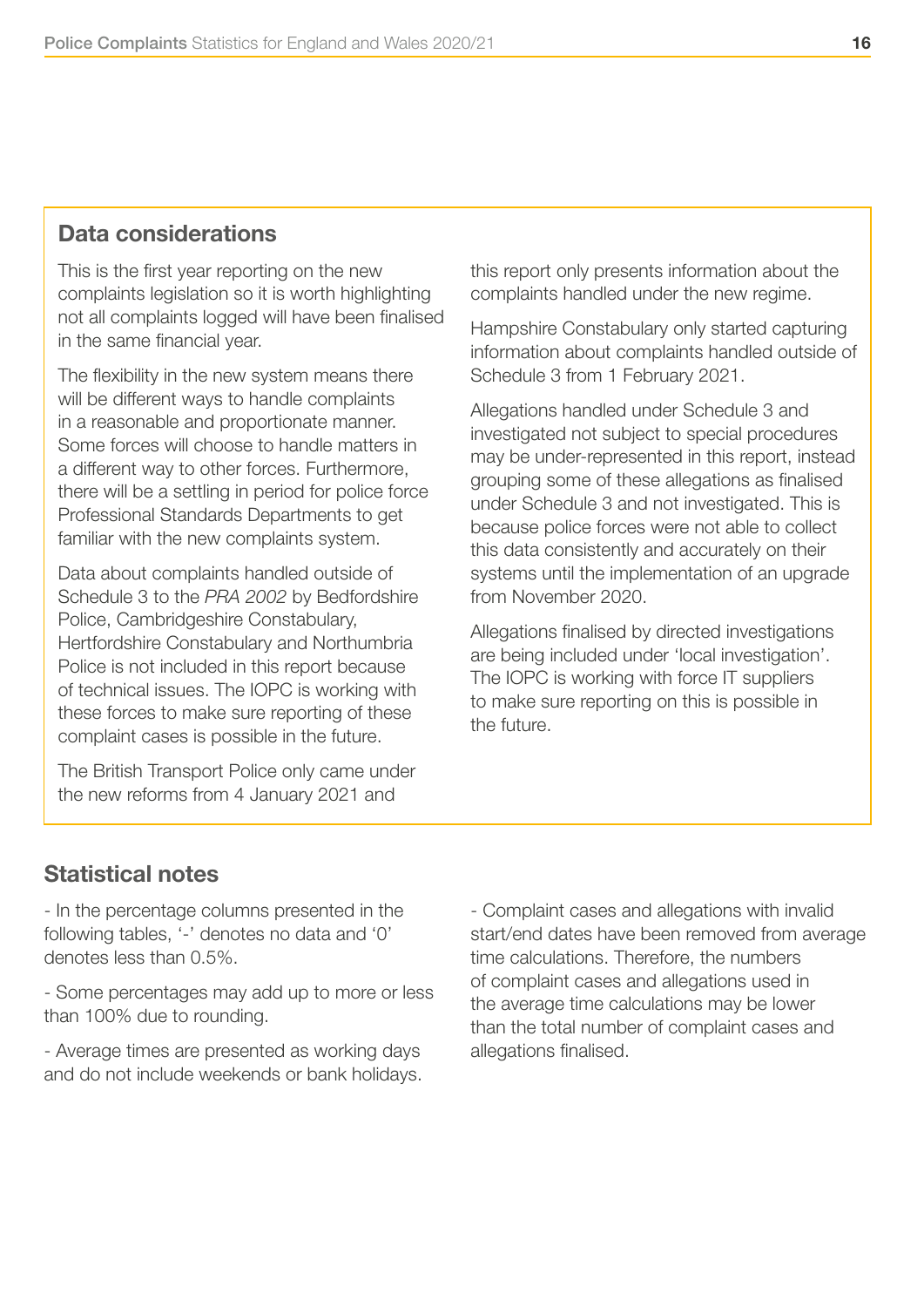# <span id="page-16-0"></span>Data tables

### Table 1: Number of complaint cases logged in 2020/21

| <b>Police force</b>       | <b>Number of complaint cases</b> |
|---------------------------|----------------------------------|
| Avon and Somerset         | 1,984                            |
| Bedfordshire              | 370                              |
| <b>British Transport</b>  | 158                              |
| Cambridgeshire            | 343                              |
| Cheshire                  | 1,719                            |
| City of London*           | 570                              |
| Cleveland                 | 1,666                            |
| Cumbria                   | 912                              |
| Derbyshire                | 1,152                            |
| Devon and Cornwall        | 1,619                            |
| Dorset                    | 793                              |
| Durham                    | 993                              |
| Dyfed-Powys               | 739                              |
| <b>Essex</b>              | 1,778                            |
| Gloucestershire           | 1,097                            |
| <b>Greater Manchester</b> | 2,161                            |
| Gwent                     | 712                              |
| Hampshire                 | 1,517                            |
| Hertfordshire             | 496                              |
| Humberside                | 1,406                            |
| Kent                      | 3,593                            |
| Lancashire                | 1,330                            |
| Leicestershire            | 916                              |
| Lincolnshire              | 1,045                            |
| Merseyside                | 1,842                            |
| Metropolitan              | 8,375                            |
| Norfolk                   | 580                              |
| North Wales               | 650                              |
| North Yorkshire           | 405                              |
| Northamptonshire          | 861                              |
| Northumbria               | 1,322                            |
| Nottinghamshire           | 1,089                            |
| South Wales               | 1,886                            |
| South Yorkshire           | 941                              |
| Staffordshire             | 1,322                            |
| Suffolk                   | 401                              |
| Surrey                    | 2,221                            |
| <b>Sussex</b>             | 3,304                            |
| <b>Thames Valley</b>      | 2,960                            |
| Warwickshire              | 680                              |
| West Mercia               | 1,495                            |
| West Midlands             | 4,102                            |
| West Yorkshire            | 3,234                            |
| Wiltshire                 | 993                              |
| <b>Total</b>              | 67,732                           |

\* The figures for City of London include complaint cases logged in relation to 'Action Fraud'. Action Fraud is the UK's national reporting centre for fraud and cybercrime. The service is run by the City of London Police, which is the national policing lead for economic crime.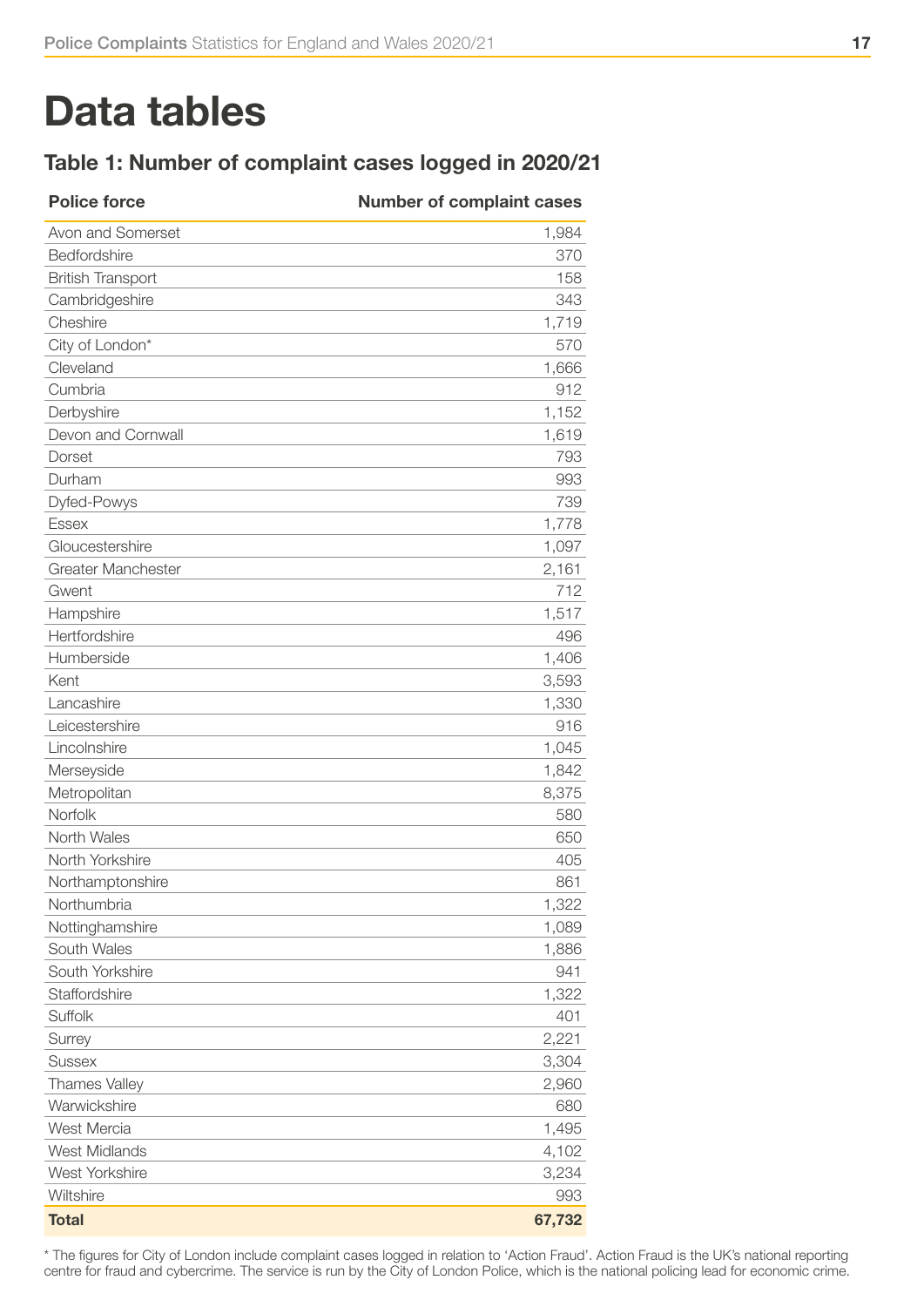## Table 2: Number of complaint cases logged per 1,000 employees in 2020/21

| <b>Police force</b>       | <b>Number of complaint</b><br>cases | <b>Number of</b><br>employees* | <b>Complaint cases</b><br>per 1,000 employees |
|---------------------------|-------------------------------------|--------------------------------|-----------------------------------------------|
| Avon and Somerset         | 1,984                               | 6,031                          | 329                                           |
| Bedfordshire              | 370                                 | 2,494                          | 148                                           |
| <b>British Transport</b>  | 158                                 | 4,925                          | 32                                            |
| Cambridgeshire            | 343                                 | 2,725                          | 126                                           |
| Cheshire                  | 1,719                               | 4,000                          | 430                                           |
| City of London            | 570                                 | 1,287                          | 443                                           |
| Cleveland                 | 1,666                               | 2,070                          | 805                                           |
| Cumbria                   | 912                                 | 2,051                          | 445                                           |
| Derbyshire                | 1,152                               | 3,661                          | 315                                           |
| Devon and Cornwall        | 1,619                               | 6,225                          | 260                                           |
| Dorset                    | 793                                 | 2,775                          | 286                                           |
| Durham                    | 993                                 | 2,241                          | 443                                           |
| Dyfed-Powys               | 739                                 | 2,124                          | 348                                           |
| <b>Essex</b>              | 1,778                               | 6,160                          | 289                                           |
| Gloucestershire           | 1,097                               | 2,543                          | 431                                           |
| <b>Greater Manchester</b> | 2,161                               | 11,406                         | 189                                           |
| Gwent                     | 712                                 | 2,225                          | 320                                           |
| Hampshire                 | 1,517                               | 5,152                          | 294                                           |
| Hertfordshire             | 496                                 | 4,274                          | 116                                           |
| Humberside                | 1,406                               | 3,586                          | 392                                           |
| Kent                      | 3,593                               | 6,971                          | 515                                           |
| Lancashire                | 1,330                               | 5,849                          | 227                                           |
| Leicestershire            | 916                                 | 3,952                          | 232                                           |
| Lincolnshire              | 1,045                               | 1,855                          | 563                                           |
| Merseyside                | 1,842                               | 6,196                          | 297                                           |
| Metropolitan              | 8,375                               | 45,592                         | 184                                           |
| Norfolk                   | 580                                 | 3,176                          | 183                                           |
| North Wales               | 650                                 | 2,918                          | 223                                           |
| North Yorkshire           | 405                                 | 3,103                          | 131                                           |
| Northamptonshire          | 861                                 | 2,510                          | 343                                           |
| Northumbria               | 1,322                               | 5,164                          | 256                                           |
| Nottinghamshire           | 1,089                               | 3,723                          | 293                                           |
| South Wales               | 1,886                               | 5,830                          | 323                                           |
| South Yorkshire           | 941                                 | 5,081                          | 185                                           |
| Staffordshire             | 1,322                               | 3,374                          | 392                                           |
| Suffolk                   | 401                                 | 2,429                          | 165                                           |
| Surrey                    | 2,221                               | 3,881                          | 572                                           |
| <b>Sussex</b>             | 3,304                               | 5,448                          | 606                                           |
| <b>Thames Valley</b>      | 2,960                               | 8,748                          | 338                                           |
| Warwickshire              | 680                                 | 2,015                          | 337                                           |
| West Mercia               | 1,495                               | 4,308                          | 347                                           |
| West Midlands             | 4,102                               | 10,927                         | 375                                           |
| West Yorkshire            | 3,234                               | 10,093                         | 320                                           |
| Wiltshire                 | 993                                 | 2,388                          | 416                                           |
| <b>Total</b>              | 67,732                              | 233,486                        | 290                                           |

\* "Number of employees" is taken from the Home Office publication Police Workforce, England and Wales, 31 March 2020.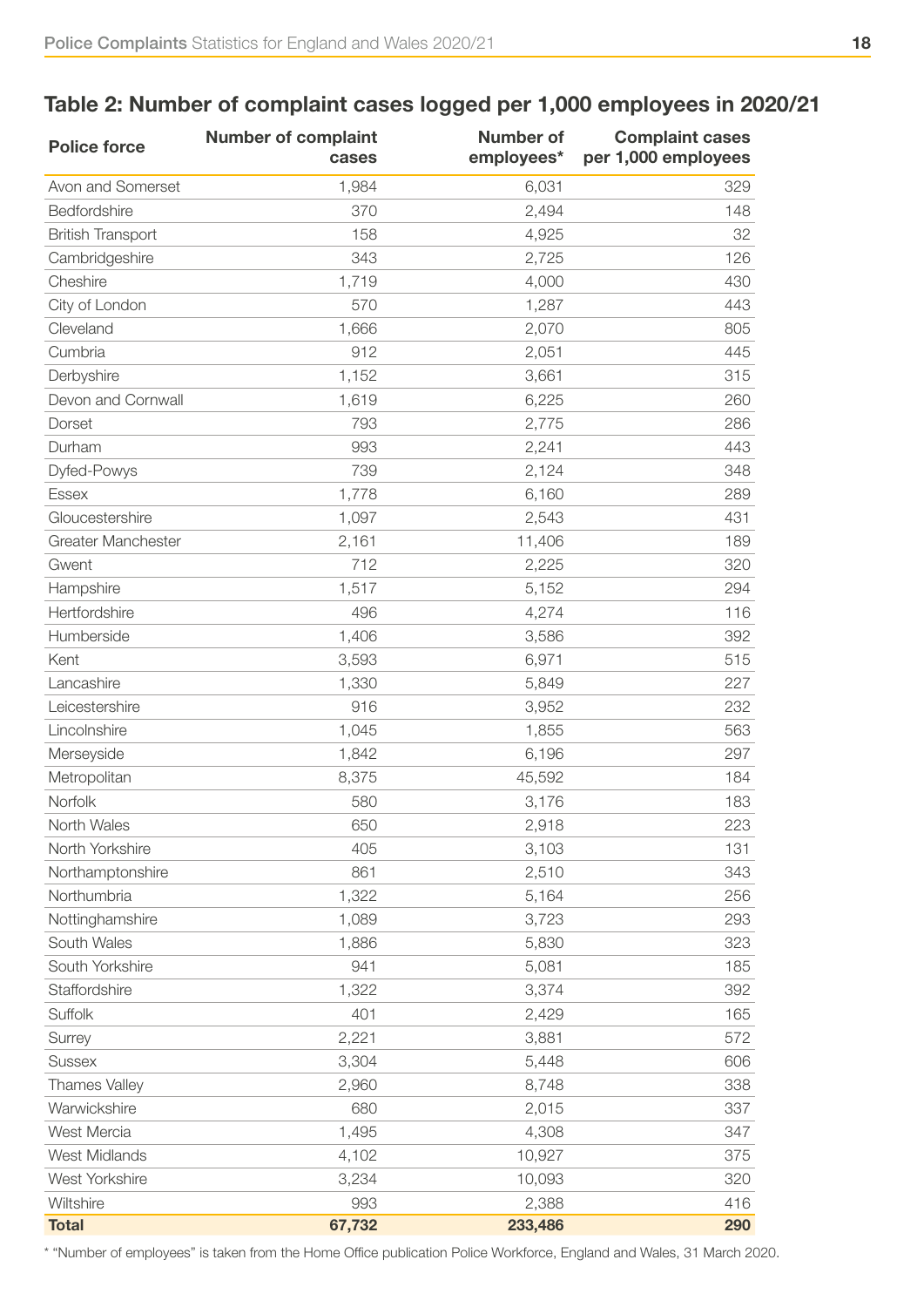# Table 3: Time taken to log complaints and contact complainants in 2020/21

| <b>Police force</b>      | <b>Average days</b><br>to log complaints | Average number of days<br>to contact complainants |
|--------------------------|------------------------------------------|---------------------------------------------------|
| Avon and Somerset        | 3                                        | 4                                                 |
| Bedfordshire             | 6                                        | 3                                                 |
| <b>British Transport</b> | 7                                        | 5                                                 |
| Cambridgeshire           | 4                                        | 3                                                 |
| Cheshire                 | 1                                        | 1                                                 |
| City of London           | 1                                        | 5                                                 |
| Cleveland                | 1                                        | 5                                                 |
| Cumbria                  | $\overline{2}$                           | 5                                                 |
| Derbyshire               | 12                                       | 5                                                 |
| Devon and Cornwall       | 15                                       | 15                                                |
| Dorset                   | 3                                        | 6                                                 |
| Durham                   | 11                                       | 5                                                 |
| Dyfed-Powys              | 4                                        | 6                                                 |
| <b>Essex</b>             | 5                                        | 3                                                 |
| Gloucestershire          | 3                                        | 3                                                 |
| Greater Manchester       | 5                                        | $\overline{4}$                                    |
| Gwent                    | 15                                       | $\overline{7}$                                    |
| Hampshire                | 6                                        | 10                                                |
| Hertfordshire            | $\overline{2}$                           | $\overline{4}$                                    |
| Humberside               | $\overline{4}$                           | $\sqrt{2}$                                        |
| Kent                     | 13                                       | 6                                                 |
| Lancashire               | 1                                        | 5                                                 |
| Leicestershire           | 3                                        | $\overline{4}$                                    |
| Lincolnshire             | 4                                        | $\sqrt{2}$                                        |
| Merseyside               | 3                                        | $\Theta$                                          |
| Metropolitan             | 7                                        | 5                                                 |
| Norfolk                  | $\overline{2}$                           | 8                                                 |
| North Wales              | 1                                        | 6                                                 |
| North Yorkshire          | 12                                       | $\overline{7}$                                    |
| Northamptonshire         | $\overline{2}$                           | $\sqrt{2}$                                        |
| Northumbria              | $\overline{2}$                           | $\sqrt{4}$                                        |
| Nottinghamshire          | 5                                        | 3                                                 |
| South Wales              | $\overline{2}$                           | 3                                                 |
| South Yorkshire          | 16                                       | 16                                                |
| Staffordshire            | 8                                        | 10                                                |
| Suffolk                  | $\mathbf{2}$                             | 9                                                 |
| Surrey                   | 6                                        | 6                                                 |
| <b>Sussex</b>            | 8                                        | 6                                                 |
| Thames Valley            | 17                                       | 22                                                |
| Warwickshire             | $\mathbf{2}$                             | $\mathbf{2}$                                      |
| West Mercia              | 5                                        | $\overline{4}$                                    |
| <b>West Midlands</b>     | 4                                        | 24                                                |
| West Yorkshire           | 5                                        | 5                                                 |
| Wiltshire                | 3                                        | $\mbox{3}$                                        |
| <b>Total</b>             | 6                                        | $\overline{7}$                                    |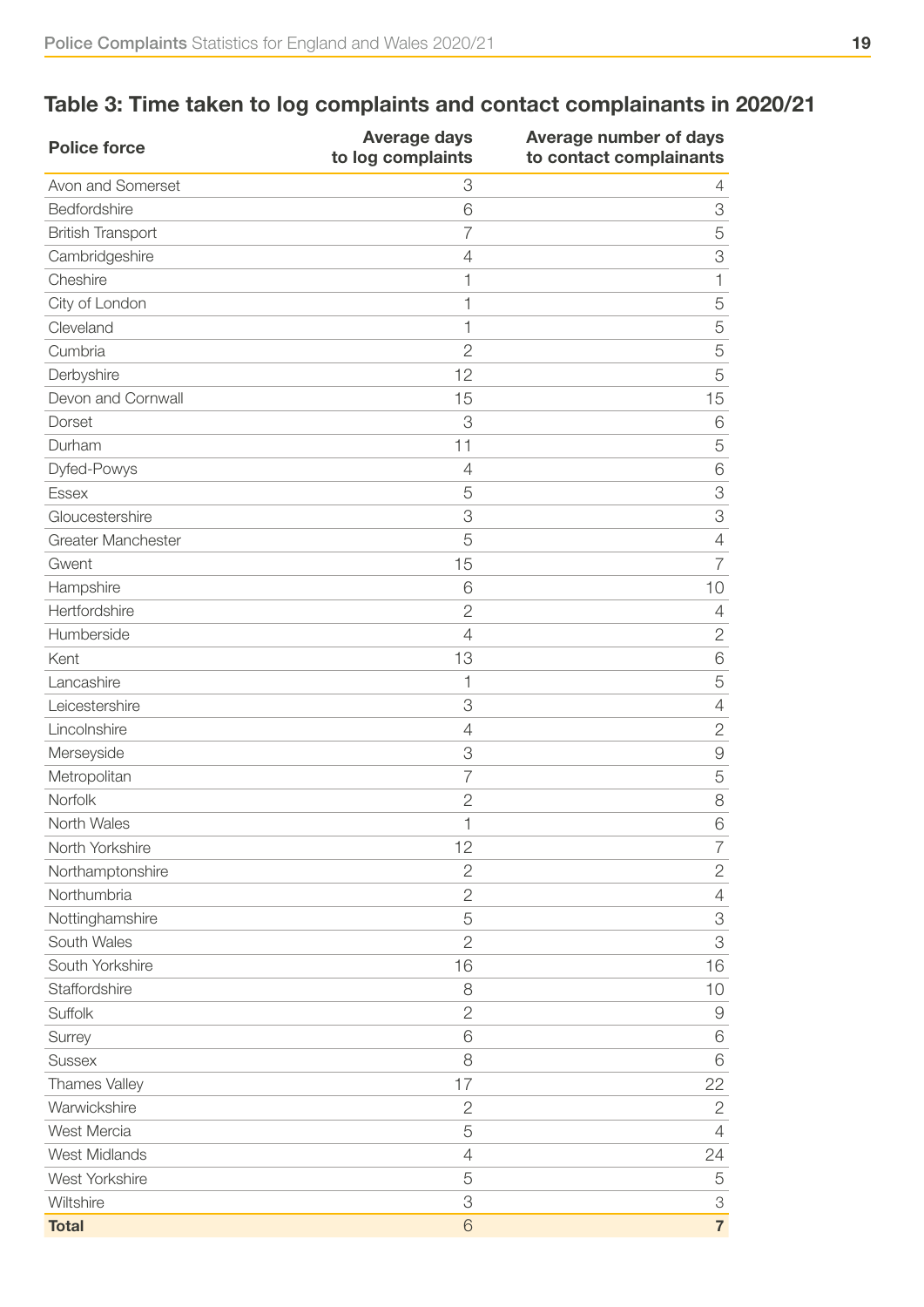## Table 4: Reasons complaint cases recorded under Schedule 3 in 2020/21

| <b>Police force</b>       | Nature of allegation(s) |                | <b>Body responsible</b><br>for initial handling<br>decides |                | <b>Complainant wishes</b><br>the complaint to be<br>recorded |                | <b>Dissatisfaction after</b><br>initial handling |                | <b>Total</b><br>recorded<br>under<br><b>Schedule 3</b> |
|---------------------------|-------------------------|----------------|------------------------------------------------------------|----------------|--------------------------------------------------------------|----------------|--------------------------------------------------|----------------|--------------------------------------------------------|
|                           | N                       | $\frac{0}{0}$  | N                                                          | $\frac{0}{0}$  | N                                                            | $\frac{0}{0}$  | N                                                | $\frac{0}{0}$  |                                                        |
| Avon and Somerset         | 425                     | 39             | 379                                                        | 35             | 244                                                          | 22             | 39                                               | 4              | 1,087                                                  |
| Bedfordshire              | 153                     | 41             | 68                                                         | 18             | 27                                                           | $\overline{7}$ | 122                                              | 33             | 370                                                    |
| <b>British Transport</b>  | 12                      | 18             | 49                                                         | 74             | $\overline{0}$                                               | 0              | 5                                                | 8              | 66                                                     |
| Cambridgeshire            | 135                     | 39             | 77                                                         | 22             | 23                                                           | $\overline{7}$ | 108                                              | 31             | 343                                                    |
| Cheshire                  | 104                     | 15             | 408                                                        | 59             | 92                                                           | 13             | 92                                               | 13             | 696                                                    |
| City of London            | 13                      | 5              | 257                                                        | 93             | 4                                                            | 1              | $\mathbf{2}$                                     | 1              | 276                                                    |
| Cleveland                 | 13                      | 3              | 80                                                         | 19             | 234                                                          | 56             | 89                                               | 21             | 416                                                    |
| Cumbria                   | 7                       | 3              | 134                                                        | 59             | 45                                                           | 20             | 41                                               | 18             | 227                                                    |
| Derbyshire                | 36                      | 6              | 372                                                        | 65             | 85                                                           | 15             | 79                                               | 14             | 572                                                    |
| Devon and Cornwall        | 22                      | 3              | 746                                                        | 87             | 24                                                           | 3              | 66                                               | 8              | 858                                                    |
| Dorset                    | 50                      | 13             | 281                                                        | 75             | 30                                                           | 8              | 12                                               | 3              | 373                                                    |
| Durham                    | 5                       | 1              | 109                                                        | 31             | 195                                                          | 56             | 42                                               | 12             | 351                                                    |
| Dyfed-Powys               | 79                      | 19             | 226                                                        | 55             | 92                                                           | 22             | 16                                               | 4              | 413                                                    |
| Essex                     | $\overline{7}$          | 0              | 1,349                                                      | 93             | 89                                                           | 6              | 5                                                | 0              | 1,450                                                  |
| Gloucestershire           | 43                      | 10             | 286                                                        | 64             | 38                                                           | 8              | 83                                               | 18             | 450                                                    |
| <b>Greater Manchester</b> | 124                     | $\overline{7}$ | 484                                                        | 27             | 1,081                                                        | 60             | 117                                              | 6              | 1,806                                                  |
| Gwent                     | 22                      | 13             | $\overline{4}$                                             | $\overline{2}$ | 122                                                          | 70             | 26                                               | 15             | 174                                                    |
| Hampshire                 | 67                      | 7              | 45                                                         | 5              | 733                                                          | 74             | 144                                              | 15             | 989                                                    |
| Hertfordshire             | 274                     | 55             | 42                                                         | 8              | 74                                                           | 15             | 106                                              | 21             | 496                                                    |
| Humberside                | 0                       | 0              | 2                                                          | 0              | 1,257                                                        | 99             | 5                                                | 0              | 1,264                                                  |
| Kent                      | 80                      | 9              | 564                                                        | 63             | 45                                                           | 5              | 209                                              | 23             | 898                                                    |
| Lancashire                | 82                      | 14             | 217                                                        | 36             | 54                                                           | 9              | 253                                              | 42             | 606                                                    |
| Leicestershire            | 151                     | 21             | 544                                                        | 77             | 5                                                            | 1              | 10                                               | 1              | 710                                                    |
| Lincolnshire              | 28                      | 4              | 456                                                        | 59             | 282                                                          | 37             | $\overline{4}$                                   | 1              | 770                                                    |
| Merseyside                | 13                      | 4              | 68                                                         | 22             | 89                                                           | 29             | 135                                              | 44             | 305                                                    |
| Metropolitan              | 1,075                   | 15             | 2,616                                                      | 37             | 3,335                                                        | 47             | 23                                               | 0              | 7,049                                                  |
| Norfolk                   | 19                      | 5              | 93                                                         | 25             | 230                                                          | 62             | 27                                               | $\overline{7}$ | 369                                                    |
| North Wales               | 137                     | 48             | 101                                                        | 35             | 33                                                           | 12             | 15                                               | 5              | 286                                                    |
| North Yorkshire           | $\overline{2}$          | 1              | 162                                                        | 54             | 93                                                           | 31             | 43                                               | 14             | 300                                                    |
| Northamptonshire          | 222                     | 41             | 105                                                        | 19             | 182                                                          | 33             | 38                                               | 7              | 547                                                    |
| Northumbria               | 741                     | 56             | 7                                                          | 1              | 569                                                          | 43             | 5                                                | 0              | 1,322                                                  |
| Nottinghamshire           | 48                      | 8              | 382                                                        | 60             | 192                                                          | 30             | 12                                               | $\mathbf{2}$   | 634                                                    |
| South Wales               | 272                     | 20             | 33                                                         | $\overline{2}$ | 1,027                                                        | 76             | 18                                               | 1              | 1,350                                                  |
| South Yorkshire           | 32                      | 4              | 423                                                        | 57             | 193                                                          | 26             | 95                                               | 13             | 743                                                    |
| Staffordshire             | 31                      | 7              | 336                                                        | 78             | 3                                                            | 1              | 63                                               | 15             | 433                                                    |
| Suffolk                   | 17                      | $\overline{7}$ | 88                                                         | 34             | 136                                                          | 53             | 18                                               | 7              | 259                                                    |
| Surrey                    | 58                      | 10             | 63                                                         | 11             | 250                                                          | 43             | 204                                              | 35             | 575                                                    |
| <b>Sussex</b>             | 19                      | 1              | 1,320                                                      | 97             | 12                                                           | $\mathbf{1}$   | 14                                               | 1              | 1,365                                                  |
| <b>Thames Valley</b>      | 21                      | 1              | 1,532                                                      | 75             | 421                                                          | 21             | 56                                               | 3              | 2,030                                                  |
| Warwickshire              | 29                      | 17             | 32                                                         | 18             | 81                                                           | 46             | 33                                               | 19             | 175                                                    |
| West Mercia               | $\Theta$                | $\mathbf{2}$   | 152                                                        | 29             | 288                                                          | 55             | 78                                               | 15             | 527                                                    |
| <b>West Midlands</b>      | 51                      | 16             | 52                                                         | 16             | 102                                                          | 32             | 115                                              | 36             | 320                                                    |
| West Yorkshire            | 988                     | 62             | 148                                                        | $\overline{9}$ | 290                                                          | 18             | 161                                              | 10             | 1,587                                                  |
| Wiltshire                 | 95                      | 18             | 333                                                        | 63             | 39                                                           | 7              | 61                                               | 12             | 528                                                    |
| <b>Total</b>              | 5,811                   | 16             | 15,225                                                     | 42             | 12,440                                                       | 34             | 2,889                                            | 8              | 36,365                                                 |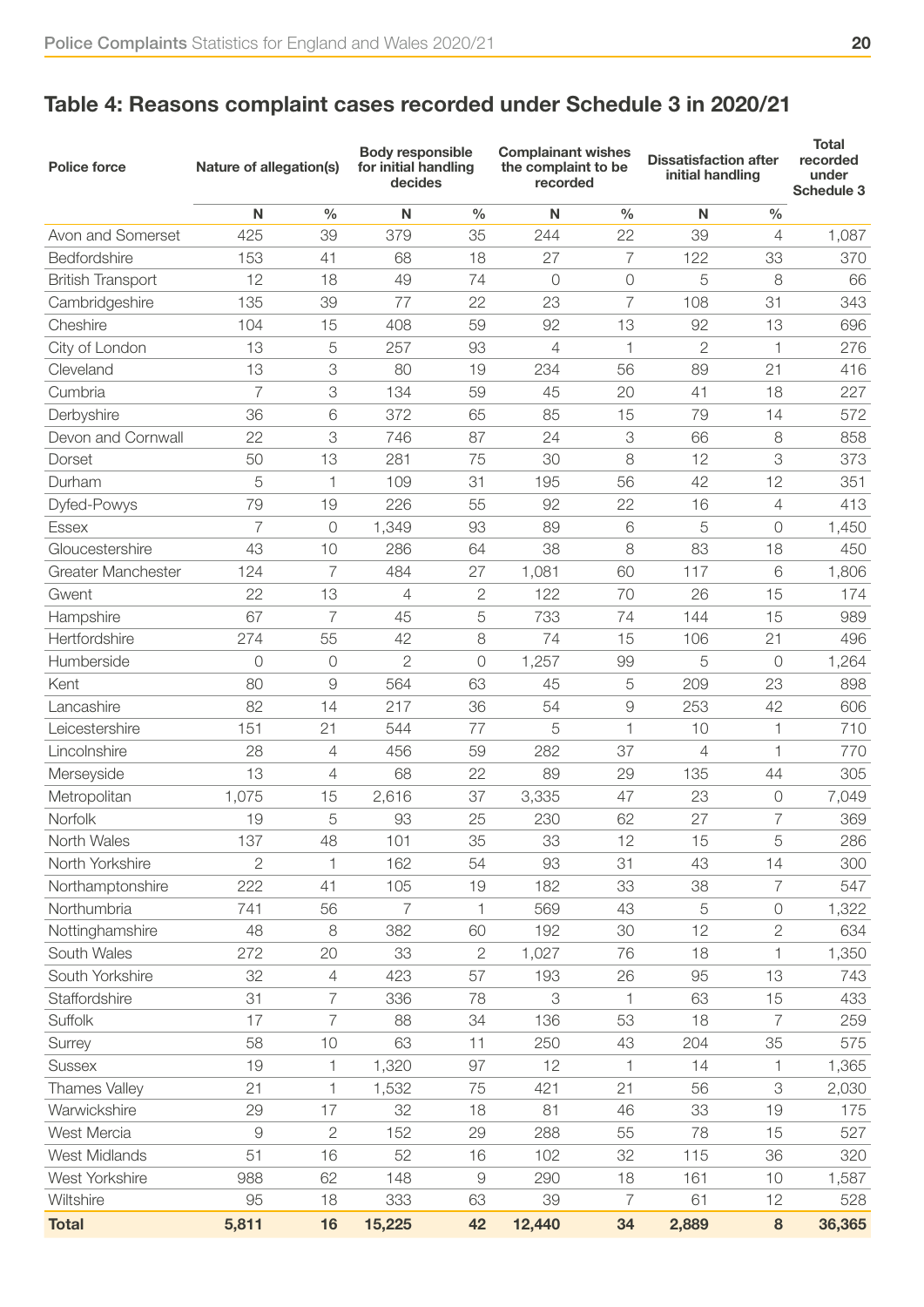## Table 5: Number of allegations logged in 2020/21

| <b>Police force</b>       | <b>Number of allegations</b> |
|---------------------------|------------------------------|
| Avon and Somerset         | 3,309                        |
| Bedfordshire              | 860                          |
| <b>British Transport</b>  | 189                          |
| Cambridgeshire            | 811                          |
| Cheshire                  | 2,331                        |
| City of London*           | 647                          |
| Cleveland                 | 2,175                        |
| Cumbria                   | 1,306                        |
| Derbyshire                | 1,848                        |
| Devon and Cornwall        | 3,531                        |
| Dorset                    | 980                          |
| Durham                    | 1,191                        |
| Dyfed-Powys               | 1,022                        |
| <b>Essex</b>              | 4,133                        |
| Gloucestershire           | 1,934                        |
| <b>Greater Manchester</b> | 3,581                        |
| Gwent                     | 1,316                        |
| Hampshire                 | 2,553                        |
| Hertfordshire             | 1,720                        |
| Humberside                | 2,097                        |
| Kent                      | 4,497                        |
| Lancashire                | 2,325                        |
| Leicestershire            | 1,865                        |
| Lincolnshire              | 1,374                        |
| Merseyside                | 2,506                        |
| Metropolitan              | 17,135                       |
| Norfolk                   | 1,229                        |
| North Wales               | 1,121                        |
| North Yorkshire           | 707                          |
| Northamptonshire          | 1,302                        |
| Northumbria               | 2,655                        |
| Nottinghamshire           | 2,353                        |
| South Wales               | 2,585                        |
| South Yorkshire           | 1,640                        |
| Staffordshire             | 1,968                        |
| Suffolk                   | 829                          |
| Surrey                    | 3,670                        |
| <b>Sussex</b>             | 4,393                        |
| <b>Thames Valley</b>      | 4,181                        |
| Warwickshire              | 788                          |
| West Mercia               | 1,617                        |
| <b>West Midlands</b>      | 4,407                        |
| West Yorkshire            | 4,909                        |
| Wiltshire                 | 1,561                        |
| <b>Total</b>              | 109,151                      |

\* The figures for City of London include complaint cases logged in relation to 'Action Fraud'. Action Fraud is the UK's national reporting centre for fraud and cybercrime. The service is run by the City of London Police, which is the national policing lead for economic crime.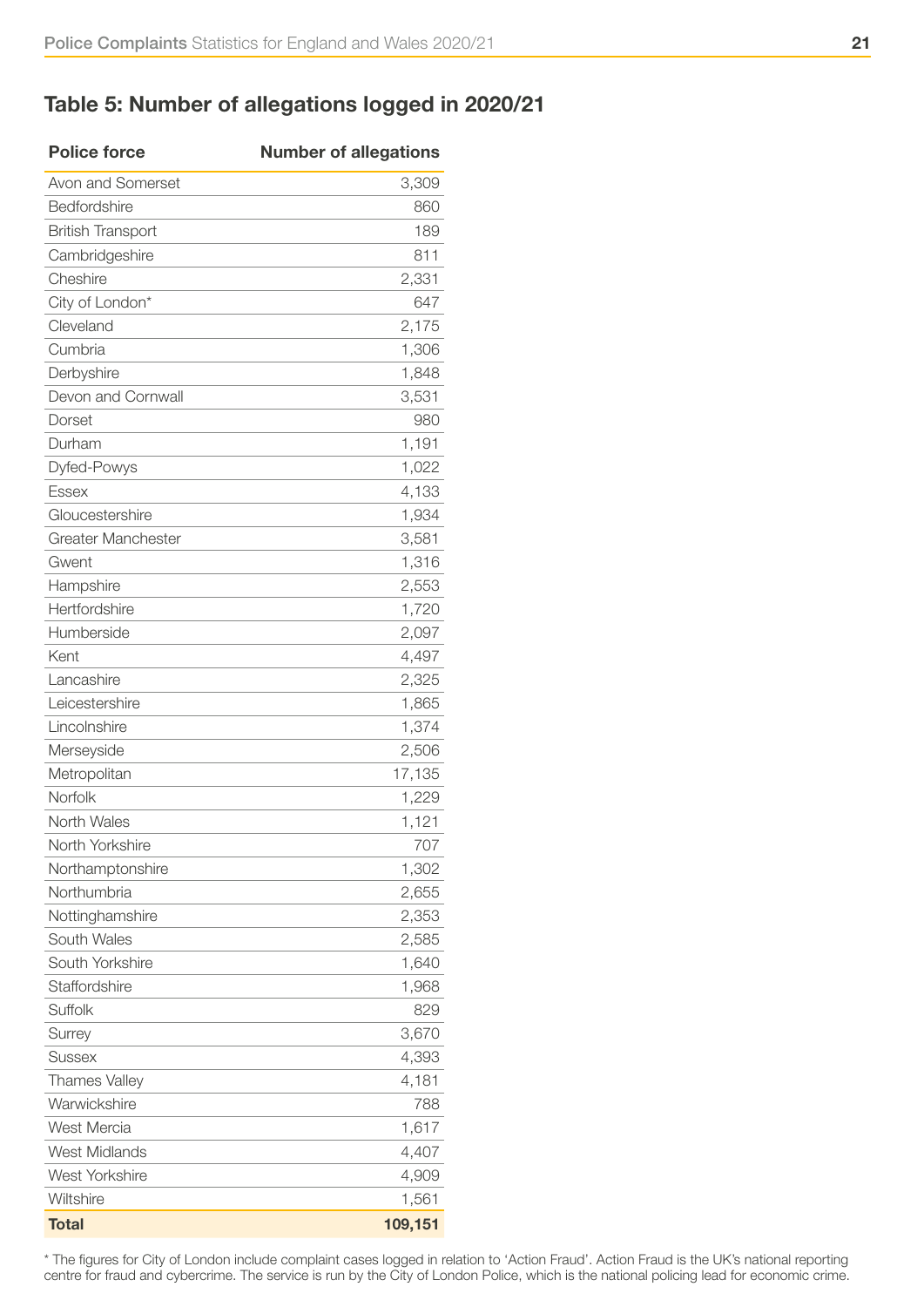# Table 6: Number of allegations logged - what has been complained about in 2020/21

| <b>Police force</b>      | <b>Delivery</b><br>of duties<br>and service | <b>Police</b><br>powers,<br>policies and<br>procedures | <b>Handling of</b><br>or damage<br>to property/<br>premises | <b>Access</b><br>and/or<br>disclosure of<br>information | Use of<br>police<br>vehicles | <b>Discriminatory</b><br>behaviour | Abuse of<br>position/<br>corruption | <b>Individual</b><br>behaviours | <b>Sexual</b><br>conduct | <b>Discreditable</b><br>conduct | <b>Other</b>              | <b>Total</b>  |
|--------------------------|---------------------------------------------|--------------------------------------------------------|-------------------------------------------------------------|---------------------------------------------------------|------------------------------|------------------------------------|-------------------------------------|---------------------------------|--------------------------|---------------------------------|---------------------------|---------------|
| Avon and Somerset        | 1,592                                       | 618                                                    | 84                                                          | 79                                                      | 49                           | 181                                | 91                                  | 568                             | 9                        | 31                              | $\overline{7}$            | 3,309         |
| Bedfordshire             | 280                                         | 261                                                    | 31                                                          | 22                                                      | 4                            | 70                                 | 17                                  | 165                             | $\circ$                  | $\overline{7}$                  | 3                         | 860           |
| <b>British Transport</b> | 25                                          | 31                                                     | 5                                                           | $\mathbf{1}$                                            | $\mathbf{1}$                 | 10                                 | $\circ$                             | 73                              | 3                        | $\overline{1}$                  | 39                        | 189           |
| Cambridgeshire           | 281                                         | 259                                                    | 24                                                          | 34                                                      | $\mathbf{2}$                 | 35                                 | 18                                  | 148                             | $\mathbf{2}$             | 5                               | $\ensuremath{\mathsf{3}}$ | 811           |
| Cheshire                 | 1,243                                       | 378                                                    | 84                                                          | 68                                                      | 27                           | 48                                 | 56                                  | 417                             | $\mathbf{1}$             | 5                               | 4                         | 2,331         |
| City of London           | 485                                         | 57                                                     | 11                                                          | $\mathbf{1}$                                            | 3                            | 11                                 | 3                                   | 37                              | $\mathbf{2}$             | $\overline{4}$                  | 33                        | 647           |
| Cleveland                | 966                                         | 466                                                    | 117                                                         | 89                                                      | 22                           | 24                                 | 6                                   | 440                             | $\circ$                  | $\overline{4}$                  | 41                        | 2,175         |
| Cumbria                  | 566                                         | 318                                                    | 42                                                          | 22                                                      | 22                           | 25                                 | 6                                   | 199                             | $\mathbf{1}$             | $\mathbf 5$                     | 100                       | 1,306         |
| Derbyshire               | 925                                         | 420                                                    | 85                                                          | 42                                                      | 13                           | 25                                 | 21                                  | 303                             | $\overline{2}$           | 6                               | 6                         | 1,848         |
| Devon and Cornwall       | 1,943                                       | 435                                                    | 103                                                         | 67                                                      | 30                           | 77                                 | 33                                  | 805                             | $\mathbf{2}$             | 14                              | 22                        | 3,531         |
| Dorset                   | 377                                         | 207                                                    | 32                                                          | 36                                                      | 16                           | 31                                 | $\overline{4}$                      | 261                             | $\mathbf{1}$             | $\overline{4}$                  | 11                        | 980           |
| Durham                   | 677                                         | 191                                                    | 28                                                          | 31                                                      | 17                           | 13                                 | 19                                  | 181                             | $\circ$                  | 3                               | 31                        | 1,191         |
| Dyfed-Powys              | 541                                         | 178                                                    | 34                                                          | 40                                                      | 11                           | 25                                 | 17                                  | 161                             | 0                        | 12                              | 3                         | 1,022         |
| Essex                    | 1,951                                       | 784                                                    | 140                                                         | 118                                                     | 30                           | 145                                | 91                                  | 830                             | 9                        | 20                              | 15                        | 4,133         |
| Gloucestershire          | 837                                         | 414                                                    | 72                                                          | 39                                                      | 27                           | 56                                 | 25                                  | 443                             | $\overline{2}$           | $\overline{4}$                  | 15                        | 1,934         |
| Greater Manchester       | 1,516                                       | 780                                                    | 116                                                         | 94                                                      | 20                           | 191                                | 41                                  | 721                             | 20                       | 64                              | 18                        | 3,581         |
| Gwent                    | 703                                         | 245                                                    | 27                                                          | 29                                                      | $\overline{7}$               | 23                                 | $\mathcal{G}% _{0}$                 | 242                             | 1                        | 5                               | 25                        | 1,316         |
| Hampshire                | 1,318                                       | 521                                                    | 73                                                          | 53                                                      | 14                           | 74                                 | 32                                  | 359                             | 16                       | 14                              | 79                        | 2,553         |
| Hertfordshire            | 539                                         | 472                                                    | 44                                                          | 65                                                      | 5                            | 134                                | 62                                  | 368                             | 4                        | 25                              | $\overline{2}$            | 1,720         |
| Humberside               | 955                                         | 467                                                    | 70                                                          | 77                                                      | 32                           | 51                                 | 55                                  | 344                             | 1.                       | $\overline{2}$                  | 43                        | 2,097         |
| Kent                     | 2,594                                       | 741                                                    | 113                                                         | 114                                                     | 34                           | 166                                | 36                                  | 427                             | $\mathbf{2}$             | 19                              | 251                       | 4,497         |
| Lancashire               | 1,164                                       | 479                                                    | 64                                                          | 53                                                      | 27                           | 47                                 | 28                                  | 421                             | 6                        | $\overline{7}$                  | 29                        | 2,325         |
| Leicestershire           | 780                                         | 294                                                    | 66                                                          | 58                                                      | 28                           | 75                                 | 67                                  | 486                             | 5                        | $\overline{1}$                  | 5                         | 1,865         |
| Lincolnshire             | 654                                         | 282                                                    | 33                                                          | 60                                                      | 25                           | 13                                 | 38                                  | 253                             | $\circ$                  | 9                               | $\overline{7}$            | 1,374         |
| Merseyside               | 1,116                                       | 590                                                    | 126                                                         | 66                                                      | 43                           | 44                                 | 29                                  | 436                             | $\sqrt{2}$               | 12                              | 42                        | 2,506         |
| Metropolitan             | 7,860                                       | 4,894                                                  | 471                                                         | 323                                                     | 126                          | 692                                | 99                                  | 2,081                           | 31                       | 92                              | 466                       | 17,135        |
| Norfolk                  | 507                                         | 262                                                    | 47                                                          | 51                                                      | $\overline{4}$               | 35                                 | 45                                  | 271                             | 1.                       | 5                               | $\mathbf{1}$              | 1,229         |
| North Wales              | 497                                         | 235                                                    | 21                                                          | 51                                                      | 13                           | 23                                 | 60                                  | 178                             | 3                        | 13                              | 27                        | 1,121         |
| North Yorkshire          | 288                                         | 187                                                    | 15                                                          | 21                                                      | 3                            | 16                                 | $\overline{7}$                      | 164                             | $\circ$                  | $\mathbf{2}$                    | $\overline{4}$            | 707           |
| Northamptonshire         | 679                                         | 244                                                    | 33                                                          | 47                                                      | 13                           | 48                                 | 3                                   | 219                             | $\mathbf{1}$             | 3                               | 12                        | 1,302         |
| Northumbria              | 781                                         | 847                                                    | 107                                                         | 144                                                     | 40                           | 98                                 | 88                                  | 484                             | 16                       | 21                              | 29                        | 2,655         |
| Nottinghamshire          | 1,653                                       | 370                                                    | 40                                                          | 46                                                      | 15                           | 46                                 | 21                                  | 94                              | $\overline{2}$           | 20                              | 46                        | 2,353         |
| South Wales              | 1,115                                       | 499                                                    | 128                                                         | 74                                                      | 19                           | 76                                 | 50                                  | 588                             | 9                        | 15                              | 12                        | 2,585         |
| South Yorkshire          | 854                                         | 401                                                    | 38                                                          | 54                                                      | 5                            | 47                                 | 9                                   | 224                             | $\overline{2}$           | 5                               | $\mathbf{1}$              | 1,640         |
| Staffordshire            | 912                                         | 436                                                    | 59                                                          | 51                                                      | 29                           | 33                                 | 28                                  | 394                             | $\overline{2}$           | 16                              | 8                         | 1,968         |
| Suffolk                  | 328                                         | 173                                                    | 29                                                          | 33                                                      | 4                            | 28                                 | 14                                  | 210                             |                          | 8                               | $\mathbf{1}$              | 829           |
| Surrey                   | 1,662                                       | 643                                                    | 169                                                         | 75                                                      | 59                           | 67                                 | 25                                  | 947                             | З                        | 8                               | 12                        | 3,670         |
| <b>Sussex</b>            | 2,335                                       | 876                                                    | 90                                                          | 58                                                      | 58                           | 84                                 | 23                                  | 743                             | 6                        | 27                              | 93                        | 4,393         |
| Thames Valley            | 2,004                                       | 814                                                    | 223                                                         | 117                                                     | 44                           | 187                                | 28                                  | 607                             | 3                        | 31                              | 123                       | 4,181         |
| Warwickshire             | 492                                         | 90                                                     | 16                                                          | 21                                                      | $13$                         | 14                                 | $\mathbf{2}$                        | 118                             | $\mathsf O$              | 3                               | 19                        | 788           |
| West Mercia              | 976                                         | 263                                                    | 33                                                          | 33                                                      | 18                           | 53                                 | 11                                  | 195                             | $\mathbf{1}$             | 13                              | 21                        | 1,617         |
| West Midlands            | 2,199                                       | 848                                                    | 184                                                         | 103                                                     | 54                           | 233                                | 53                                  | 615                             | 10                       | 34                              | 74                        | 4,407         |
| West Yorkshire           | 2,530                                       | 977                                                    | 153                                                         | 135                                                     | 58                           | 341                                | 102                                 | 563                             | 16                       | 30                              | $\overline{4}$            | 4,909         |
| Wiltshire                | 600                                         | 421                                                    | 73                                                          | 50                                                      | 20                           | 49                                 | 18                                  | 290                             | $\mathbf{1}$             | 19                              | 20                        | 1,561         |
| <b>Total</b>             | 52,300                                      | 23,368                                                 | 3,553                                                       | 2,845                                                   | 1,104                        | 3,764                              | 1,490                               | 18,073                          | 199                      | 648                             |                           | 1,807 109,151 |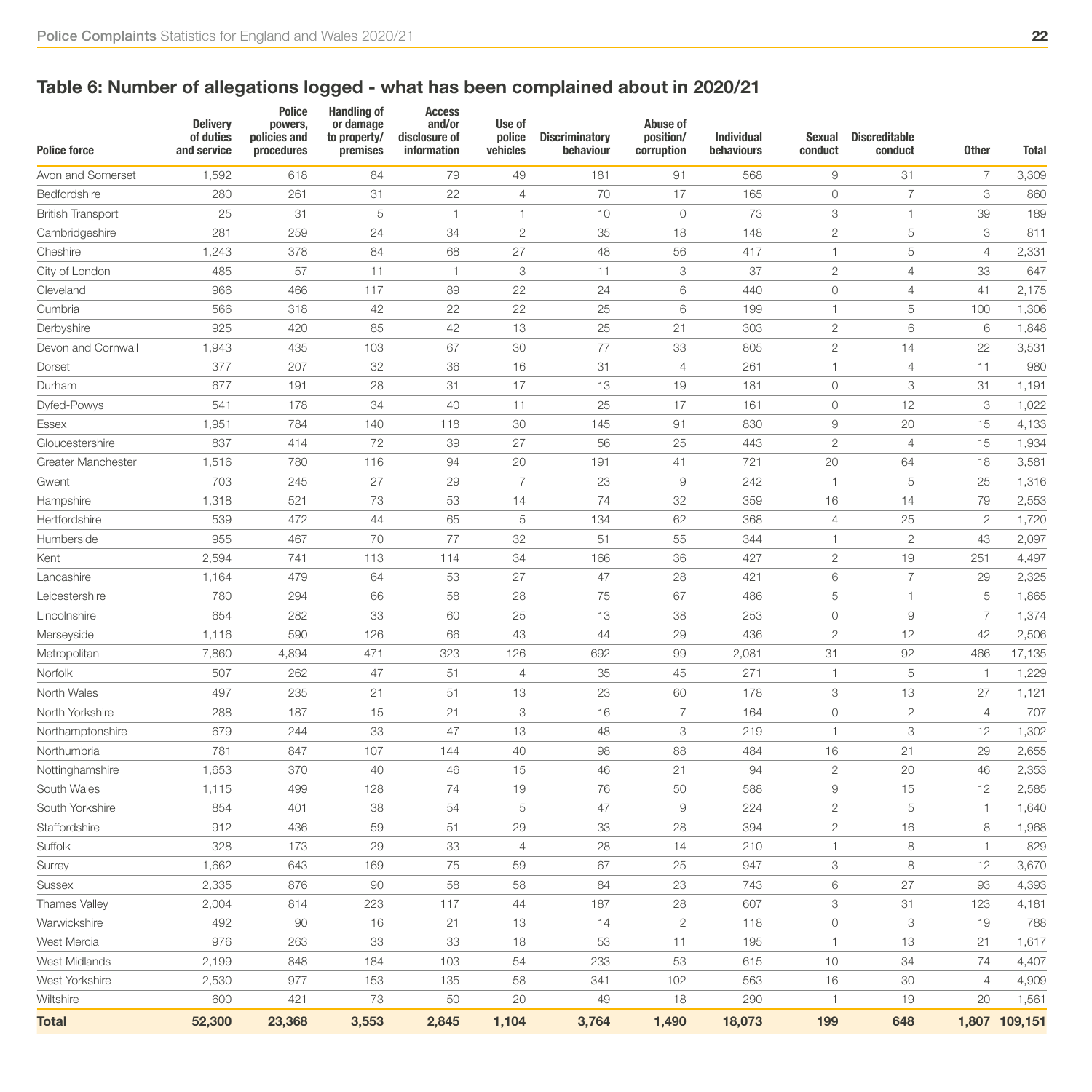#### Table 7: Number of allegations logged - what has been complained about and subcategories in 2020/21

| <b>Allegation category</b>        | <b>Allegation subcategory</b>                                                            | N       | % of total<br>allegations logged |
|-----------------------------------|------------------------------------------------------------------------------------------|---------|----------------------------------|
|                                   | Police action following contact                                                          | 23,155  | 21                               |
|                                   | Decisions                                                                                | 7,524   | 7                                |
| Delivery of duties<br>and service | General level of service                                                                 | 16,612  | 15                               |
|                                   | Information                                                                              | 5,006   | 5                                |
|                                   | No subcategory recorded                                                                  | 3       | $\bigcirc$                       |
|                                   | Stops, and stop and search                                                               | 2,275   | $\overline{c}$                   |
|                                   | Searches of premises and seizure of property                                             | 3,168   | 3                                |
|                                   | Power to arrest and detain                                                               | 3,407   | 3                                |
|                                   | Detention in police custody                                                              | 3,176   | 3                                |
| Police powers,<br>policies and    | Bail, identification and interview procedures                                            | 702     | 1                                |
| procedures                        | Use of force                                                                             | 6,752   | 6                                |
|                                   | Evidential procedures                                                                    | 1,212   | 1.                               |
|                                   | Out of court disposals                                                                   | 311     | $\circ$                          |
|                                   | Other policies and procedures                                                            | 2,362   | $\mathbf{2}$                     |
|                                   | No subcategory recorded                                                                  | 3       | $\bigcirc$                       |
| Handling of or damage             | Handling of or damage to property/ premises                                              | 3,541   | 3                                |
|                                   | Delivery of duties and service                                                           |         | $\circ$                          |
| to property/ premises             | No subcategory recorded                                                                  | 11      | $\overline{0}$                   |
| Access and/or                     | Use of police systems                                                                    | 233     | 0                                |
| disclosure of                     | Disclosure of information                                                                | 1,898   | 2                                |
| information                       | Handling of information                                                                  | 601     | $\mathbf{1}$                     |
|                                   | Accessing and handling of information from other sources                                 | 113     | $\circ$                          |
| Use of police vehicles            | Use of police vehicles                                                                   | 1,099   | $\mathbf{1}$                     |
|                                   | No subcategory recorded                                                                  | 5       | $\bigcirc$                       |
|                                   | Age                                                                                      | 58      | 0                                |
|                                   | <b>Disability</b>                                                                        | 487     | 0                                |
|                                   | Gender reassignment                                                                      | 35      | 0                                |
|                                   | Marriage and civil partnership                                                           | 4       | $\circ$                          |
| Discriminatory                    | Pregnancy and maternity                                                                  | 5       | 0                                |
| behaviour                         | Race                                                                                     | 2,375   | $\mathbf{2}$                     |
|                                   | Religion or belief                                                                       | 91      | $\circ$                          |
|                                   | <b>Sex</b>                                                                               | 340     | $\circ$                          |
|                                   | Sexual orientation                                                                       | 92      | 0                                |
|                                   | Other                                                                                    | 277     | $\bigcirc$                       |
|                                   | Abuse of position for financial purpose                                                  | 53      | $\bigcirc$                       |
|                                   | Abuse of position for sexual purpose                                                     | 52      | $\circ$                          |
| Abuse of position/<br>corruption  | Abuse of position for the purpose of pursuing<br>an inappropriate emotional relationship | 35      | 0                                |
|                                   | Abuse of position for other purpose                                                      | 494     | 0                                |
|                                   | Obstruction of justice                                                                   | 666     | 1                                |
|                                   | Organisational corruption                                                                | 190     | 0                                |
|                                   | Unprofessional attitude and disrespect                                                   | 4,687   | 4                                |
|                                   | Lack of fairness and impartiality                                                        | 2,954   | $\ensuremath{\mathcal{S}}$       |
| Individual behaviours             | Overbearing or harassing behaviours                                                      | 3,419   | $\ensuremath{\mathsf{3}}$        |
|                                   | Impolite language / tone                                                                 | 4,645   | 4                                |
|                                   | Impolite and intolerant actions                                                          | 2,367   | $\sqrt{2}$                       |
|                                   | Other neglect or failure in duty                                                         |         | $\circ$                          |
|                                   | Sexual assault                                                                           | 128     | 0                                |
| Sexual conduct                    | Sexual harassment                                                                        | 23      | $\circ$                          |
|                                   | Other sexual conduct                                                                     | 48      | 0                                |
| Discreditable conduct             | Discreditable conduct                                                                    | 645     | 1.                               |
|                                   | No subcategory recorded                                                                  | 3       | 0                                |
| Other                             | Other                                                                                    | 1,804   | $\sqrt{2}$                       |
|                                   | No subcategory recorded                                                                  | 3       | $\Omega$                         |
| <b>Total</b>                      |                                                                                          | 109,151 | 100                              |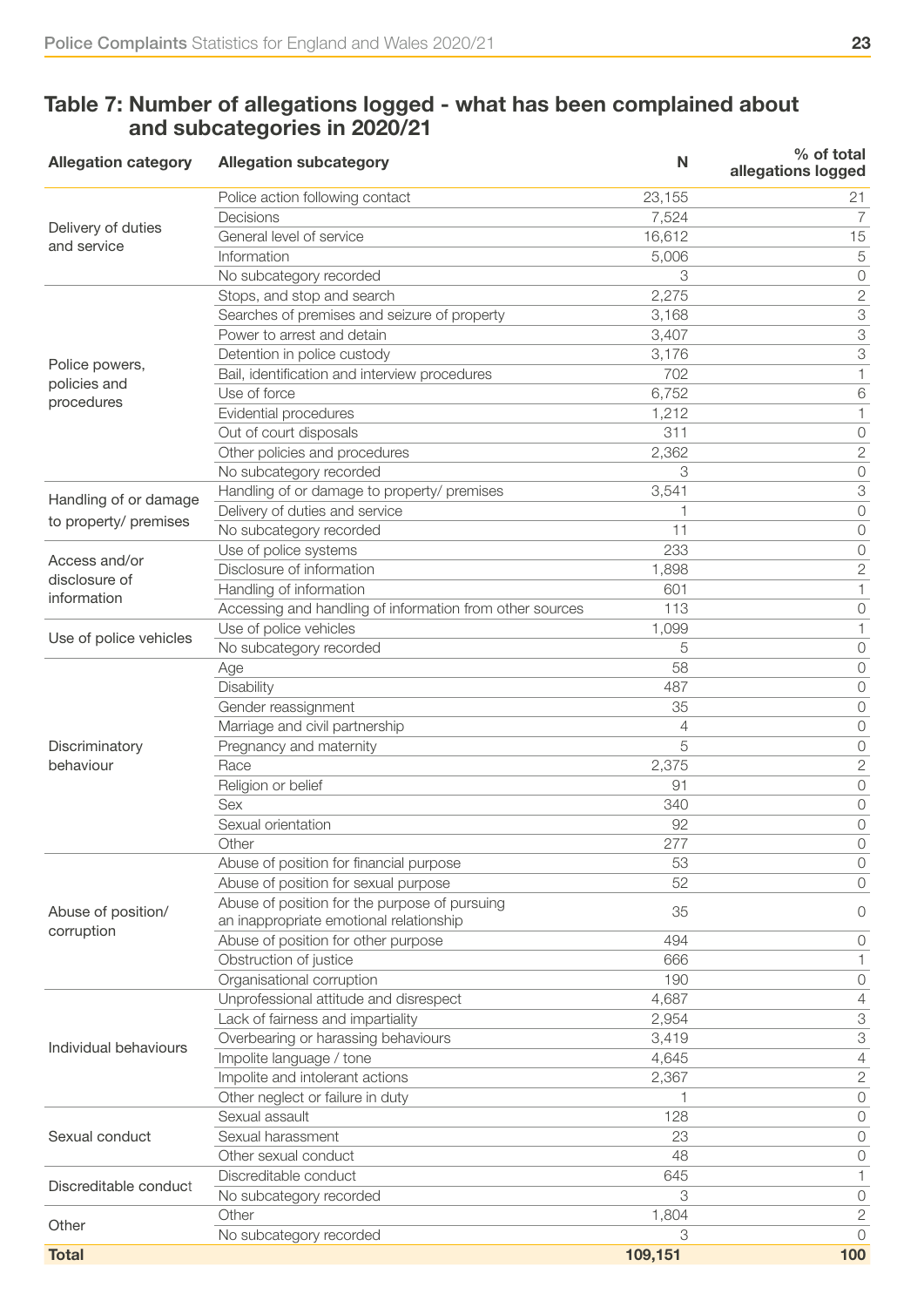#### Table 8: Gender of complainants in 2020/21

| Gender            | N      | $\%$           |
|-------------------|--------|----------------|
| Female            | 25,304 | 40             |
| Male              | 34,268 | 55             |
| Other             | 106    | $\Omega$       |
| Prefer not to say | 463    |                |
| Unknown           | 2,465  | $\overline{4}$ |
| <b>Total</b>      | 62,606 | 100            |

### Table 9: Ethnicity of complainants in 2020/21

| <b>Ethnicity</b>  | N      | $\frac{0}{0}$  |
|-------------------|--------|----------------|
| White             | 29,422 | 47             |
| <b>Black</b>      | 2,498  | $\overline{4}$ |
| Asian             | 3,107  | 5              |
| Other             | 1,689  | 3              |
| Prefer not to say | 2,019  | 3              |
| Not stated        | 22,869 | 37             |
| Unknown           | 1,002  | $\overline{2}$ |
| <b>Total</b>      | 62,606 | 100            |

#### Table 10: Age of complainants in 2020/21

| Age group    | N      | $\frac{0}{0}$ |
|--------------|--------|---------------|
| 17 or under  | 918    | 1.            |
| 18-29        | 9,943  | 16            |
| 30-39        | 12,614 | 20            |
| 40-49        | 11,311 | 18            |
| 50-59        | 9,537  | 15            |
| $60+$        | 5,784  | $\Theta$      |
| Unknown      | 12,499 | 20            |
| <b>Total</b> | 62,606 | 100           |

Tables 8 to 10: Complainants are only counted once in these tables regardless of how many complaints they have made throughout the year.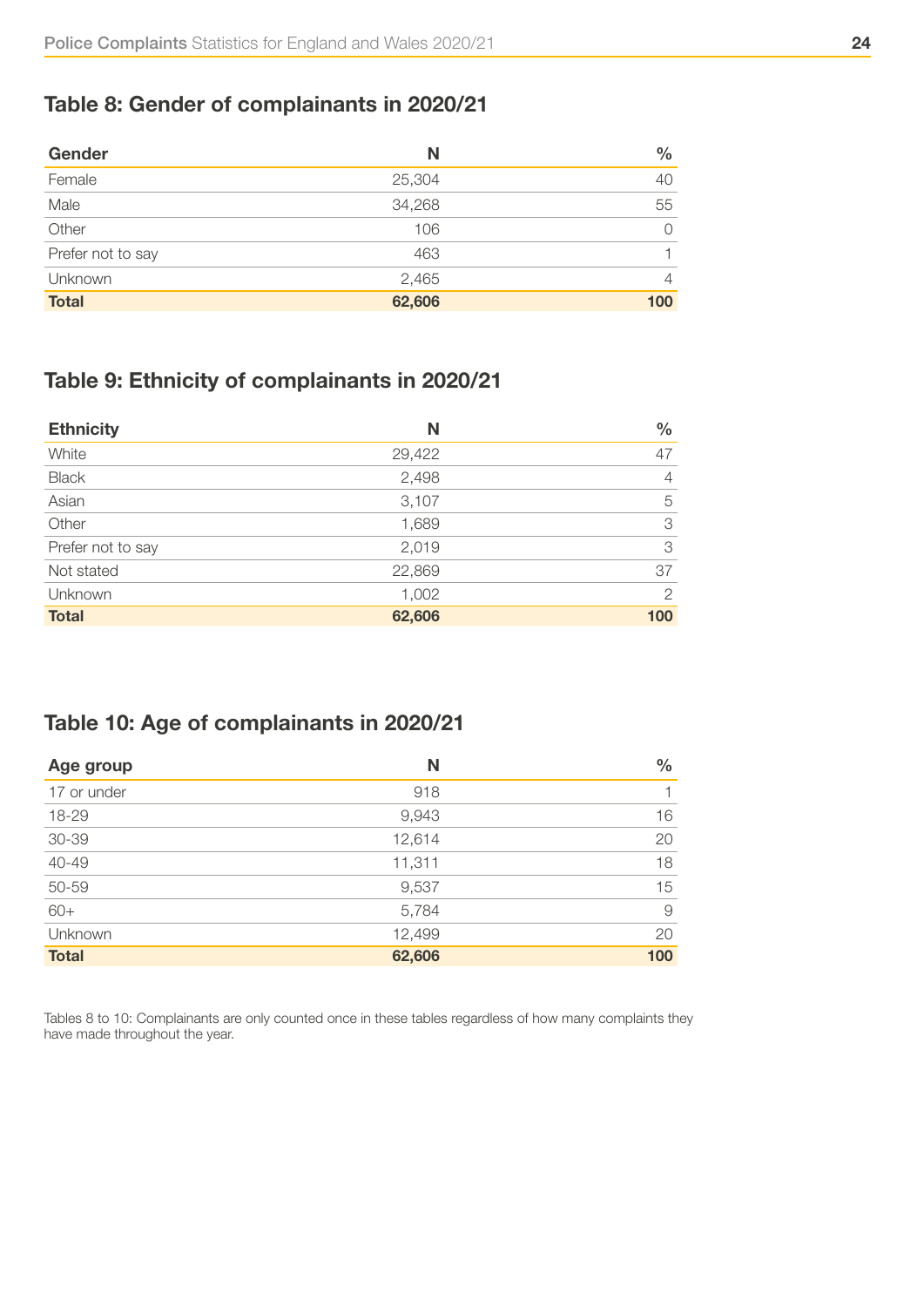#### Table 11: Gender of those subject to a complaint in 2020/21

| <b>Gender</b>     | Ν      | $\%$ |
|-------------------|--------|------|
| Female            | 12,389 | 32   |
| Male              | 26,108 | 67   |
| Other             | U      | 0    |
| Prefer not to say | 2      | 0    |
| Unknown           | 474    |      |
| <b>Total</b>      | 38,982 | 100  |

### Table 12: Ethnicity of those subject to a complaint in 2020/21

| <b>Ethnicity</b>  | N      | $\frac{0}{0}$  |
|-------------------|--------|----------------|
| White             | 31,768 | 81             |
| <b>Black</b>      | 495    |                |
| Asian             | 1,149  | 3              |
| Other             | 736    | $\overline{2}$ |
| Prefer not to say | 37     | $\Omega$       |
| Not stated        | 1,688  | $\overline{4}$ |
| Unknown           | 3,109  | 8              |
| <b>Total</b>      | 38,982 | 100            |

Tables 11 and 12: Subjects are only counted once in these tables, regardless of how many complaints they have been subject to in the year.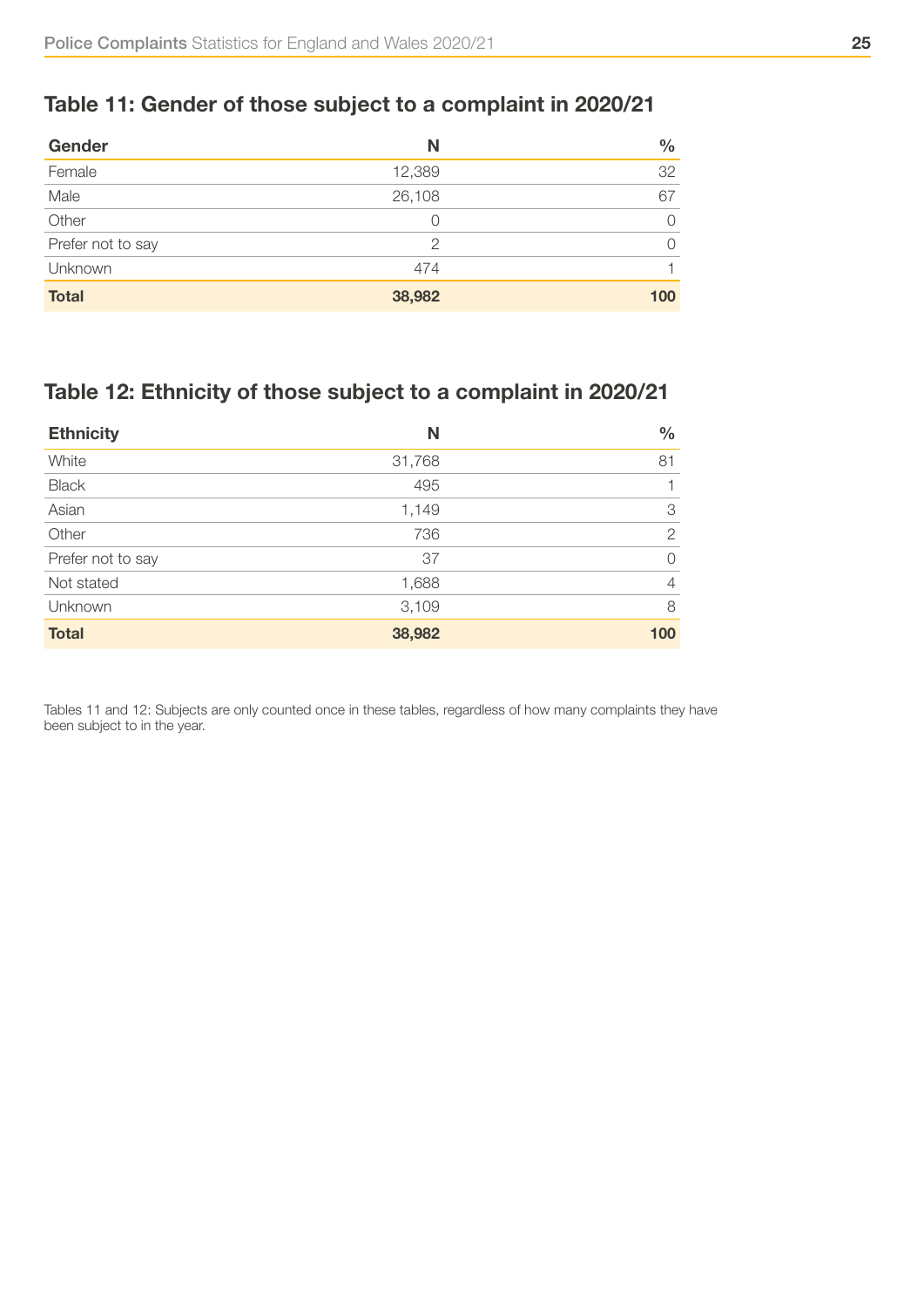# Table 13: Means by which allegations were finalised in 2020/21

| <b>Police force</b>       | <b>Outside of Schedule 3</b> |               | <b>Under Schedule 3 - not</b><br>investigated |               | <b>Under Schedule 3 -</b><br>investigated |                | <b>Total</b> |
|---------------------------|------------------------------|---------------|-----------------------------------------------|---------------|-------------------------------------------|----------------|--------------|
|                           | ${\sf N}$                    | $\frac{0}{0}$ | $\mathsf{N}$                                  | $\frac{0}{0}$ | N                                         | $\frac{0}{0}$  |              |
| Avon and Somerset         | 1,060                        | 37            | 1,711                                         | 59            | 114                                       | 4              | 2,885        |
| Bedfordshire              | n/a                          | n/a           | 465                                           | 72            | 182                                       | 28             | 647          |
| <b>British Transport</b>  | 73                           | 71            | 15                                            | 15            | 15                                        | 15             | 103          |
| Cambridgeshire            | n/a                          | n/a           | 447                                           | 74            | 160                                       | 26             | 607          |
| Cheshire                  | 998                          | 48            | 1,038                                         | 50            | 22                                        | 1              | 2,058        |
| City of London            | 287                          | 44            | 345                                           | 53            | 25                                        | 4              | 657          |
| Cleveland                 | 1,326                        | 69            | 603                                           | 31            | $\circ$                                   | $\bigcirc$     | 1,929        |
| Cumbria                   | 784                          | 67            | 366                                           | 31            | 19                                        | $\overline{2}$ | 1,169        |
| Derbyshire                | 640                          | 41            | 794                                           | 51            | 109                                       | 7              | 1,543        |
| Devon and Cornwall        | 996                          | 40            | 1,426                                         | 57            | 83                                        | 3              | 2,505        |
| Dorset                    | 368                          | 47            | 393                                           | 50            | 26                                        | 3              | 787          |
| Durham                    | 639                          | 60            | 327                                           | 31            | 91                                        | $\Theta$       | 1,057        |
| Dyfed-Powys               | 283                          | 32            | 610                                           | 68            | 4                                         | 0              | 897          |
| <b>Essex</b>              | 319                          | 12            | 2,052                                         | 80            | 204                                       | 8              | 2,575        |
| Gloucestershire           | 748                          | 46            | 860                                           | 53            | $\Theta$                                  | 1              | 1,617        |
| <b>Greater Manchester</b> | 409                          | 17            | 1,930                                         | 80            | 82                                        | 3              | 2,421        |
| Gwent                     | 754                          | 69            | 226                                           | 21            | 111                                       | 10             | 1,091        |
| Hampshire                 | 413                          | 27            | 1,123                                         | 73            | $\Omega$                                  | $\mathcal{O}$  | 1,536        |
| Hertfordshire             | n/a                          | n/a           | 876                                           | 69            | 399                                       | 31             | 1,275        |
| Humberside                | 156                          | 8             | 1,720                                         | 88            | 82                                        | $\overline{4}$ | 1,958        |
| Kent                      | 2,418                        | 64            | 1,160                                         | 31            | 215                                       | 6              | 3,793        |
| Lancashire                | 912                          | 44            | 1,093                                         | 53            | 51                                        | $\mathbf{2}$   | 2,056        |
| Leicestershire            | 264                          | 16            | 1,346                                         | 80            | 66                                        | 4              | 1,676        |
| Lincolnshire              | 278                          | 22            | 914                                           | 73            | 54                                        | 4              | 1,246        |
| Merseyside                | 1,495                        | 69            | 603                                           | 28            | 59                                        | 3              | 2,157        |
| Metropolitan              | 1,529                        | 15            | 6,688                                         | 64            | 2,183                                     | 21             | 10,400       |
| Norfolk                   | 308                          | 35            | 543                                           | 61            | 40                                        | $\overline{4}$ | 891          |
| North Wales               | 368                          | 37            | 540                                           | 54            | 83                                        | 8              | 991          |
| North Yorkshire           | 119                          | 21            | 427                                           | 74            | 29                                        | 5              | 575          |
| Northamptonshire          | 290                          | 26            | 807                                           | 73            | 8                                         | 1              | 1,105        |
| Northumbria               | n/a                          | n/a           | 993                                           | 51            | 944                                       | 49             | 1,937        |
| Nottinghamshire           | 595                          | 32            | 1,098                                         | 59            | 158                                       | $\Theta$       | 1,851        |
| South Wales               | 571                          | 31            | 1,230                                         | 67            | 39                                        | 2              | 1,840        |
| South Yorkshire           | 284                          | 23            | 864                                           | 71            | 66                                        | 5              | 1,214        |
| Staffordshire             | 1,046                        | 59            | 702                                           | 40            | 14                                        | 1              | 1,762        |
| Suffolk                   | 213                          | 35            | 373                                           | 60            | 31                                        | 5              | 617          |
| Surrey                    | 1,736                        | 56            | 1,139                                         | 37            | 198                                       | 6              | 3,073        |
| <b>Sussex</b>             | 1,789                        | 47            | 1,867                                         | 49            | 132                                       | 3              | 3,788        |
| Thames Valley             | 889                          | 29            | 2,171                                         | 70            | 50                                        | $\overline{2}$ | 3,110        |
| Warwickshire              | 379                          | 76            | 61                                            | 12            | 60                                        | 12             | 500          |
| West Mercia               | 611                          | 58            | 234                                           | 22            | 209                                       | 20             | 1,054        |
| <b>West Midlands</b>      | 3,459                        | 90            | 380                                           | 10            | 20                                        | 1              | 3,859        |
| West Yorkshire            | 1,634                        | 43            | 2,039                                         | 54            | 87                                        | $\mathbf{2}$   | 3,760        |
| Wiltshire                 | 572                          | 49            | 606                                           | 51            | $\bigcirc$                                | $\mathsf{O}$   | 1,178        |
| <b>Total</b>              | 32,012                       | 38            | 45,205                                        | 54            | 6,533                                     | 8              | 83,750       |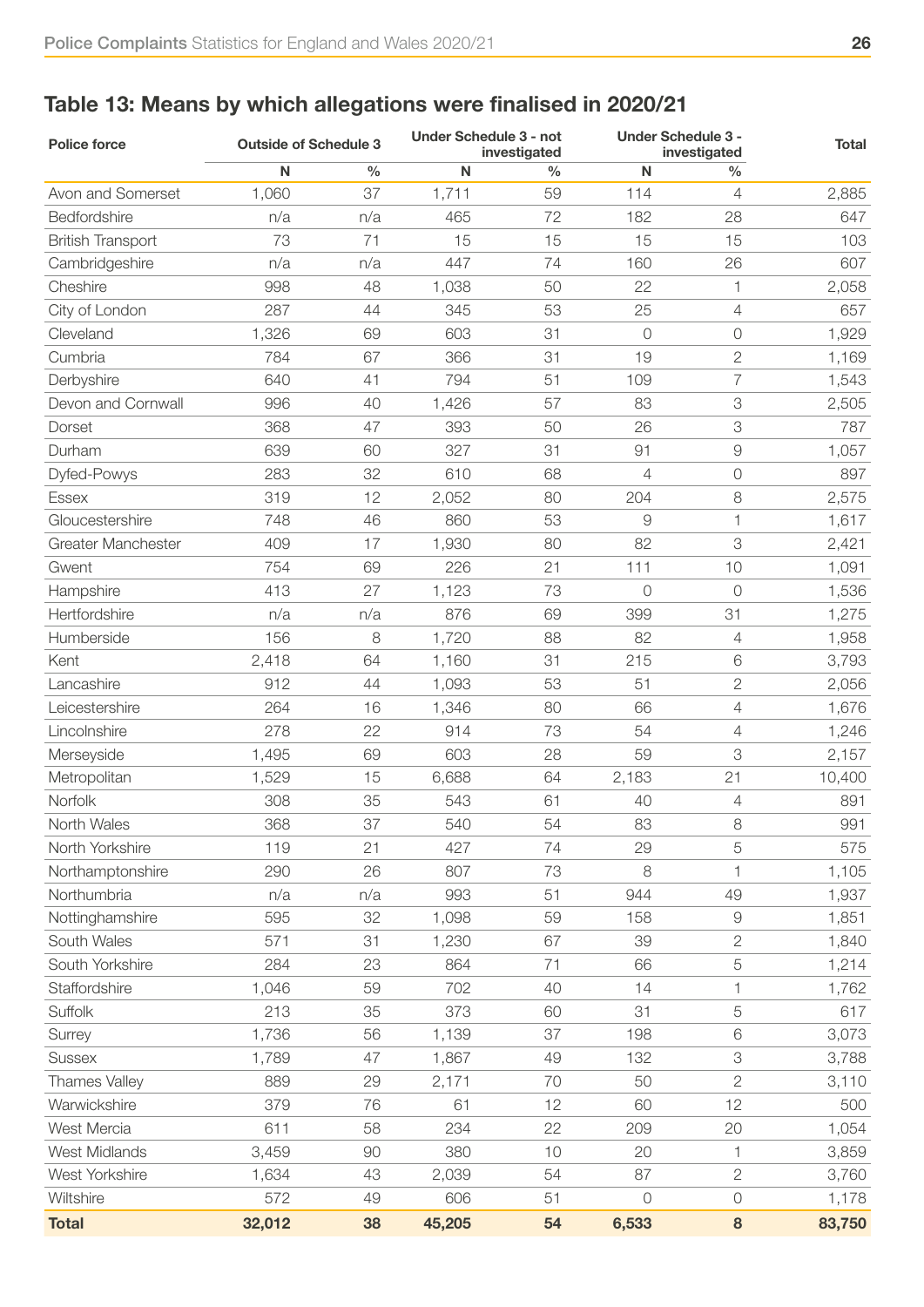## Table 14: Time taken to finalise allegations in 2020/21

| <b>Police force</b>      | Average number of days<br>to finalise allegations<br>outside of Schedule 3 | Average number of days<br>to finalise allegations -<br>not investigated under<br><b>Schedule 3</b> | Average number of days<br>to finalise allegations -<br>by local investigation<br>under Schedule 3 |
|--------------------------|----------------------------------------------------------------------------|----------------------------------------------------------------------------------------------------|---------------------------------------------------------------------------------------------------|
| Avon and Somerset        | 10                                                                         | 42                                                                                                 | 99                                                                                                |
| Bedfordshire             | n/a                                                                        | 65                                                                                                 | 147                                                                                               |
| <b>British Transport</b> | 6                                                                          | 17                                                                                                 | 20                                                                                                |
| Cambridgeshire           | n/a                                                                        | 56                                                                                                 | 137                                                                                               |
| Cheshire                 | 10                                                                         | 36                                                                                                 | 73                                                                                                |
| City of London           | 7                                                                          | 34                                                                                                 | 164                                                                                               |
| Cleveland                | 17                                                                         | 60                                                                                                 |                                                                                                   |
| Cumbria                  | 9                                                                          | 51                                                                                                 | 54                                                                                                |
| Derbyshire               | 5                                                                          | 57                                                                                                 | 82                                                                                                |
| Devon and Cornwall       | 28                                                                         | 62                                                                                                 | 88                                                                                                |
| Dorset                   | 20                                                                         | 41                                                                                                 | 103                                                                                               |
| Durham                   | 8                                                                          | 66                                                                                                 | 137                                                                                               |
| Dyfed-Powys              | 24                                                                         | 61                                                                                                 | 103                                                                                               |
| <b>Essex</b>             | 20                                                                         | 44                                                                                                 | 70                                                                                                |
| Gloucestershire          | 14                                                                         | 41                                                                                                 | 33                                                                                                |
| Greater Manchester       | 11                                                                         | 62                                                                                                 | 183                                                                                               |
| Gwent                    | 24                                                                         | 91                                                                                                 | 133                                                                                               |
| Hampshire                | 7                                                                          | 70                                                                                                 |                                                                                                   |
| Hertfordshire            | n/a                                                                        | 65                                                                                                 | 126                                                                                               |
| Humberside               | 6                                                                          | 27                                                                                                 | 88                                                                                                |
| Kent                     | 19                                                                         | 65                                                                                                 | 95                                                                                                |
| Lancashire               | 12                                                                         | 60                                                                                                 | 110                                                                                               |
| Leicestershire           | 16                                                                         | 41                                                                                                 | 106                                                                                               |
| Lincolnshire             | 4                                                                          | 47                                                                                                 | 109                                                                                               |
| Merseyside               | 24                                                                         | 70                                                                                                 | 131                                                                                               |
| Metropolitan             | 49                                                                         | 76                                                                                                 | 114                                                                                               |
| Norfolk                  | 31                                                                         | 56                                                                                                 | 81                                                                                                |
| North Wales              | 10                                                                         | 40                                                                                                 | 80                                                                                                |
| North Yorkshire          | 19                                                                         | 74                                                                                                 | 104                                                                                               |
| Northamptonshire         | 10                                                                         | 70                                                                                                 | 117                                                                                               |
| Northumbria              | n/a                                                                        | 57                                                                                                 | 84                                                                                                |
| Nottinghamshire          | 12                                                                         | 41                                                                                                 | 65                                                                                                |
| South Wales              | $\overline{2}$                                                             | 50                                                                                                 | 110                                                                                               |
| South Yorkshire          | 32                                                                         | 52                                                                                                 | 95                                                                                                |
| Staffordshire            | 19                                                                         | 58                                                                                                 | 42                                                                                                |
| Suffolk                  | 30                                                                         | 55                                                                                                 | 103                                                                                               |
| Surrey                   | 21                                                                         | 68                                                                                                 | 85                                                                                                |
| <b>Sussex</b>            | 18                                                                         | 37                                                                                                 | 119                                                                                               |
| Thames Valley            | 13                                                                         | 69                                                                                                 | 69                                                                                                |
| Warwickshire             | 21                                                                         | 58                                                                                                 | 80                                                                                                |
| West Mercia              | 31                                                                         | 46                                                                                                 | 130                                                                                               |
| <b>West Midlands</b>     | 36                                                                         | 82                                                                                                 | 158                                                                                               |
| West Yorkshire           | 5                                                                          | 42                                                                                                 | 54                                                                                                |
| Wiltshire                | 33                                                                         | 66                                                                                                 |                                                                                                   |
| <b>Total</b>             | 20                                                                         | 57                                                                                                 | 106                                                                                               |

Only allegations with valid dates are used in the calculation for the average number of days to finalise allegations.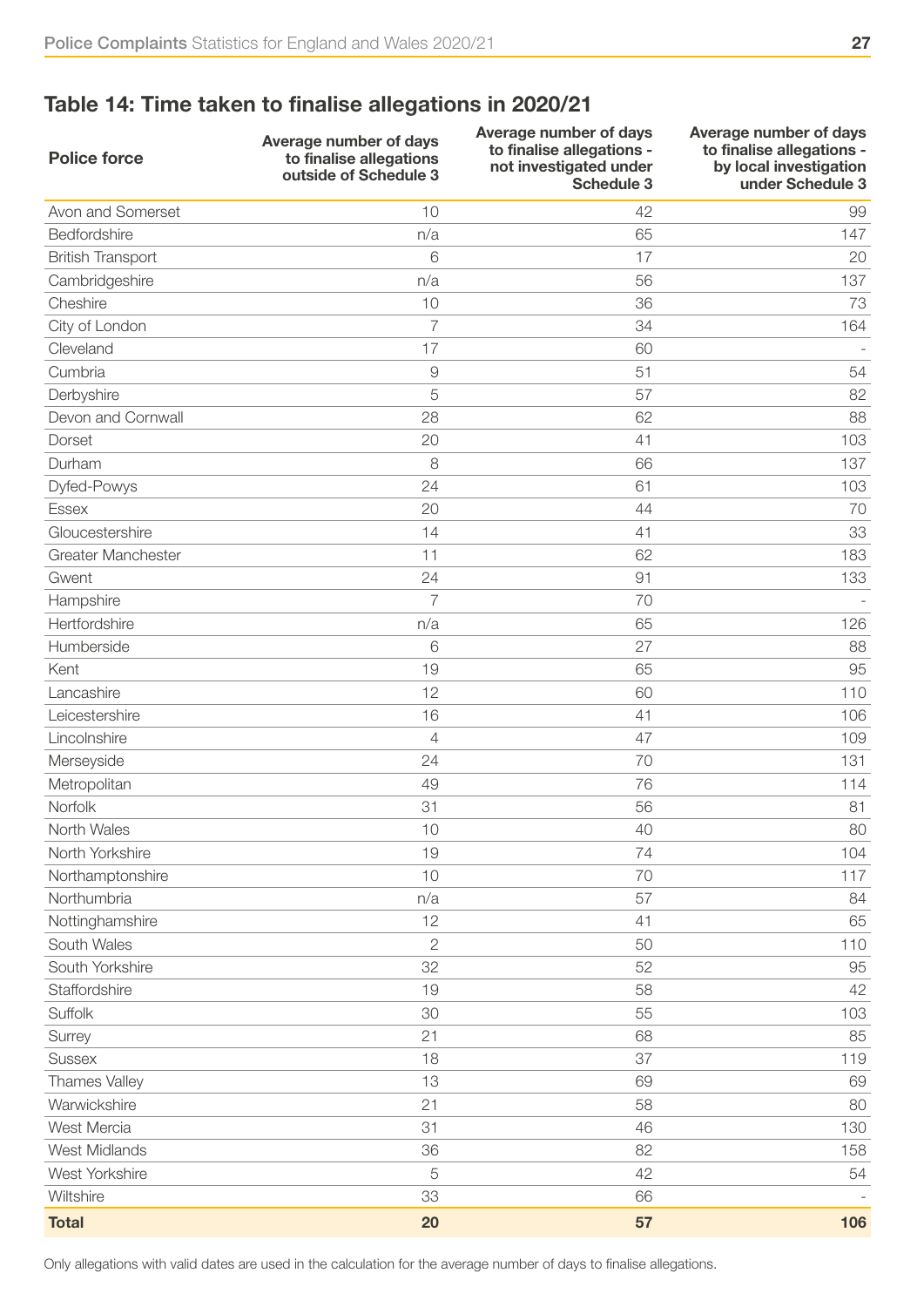# Table 15: Allegations finalised by investigation under Schedule 3 in 2020/21

| <b>Police force</b>      |                | Investigated                        | Investigated                   |                                 |  |
|--------------------------|----------------|-------------------------------------|--------------------------------|---------------------------------|--|
|                          |                | (not subject to special procedures) |                                | (subject to special procedures) |  |
|                          | $\mathsf{N}$   | $\%$                                | $\mathsf{N}$                   | $\%$                            |  |
| Avon and Somerset        | 91             | 5                                   | 23                             | 1                               |  |
| Bedfordshire             | 178            | 28                                  | $\overline{4}$                 | 1                               |  |
| <b>British Transport</b> | 15             | 50                                  | $\sqrt{a}$                     | 0                               |  |
| Cambridgeshire           | 157            | 26                                  | $\ensuremath{\mathcal{S}}$     | $\overline{O}$                  |  |
| Cheshire                 | 14             | $\mathbf{1}$                        | 8                              | 1                               |  |
| City of London           | 25             | 7                                   | $\circ$                        | 0                               |  |
| Cleveland                | $\circ$        | $\Omega$                            | $\Omega$                       | 0                               |  |
| Cumbria                  | 16             | 4                                   | $\ensuremath{\mathcal{S}}$     | 1                               |  |
| Derbyshire               | 105            | 12                                  | $\overline{4}$                 | $\overline{O}$                  |  |
| Devon and Cornwall       | 73             | 5                                   | 10                             | 1                               |  |
| Dorset                   | 26             | 6                                   | $\overline{O}$                 | $\circ$                         |  |
| Durham                   | 75             | 18                                  | 16                             | 4                               |  |
| Dyfed-Powys              | $\overline{O}$ | $\sqrt{a}$                          | 4                              | 1                               |  |
| <b>Essex</b>             | 201            | $\mathcal{G}$                       | 3                              | $\bigcirc$                      |  |
| Gloucestershire          | 5              | 1                                   | 4                              | $\circ$                         |  |
| Greater Manchester       | 75             | $\overline{4}$                      | 7                              | $\bigcirc$                      |  |
| Gwent                    | 107            | 32                                  | 4                              | 1                               |  |
| Hampshire                | $\circ$        | $\sqrt{a}$                          | $\sqrt{a}$                     | $\bigcirc$                      |  |
| Hertfordshire            | 380            | 30                                  | 19                             | $\mathbf{2}$                    |  |
| Humberside               | 78             | 4                                   | 4                              | $\bigcirc$                      |  |
| Kent                     | 204            | 15                                  | 11                             | 1                               |  |
| Lancashire               | 31             | 3                                   | 20                             | $\mathbf 2$                     |  |
| Leicestershire           | 47             | 3                                   | 19                             | 1                               |  |
| Lincolnshire             | 41             | 4                                   | 13                             | 1                               |  |
| Merseyside               | 52             | 8                                   | 7                              | 1                               |  |
| Metropolitan             | 1,839          | 21                                  | 344                            | 4                               |  |
| Norfolk                  | 31             | 5                                   | $\Theta$                       | $\sqrt{2}$                      |  |
| North Wales              | 80             | 13                                  | $\ensuremath{\mathsf{3}}$      | $\bigcirc$                      |  |
| North Yorkshire          | 20             | $\overline{4}$                      | $\mathcal{G}% _{0}$            | $\sqrt{2}$                      |  |
| Northamptonshire         | $\overline{0}$ | $\overline{0}$                      | 8                              | 1                               |  |
| Northumbria              | 916            | 47                                  | 28                             |                                 |  |
|                          | 143            | 11                                  | 15                             | 1                               |  |
| Nottinghamshire          |                |                                     |                                | 1                               |  |
| South Wales              | 37             | $\ensuremath{\mathsf{3}}$           | $\mathbf{2}$                   | $\bigcirc$                      |  |
| South Yorkshire          | 44             | 5                                   | 22                             | $\mathbf{2}$                    |  |
| Staffordshire            | 11             | $\mathbf 2$                         | $\ensuremath{\mathsf{3}}$<br>1 | $\bigcirc$                      |  |
| Suffolk                  | 30             | $\overline{7}$                      |                                | $\circ$                         |  |
| Surrey                   | 187            | 14                                  | 11                             |                                 |  |
| <b>Sussex</b>            | 115            | $6\,$                               | 17                             | 1                               |  |
| Thames Valley            | 39             | $\mathbf 2$                         | 11                             | $\bigcirc$                      |  |
| Warwickshire             | 58             | 48                                  | $\sqrt{2}$                     | $\mathbf{2}$                    |  |
| West Mercia              | 204            | 46                                  | 5                              | 1                               |  |
| <b>West Midlands</b>     | 15             | $\overline{4}$                      | 5                              | 1                               |  |
| West Yorkshire           | 80             | $\overline{4}$                      | 7                              | $\bigcirc$                      |  |
| Wiltshire                | $\overline{0}$ | $\sqrt{a}$                          | $\Omega$                       | $\circ$                         |  |
| <b>Total</b>             | 5,845          | 11                                  | 688                            | 1                               |  |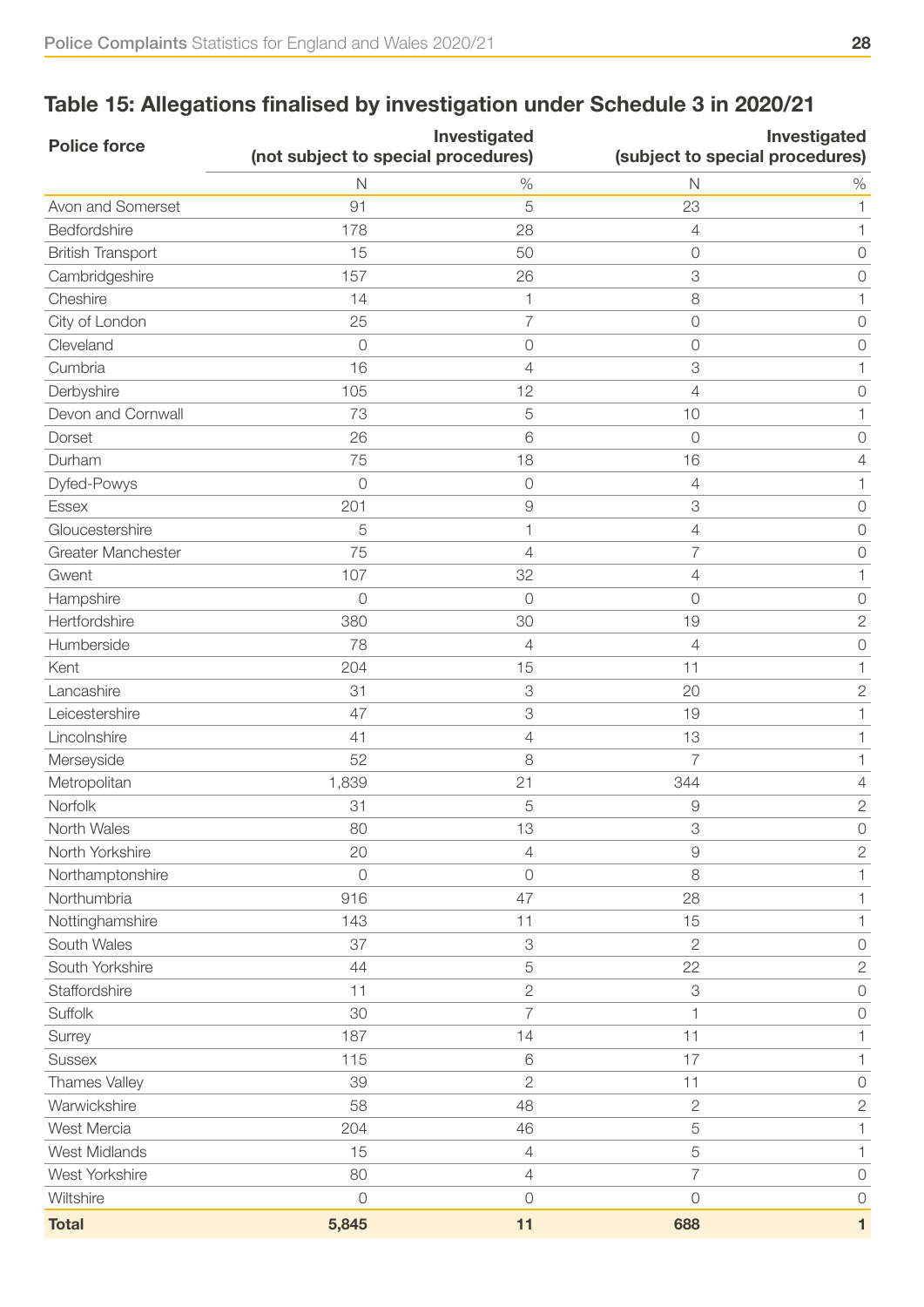|                                |                                                          | <b>Number finalised</b> |                                        |  |
|--------------------------------|----------------------------------------------------------|-------------------------|----------------------------------------|--|
| <b>Allegation category</b>     | <b>Allegation subcategory</b>                            | N                       | % of total<br>allegations<br>finalised |  |
|                                | Police action following contact                          | 8,570                   | 27                                     |  |
|                                | Decisions                                                | 2,642                   | 8                                      |  |
| Delivery of duties and service | General level of service                                 | 6,555                   | 20                                     |  |
|                                | Information                                              | 1,708                   | 5                                      |  |
|                                | No subcategory recorded                                  | $\overline{2}$          | 0                                      |  |
|                                | Stops, and stop and search                               | 541                     | $\mathbf{2}$                           |  |
|                                | Searches of premises and seizure of property             | 906                     | 3                                      |  |
|                                | Power to arrest and detain                               | 382                     | 1                                      |  |
|                                | Detention in police custody                              | 285                     | $\mathbf{1}$                           |  |
| Police powers, policies and    | Bail, identification and interview procedures            | 80                      | 0                                      |  |
| procedures                     | Use of force                                             | 428                     | $\mathbf{1}$                           |  |
|                                | Evidential procedures                                    | 212                     | $\mathbf{1}$                           |  |
|                                | Out of court disposals                                   | 110                     | $\bigcirc$                             |  |
|                                | Other policies and procedures                            | 747                     | $\mathbf{2}$                           |  |
|                                | No subcategory recorded                                  | $\mathbf 1$             | $\bigcirc$                             |  |
| Handling of or damage to       | Handling of or damage to property/premises               | 1,391                   | $\overline{4}$                         |  |
| property/premises              | No subcategory recorded                                  | 4                       | $\overline{O}$                         |  |
|                                | Use of police systems                                    | 40                      | $\circ$                                |  |
| Access and/or disclosure of    | Disclosure of information                                | 342                     | $\mathbf{1}$                           |  |
| information                    | Handling of information                                  | 142                     | $\bigcirc$                             |  |
|                                | Accessing and handling of information from other sources | 16                      | $\circ$                                |  |
| Use of police vehicles         | Use of police vehicles                                   | 557                     | $\mathbf{2}$                           |  |
|                                | Age                                                      | 14                      | $\bigcirc$                             |  |
|                                | Disability                                               | 47                      | 0                                      |  |
|                                | Gender reassignment                                      | $\mathbf{2}$            | 0                                      |  |
|                                | Marriage and civil partnership                           | $\mathbf{1}$            | $\bigcirc$                             |  |
| Discriminatory behaviour       | Race                                                     | 214                     | $\mathbf{1}$                           |  |
|                                | Religion or belief                                       | 11                      | $\circ$                                |  |
|                                | Sex                                                      | 30                      | $\circ$                                |  |
|                                | Sexual orientation                                       | 9                       | 0                                      |  |
|                                | Other                                                    | 45                      | 0                                      |  |
|                                | Abuse of position for financial purpose                  | 3                       | 0                                      |  |
|                                | Abuse of position for sexual purpose                     | 3                       | 0                                      |  |
|                                | Abuse of position for the purpose of pursuing an         | 1                       | 0                                      |  |
| Abuse of position/corruption   | inappropriate emotional relationship                     |                         |                                        |  |
|                                | Abuse of position for other purpose                      | 30                      | 0                                      |  |
|                                | Obstruction of justice                                   | 20                      | 0                                      |  |
|                                | Organisational corruption                                | 11                      | 0                                      |  |
|                                | Unprofessional attitude and disrespect                   | 1,225                   | 4                                      |  |
|                                | Lack of fairness and impartiality                        | 605                     | 2                                      |  |
| Individual behaviours          | Overbearing or harassing behaviours                      | 660                     | 2                                      |  |
|                                | Impolite language/tone                                   | 1,777                   | 6                                      |  |
|                                | Impolite and intolerant actions                          | 667                     | $\sqrt{2}$                             |  |
| Sexual conduct                 | Sexual assault                                           | 6                       | 0                                      |  |
|                                | Sexual harassment                                        |                         | 0                                      |  |
|                                | Discreditable conduct                                    | 100                     | $\circ$                                |  |
| Discreditable conduct          | No subcategory recorded                                  | $\mathbf 1$             | 0                                      |  |
|                                | Other                                                    | 867                     | 3                                      |  |
| Other                          | No subcategory recorded                                  | 1                       | 0                                      |  |
| <b>Total allegations</b>       |                                                          | 32,012                  | 100                                    |  |

## Table 16: Nature of allegations finalised outside of Schedule 3 in 2020/21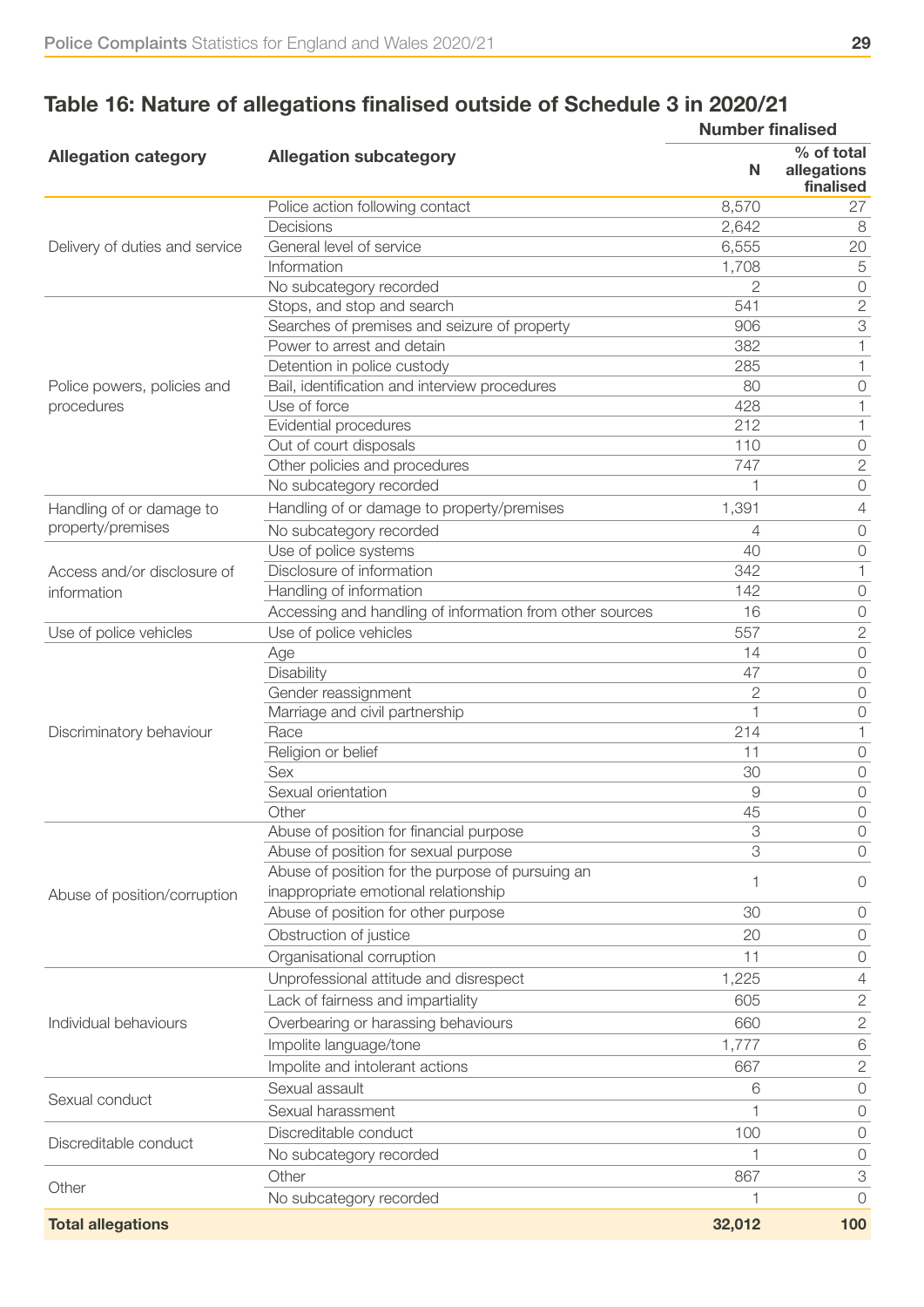# Table 17: Nature of allegations finalised under Schedule 3 by how they were handled in 2020/21

|                            |                                                                                       |                | <b>Not investigated</b>                            |                | <b>Total investigated</b>                          | <b>Total number of</b>                    |
|----------------------------|---------------------------------------------------------------------------------------|----------------|----------------------------------------------------|----------------|----------------------------------------------------|-------------------------------------------|
| <b>Allegation category</b> | <b>Allegation subcategory</b>                                                         | N.             | % of total<br>number finalised<br>under Schedule 3 | N.             | % of total<br>number finalised<br>under Schedule 3 | allegations finalised<br>under Schedule 3 |
|                            | Police action following contact                                                       | 9,070          | 92                                                 | 747            | 8                                                  | 9,817                                     |
| Delivery of duties and     | Decisions                                                                             | 3,117          | 92                                                 | 289            | 8                                                  | 3,406                                     |
|                            | General level of service                                                              | 6,184          | 89                                                 | 733            | 11                                                 | 6,917                                     |
| service                    | Information                                                                           | 2,099          | 93                                                 | 150            | $\overline{7}$                                     | 2,249                                     |
|                            | No subcategory recorded                                                               |                | 100                                                | $\Omega$       | $\Omega$                                           |                                           |
|                            | Stops, and stop and search                                                            | 848            | 76                                                 | 272            | 24                                                 | 1,120                                     |
|                            | Searches of premises and seizure of property                                          | 1,322          | 87                                                 | 201            | 13                                                 | 1,523                                     |
|                            | Power to arrest and detain                                                            | 1,539          | 82                                                 | 339            | 18                                                 | 1,878                                     |
|                            | Detention in police custody                                                           | 1,518          | 83                                                 | 309            | 17                                                 | 1,827                                     |
| Police powers,             | Bail, identification and interview procedures                                         | 349            | 88                                                 | 46             | 12                                                 | 395                                       |
| policies and               | Use of force                                                                          | 2,958          | 77                                                 | 885            | 23                                                 | 3,843                                     |
| procedures                 | Evidential procedures                                                                 | 540            | 80                                                 | 138            | 20                                                 | 678                                       |
|                            | Out of court disposals                                                                | 130            | 91                                                 | 13             | 9                                                  | 143                                       |
|                            | Other policies and procedures                                                         | 992            | 87                                                 | 146            | 13                                                 | 1,138                                     |
|                            | No subcategory recorded                                                               |                | 100                                                | $\circ$        | $\overline{O}$                                     |                                           |
|                            |                                                                                       | 1,233          | 86                                                 | 198            |                                                    |                                           |
| Handling of or damage      | Handling of or damage to property/ premises                                           |                |                                                    |                | 14                                                 | 1,431                                     |
| to property/premises       | Delivery of duties and service                                                        |                | 100                                                | $\Omega$       | $\Omega$                                           |                                           |
|                            | No subcategory recorded                                                               | 6              | 100                                                | $\circ$        | $\Omega$                                           | 6                                         |
| Access and/                | Use of police systems                                                                 | 99             | 77                                                 | 29             | 23                                                 | 128                                       |
| or disclosure of           | Disclosure of information                                                             | 917            | 85                                                 | 165            | 15                                                 | 1,082                                     |
| information                | Handling of information                                                               | 281            | 86                                                 | 47             | 14                                                 | 328                                       |
|                            | Accessing and handling of information from other sources                              | 48             | 84                                                 | 9              | 16                                                 | 57                                        |
| Use of police vehicles     | Use of police vehicles                                                                | 352            | 89                                                 | 43             | 11                                                 | 395                                       |
|                            | No subcategory recorded                                                               | $\overline{4}$ | 100                                                | $\circ$        | $\overline{0}$                                     | $\Delta$                                  |
|                            | Age                                                                                   | 38             | 90                                                 | $\overline{4}$ | 10                                                 | 42                                        |
|                            | Disability                                                                            | 231            | 82                                                 | 51             | 18                                                 | 282                                       |
|                            | Gender reassignment                                                                   | 19             | 90                                                 | $\overline{2}$ | 10                                                 | 21                                        |
|                            | Marriage and civil partnership                                                        | $\circ$        | $\overline{0}$                                     |                | 100                                                |                                           |
| Discriminatory             | Pregnancy and maternity                                                               |                | 50                                                 |                | 50                                                 | $\mathbf{2}$                              |
| behaviour                  | Race                                                                                  | 1,088          | 80                                                 | 272            | 20                                                 | 1,360                                     |
|                            | Religion or belief                                                                    | 39             | 76                                                 | 12             | 24                                                 | 51                                        |
|                            | Sex                                                                                   | 181            | 88                                                 | 25             | 12                                                 | 206                                       |
|                            | Sexual orientation                                                                    | 44             | 76                                                 | 14             | 24                                                 | 58                                        |
|                            | Other                                                                                 | 127            | 84                                                 | 25             | 16                                                 | 152                                       |
|                            | Abuse of position for financial purpose                                               | 19             | 66                                                 | 10             | 34                                                 | 29                                        |
|                            | Abuse of position for sexual purpose                                                  | 14             | 64                                                 | 8              | 36                                                 | 22                                        |
| Abuse of                   | Abuse of position for the purpose of pursuing an inappropriate emotional relationship | $\Theta$       | 60                                                 | 6              | 40                                                 | 15                                        |
| position/corruption        | Abuse of position for other purpose                                                   | 272            | 79                                                 | 71             | 21                                                 | 343                                       |
|                            | Obstruction of justice                                                                | 347            | 89                                                 | 45             | 11                                                 | 392                                       |
|                            | Organisational corruption                                                             | 123            | 88                                                 | 17             | 12                                                 | 140                                       |
|                            | Unprofessional attitude and disrespect                                                | 2,112          | 88                                                 | 289            | 12                                                 | 2,401                                     |
|                            | Lack of fairness and impartiality                                                     | 1,464          | 90                                                 | 170            | 10                                                 | 1,634                                     |
|                            | Overbearing or harassing behaviours                                                   | 1,670          | 89                                                 | 209            | 11                                                 | 1,879                                     |
| Individual behaviours      | Impolite language / tone                                                              | 1,963          | 90                                                 | 217            | 10                                                 | 2,180                                     |
|                            | Impolite and intolerant actions                                                       | 1,001          | 90                                                 | 114            | 10                                                 | 1,115                                     |
|                            |                                                                                       |                |                                                    |                |                                                    |                                           |
|                            | Other neglect or failure in duty                                                      | $\circ$        | $\overline{0}$                                     |                | 100                                                |                                           |
|                            | Sexual assault                                                                        | 56             | 76                                                 | 18             | 24                                                 | 74                                        |
| Sexual conduct             | Sexual harassment                                                                     | $\Theta$       | 82                                                 | $\overline{2}$ | 18                                                 | 11                                        |
|                            | Other sexual conduct                                                                  | 13             | 54                                                 | 11             | 46                                                 | 24                                        |
| Discreditable conduct      | Discreditable conduct                                                                 | 249            | 76                                                 | 78             | 24                                                 | 327                                       |
|                            | No subcategory recorded                                                               | $\overline{2}$ | 100                                                | $\overline{O}$ | $\overline{0}$                                     | $\overline{2}$                            |
| Other                      | Other                                                                                 | 504            | 83                                                 | 101            | 17                                                 | 605                                       |
|                            | No subcategory recorded                                                               |                | 100                                                | $\Omega$       | $\circ$                                            |                                           |
| <b>Total allegations</b>   |                                                                                       | 45,205         | 87                                                 | 6,533          | 13                                                 | 51,738                                    |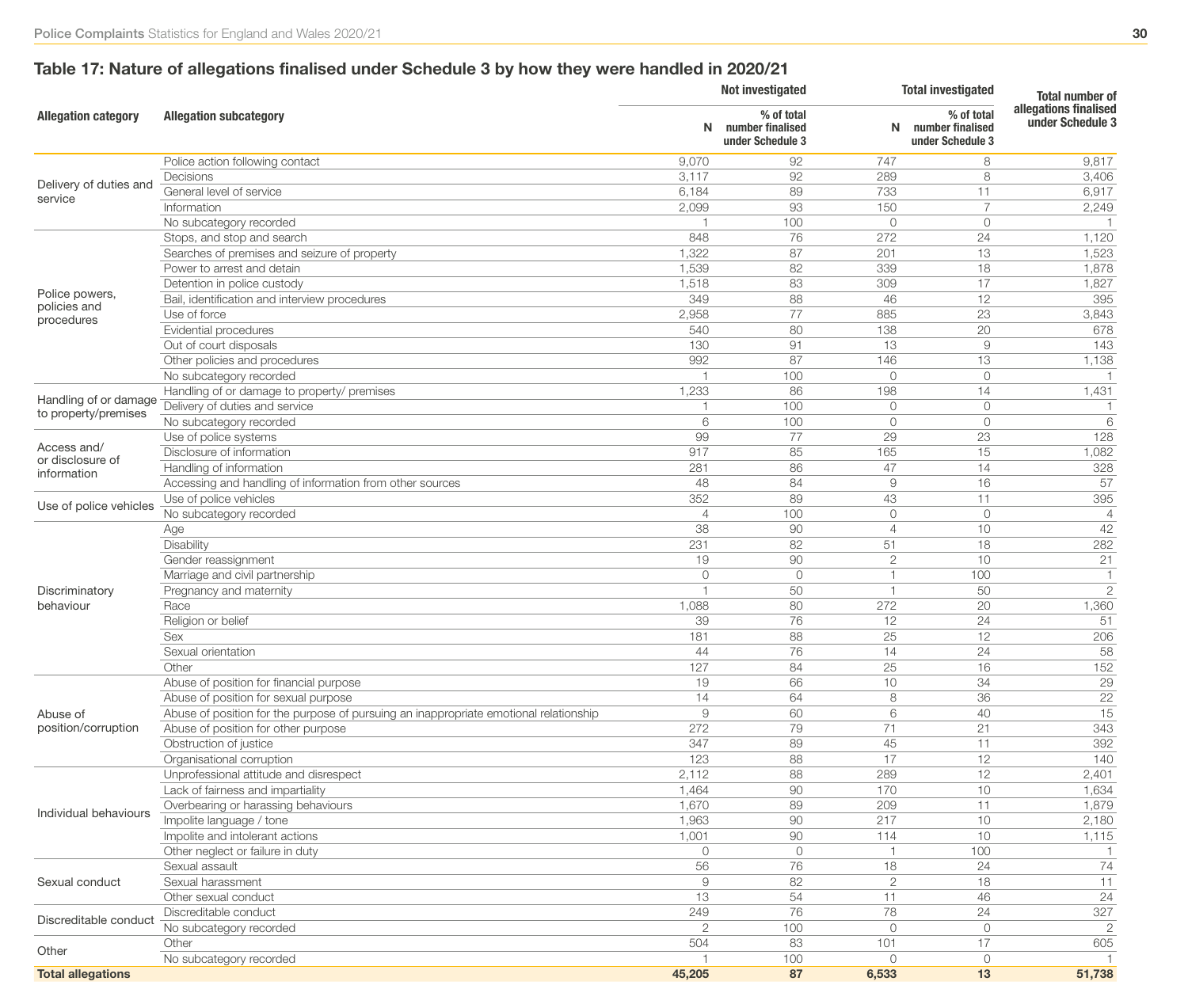| <b>Allegation</b><br>decision             |        | <b>Outside of</b><br><b>Schedule 3</b> |        | <b>Under Schedule 3</b><br>- not investigated |       | <b>Under Schedule</b><br>3 - investigated<br>(not subject to<br>special procedures) |                | <b>Under Schedule</b><br>3 - investigated<br>(subject to special<br>procedures) |  |
|-------------------------------------------|--------|----------------------------------------|--------|-----------------------------------------------|-------|-------------------------------------------------------------------------------------|----------------|---------------------------------------------------------------------------------|--|
|                                           | N      | $\frac{0}{0}$                          | N      | $\frac{0}{0}$                                 | N     | $\frac{0}{0}$                                                                       | N              | $\frac{0}{0}$                                                                   |  |
| Not resolved                              | 1,955  | 6                                      |        |                                               |       |                                                                                     |                |                                                                                 |  |
| Resolved                                  | 30,048 | 94                                     |        |                                               |       |                                                                                     |                |                                                                                 |  |
| Service provided -<br>acceptable          | 8      | $\circ$                                | 29,644 | 66                                            | 4,279 | 73                                                                                  | 99             | 14                                                                              |  |
| Service provided -<br>not acceptable      |        |                                        | 5,153  | 11                                            | 561   | 10                                                                                  | 10             | 1                                                                               |  |
| Service provided -<br>unable to determine |        |                                        | 1,906  | 4                                             | 147   | 3                                                                                   | 4              | 1                                                                               |  |
| No further action                         |        |                                        | 6,252  | 14                                            | 572   | 10                                                                                  | 10             | 1                                                                               |  |
| Withdrawal                                |        |                                        | 2,191  | 5                                             | 259   | $\overline{4}$                                                                      | 24             | 3                                                                               |  |
| Regulation 41<br>applies                  |        |                                        | 55     | $\mathcal{O}$                                 | 27    | $\overline{O}$                                                                      | $\overline{2}$ | $\overline{O}$                                                                  |  |
| No case to answer                         |        |                                        |        |                                               |       |                                                                                     | 403            | 59                                                                              |  |
| Case to answer                            |        |                                        |        |                                               |       |                                                                                     | 136            | 20                                                                              |  |
| <b>Total</b>                              | 32,011 |                                        | 45,201 |                                               | 5,845 |                                                                                     | 688            |                                                                                 |  |

#### Table 18: Decisions on allegations by how they were handled in 2020/21

The number of allegations presented in this table may not match the totals in Table 13. This is due to a small number of finalised allegations which had recorded decisions incompatible with the way they were handled. These have been excluded from the totals.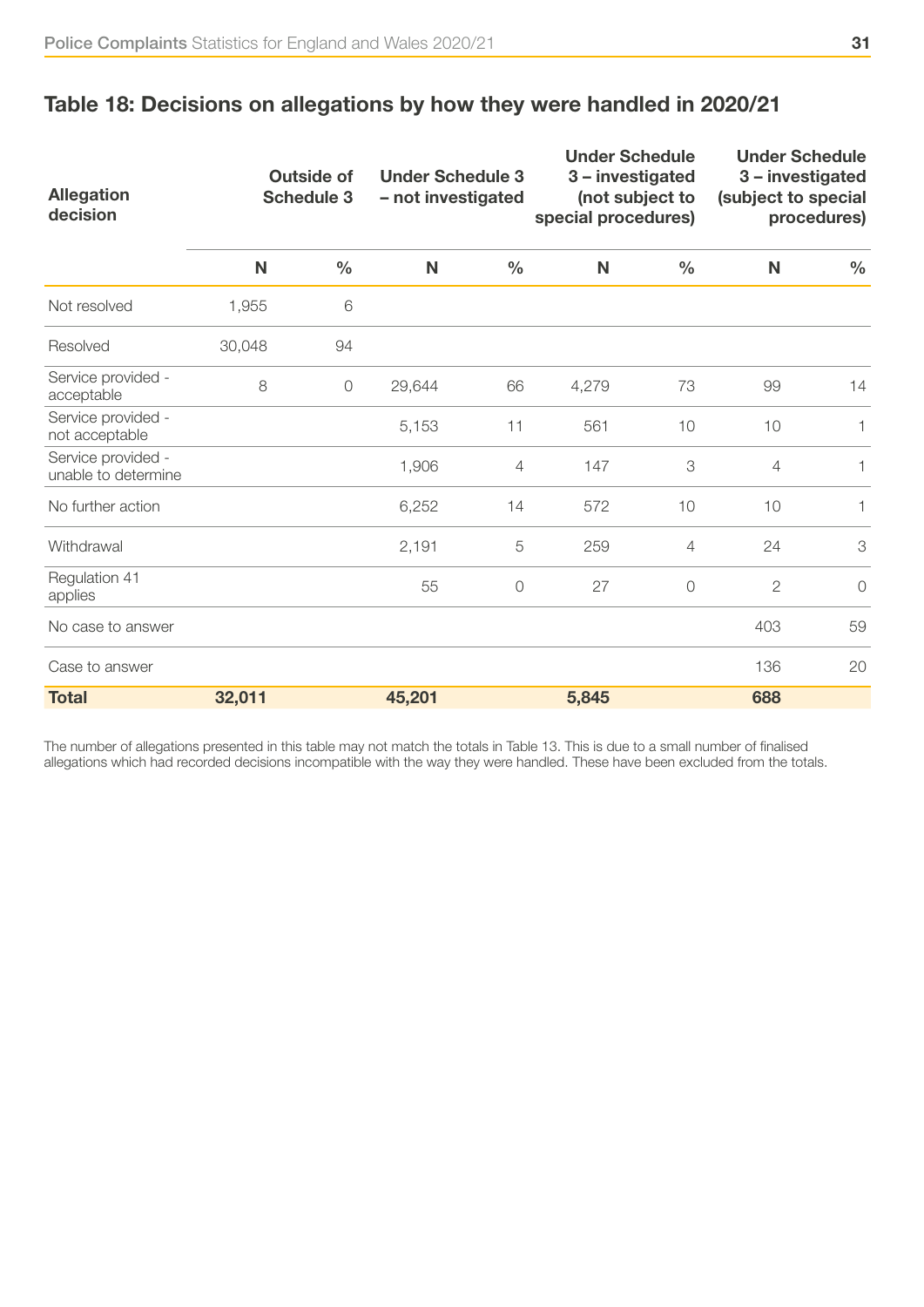## Table 19: Number of complaint cases finalised in 2020/21

|                           | <b>Outside of</b><br><b>Schedule 3</b> | <b>Under</b><br><b>Schedule 3</b> | <b>Total number of</b> |
|---------------------------|----------------------------------------|-----------------------------------|------------------------|
| <b>Police force</b>       | N                                      | N                                 | complaint cases<br>N   |
| Avon And Somerset         | 906                                    | 803                               | 1,709                  |
| Bedfordshire              | n/a                                    | 260                               | 260                    |
| <b>British Transport</b>  | 73                                     | 17                                | 90                     |
| Cambridgeshire            | n/a                                    | 241                               | 241                    |
| Cheshire                  | 978                                    | 582                               | 1,560                  |
| City of London            | 276                                    | 281                               | 557                    |
| Cleveland                 | 1,247                                  | 345                               | 1,592                  |
| Cumbria                   | 651                                    | 186                               | 837                    |
| Derbyshire                | 572                                    | 444                               | 1,016                  |
| Devon And Cornwall        | 589                                    | 206                               | 795                    |
| Dorset                    | 340                                    | 274                               | 614                    |
| Durham                    | 643                                    | 234                               | 877                    |
| Dyfed-Powys               | 274                                    | 352                               | 626                    |
| <b>Essex</b>              | 262                                    | 886                               | 1,148                  |
| Gloucestershire           | 626                                    | 305                               | 931                    |
| <b>Greater Manchester</b> | 362                                    | 1,212                             | 1,574                  |
| Gwent                     | 545                                    | 94                                | 639                    |
| Hampshire                 | 390                                    | 549                               | 939                    |
| Hertfordshire             | n/a                                    | 350                               | 350                    |
| Humberside                | 140                                    | 1,111                             | 1,251                  |
| Kent                      | 2,376                                  | 665                               | 3,041                  |
| Lancashire                | 709                                    | 427                               | 1,136                  |
| Leicestershire            | 199                                    | 582                               | 781                    |
| Lincolnshire              | 278                                    | 545                               | 823                    |
| Merseyside                | 1,423                                  | 261                               | 1,684                  |
| Metropolitan              | 1,238                                  | 3,419                             | 4,657                  |
| Norfolk                   | 198                                    | 227                               | 425                    |
| North Wales               | 366                                    | 239                               | 605                    |
| North Yorkshire           | 102                                    | 139                               | 241                    |
| Northamptonshire          | 281                                    | 400                               | 681                    |
| Northumbria               | n/a                                    | 920                               | 920                    |
| Nottinghamshire           | 384                                    | 501                               | 885                    |
| South Wales               | 515                                    | 880                               | 1,395                  |
| South Yorkshire           | 224                                    | 531                               | 755                    |
| Staffordshire             | 877                                    | 294                               | 1,171                  |
| Suffolk                   | 129                                    | 176                               | 305                    |
| Surrey                    | 1,540                                  | 400                               | 1,940                  |
| <b>Sussex</b>             | 1,762                                  | 929                               | 2,691                  |
| <b>Thames Valley</b>      | 865                                    | 1,327                             | 2,192                  |
| Warwickshire              | 349                                    | 104                               | 453                    |
| West Mercia               | 582                                    | 339                               | 921                    |
| <b>West Midlands</b>      | 2,970                                  | 209                               | 3,179                  |
| West Yorkshire            | 1,558                                  | 672                               | 2,230                  |
| Wiltshire                 | 403                                    | 325                               | 728                    |
| <b>Total</b>              | 28,202                                 | 23,243                            | 51,445                 |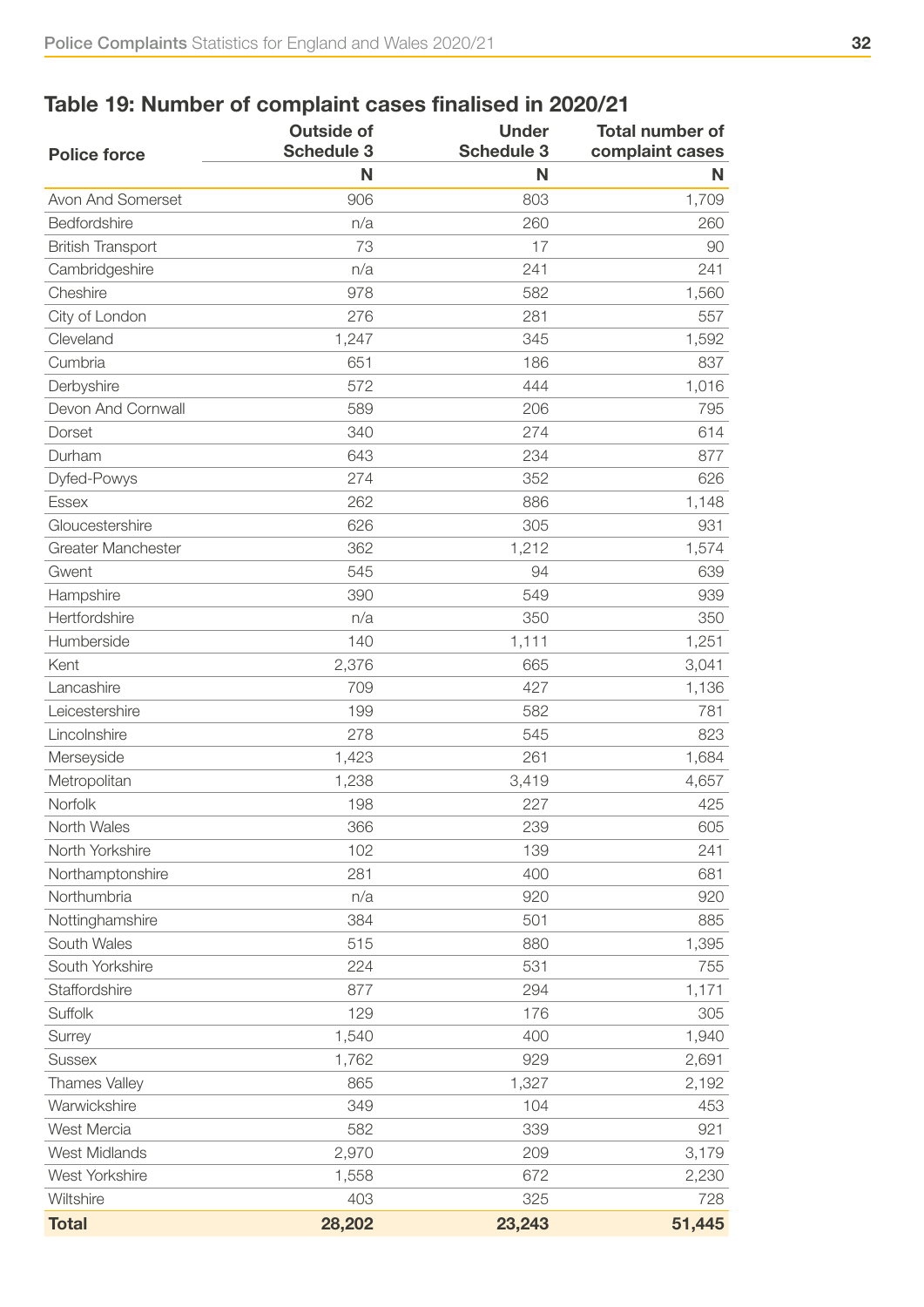#### Table 20: Time taken to finalise complaint cases in 2020/21

| <b>Police force</b>       | <b>Number of valid</b><br>complaint cases<br>finalised outside<br>of Schedule 3* | <b>Average number</b><br>of days to finalise<br>outside of<br><b>Schedule 3</b> | <b>Number of valid</b><br>complaint cases<br>finalised under<br>Schedule 3* | <b>Average number</b><br>of days to<br>finalise under<br><b>Schedule 3</b><br>(inc suspension) | <b>Average number</b><br>of days to finalise<br>under Schedule 3<br>(exc suspension) |
|---------------------------|----------------------------------------------------------------------------------|---------------------------------------------------------------------------------|-----------------------------------------------------------------------------|------------------------------------------------------------------------------------------------|--------------------------------------------------------------------------------------|
| Avon and Somerset         | 906                                                                              | 10                                                                              | 803                                                                         | 63                                                                                             | 62                                                                                   |
| Bedfordshire              | n/a                                                                              | n/a                                                                             | 260                                                                         | 88                                                                                             | 88                                                                                   |
| <b>British Transport</b>  | 73                                                                               | 12                                                                              | 17                                                                          | 14                                                                                             | 14                                                                                   |
| Cambridgeshire            | n/a                                                                              | n/a                                                                             | 241                                                                         | 84                                                                                             | 82                                                                                   |
| Cheshire                  | 977                                                                              | 11                                                                              | 582                                                                         | 37                                                                                             | 36                                                                                   |
| City of London            | 276                                                                              | 8                                                                               | 281                                                                         | 41                                                                                             | 40                                                                                   |
| Cleveland                 | 1247                                                                             | 32                                                                              | 345                                                                         | 95                                                                                             | 88                                                                                   |
| Cumbria                   | 651                                                                              | $\overline{9}$                                                                  | 186                                                                         | 53                                                                                             | 51                                                                                   |
| Derbyshire                | 572                                                                              | 21                                                                              | 444                                                                         | 85                                                                                             | 85                                                                                   |
| Devon and Cornwall        | 589                                                                              | 32                                                                              | 206                                                                         | 94                                                                                             | 90                                                                                   |
| Dorset                    | 340                                                                              | 26                                                                              | 274                                                                         | 64                                                                                             | 60                                                                                   |
| Durham                    | 643                                                                              | 10                                                                              | 234                                                                         | 70                                                                                             | 69                                                                                   |
| Dyfed-Powys               | 274                                                                              | 27                                                                              | 352                                                                         | 89                                                                                             | 87                                                                                   |
| <b>Essex</b>              | 262                                                                              | 19                                                                              | 886                                                                         | 63                                                                                             | 62                                                                                   |
| Gloucestershire           | 626                                                                              | 11                                                                              | 305                                                                         | 64                                                                                             | 62                                                                                   |
| <b>Greater Manchester</b> | 362                                                                              | 12                                                                              | 1212                                                                        | 65                                                                                             | 64                                                                                   |
| Gwent                     | 545                                                                              | 24                                                                              | 94                                                                          | 119                                                                                            | 118                                                                                  |
| Hampshire                 | 390                                                                              | 6                                                                               | 549                                                                         | 68                                                                                             | 68                                                                                   |
| Hertfordshire             | n/a                                                                              | n/a                                                                             | 350                                                                         | 96                                                                                             | 95                                                                                   |
| Humberside                | 140                                                                              | 8                                                                               | 1111                                                                        | 51                                                                                             | 49                                                                                   |
| Kent                      | 2376                                                                             | 29                                                                              | 665                                                                         | 87                                                                                             | 87                                                                                   |
| Lancashire                | 709                                                                              | 13                                                                              | 427                                                                         | 74                                                                                             | 73                                                                                   |
| Leicestershire            | 199                                                                              | 17                                                                              | 582                                                                         | 65                                                                                             | 63                                                                                   |
| Lincolnshire              | 278                                                                              | 5                                                                               | 545                                                                         | 76                                                                                             | 76                                                                                   |
| Merseyside                | 1423                                                                             | 25                                                                              | 261                                                                         | 83                                                                                             | 81                                                                                   |
| Metropolitan              | 1230                                                                             | 54                                                                              | 3411                                                                        | 91                                                                                             | 90                                                                                   |
| Norfolk                   | 198                                                                              | 38                                                                              | 227                                                                         | 81                                                                                             | 74                                                                                   |
| North Wales               | 366                                                                              | 12                                                                              | 239                                                                         | 51                                                                                             | 50                                                                                   |
| North Yorkshire           | 102                                                                              | 22                                                                              | 139                                                                         | 111                                                                                            | 111                                                                                  |
| Northamptonshire          | 281                                                                              | 12                                                                              | 400                                                                         | 83                                                                                             | 83                                                                                   |
| Northumbria               | n/a                                                                              | n/a                                                                             | 919                                                                         | 81                                                                                             | 80                                                                                   |
| Nottinghamshire           | 384                                                                              | 12                                                                              | 501                                                                         | 50                                                                                             | 48                                                                                   |
| South Wales               | 515                                                                              | 4                                                                               | 880                                                                         | 59                                                                                             | 58                                                                                   |
| South Yorkshire           | 224                                                                              | 37                                                                              | 531                                                                         | 72                                                                                             | 71                                                                                   |
| Staffordshire             | 877                                                                              | 23                                                                              | 294                                                                         | 70                                                                                             | 69                                                                                   |
| Suffolk                   | 129                                                                              | 38                                                                              | 176                                                                         | 84                                                                                             | 79                                                                                   |
| Surrey                    | 1540                                                                             | 23                                                                              | 400                                                                         | 66                                                                                             | 66                                                                                   |
| <b>Sussex</b>             | 1762                                                                             | 17                                                                              | 929                                                                         | 66                                                                                             | 64                                                                                   |
| <b>Thames Valley</b>      | 865                                                                              | 14                                                                              | 1327                                                                        | 73                                                                                             | 72                                                                                   |
| Warwickshire              | 349                                                                              | 28                                                                              | 104                                                                         | 69                                                                                             | 68                                                                                   |
| West Mercia               | 582                                                                              | 33                                                                              | 339                                                                         | 97                                                                                             | 96                                                                                   |
| <b>West Midlands</b>      | 2970                                                                             | 58                                                                              | 209                                                                         | 106                                                                                            | 105                                                                                  |
| West Yorkshire            | 1558                                                                             | 5                                                                               | 672                                                                         | 74                                                                                             | 72                                                                                   |
| Wiltshire                 | 403                                                                              | 34                                                                              | 325                                                                         | 67                                                                                             | 67                                                                                   |
| <b>Total</b>              | 28,193                                                                           | 25                                                                              | 23,234                                                                      | 73                                                                                             | 72                                                                                   |

\*The number of complaint cases presented in this table are only those with valid dates that are used in the calculation for the average number of days to finalise complaint cases. Therefore they may not match the actual number of finalised complaint cases presented in Table 19.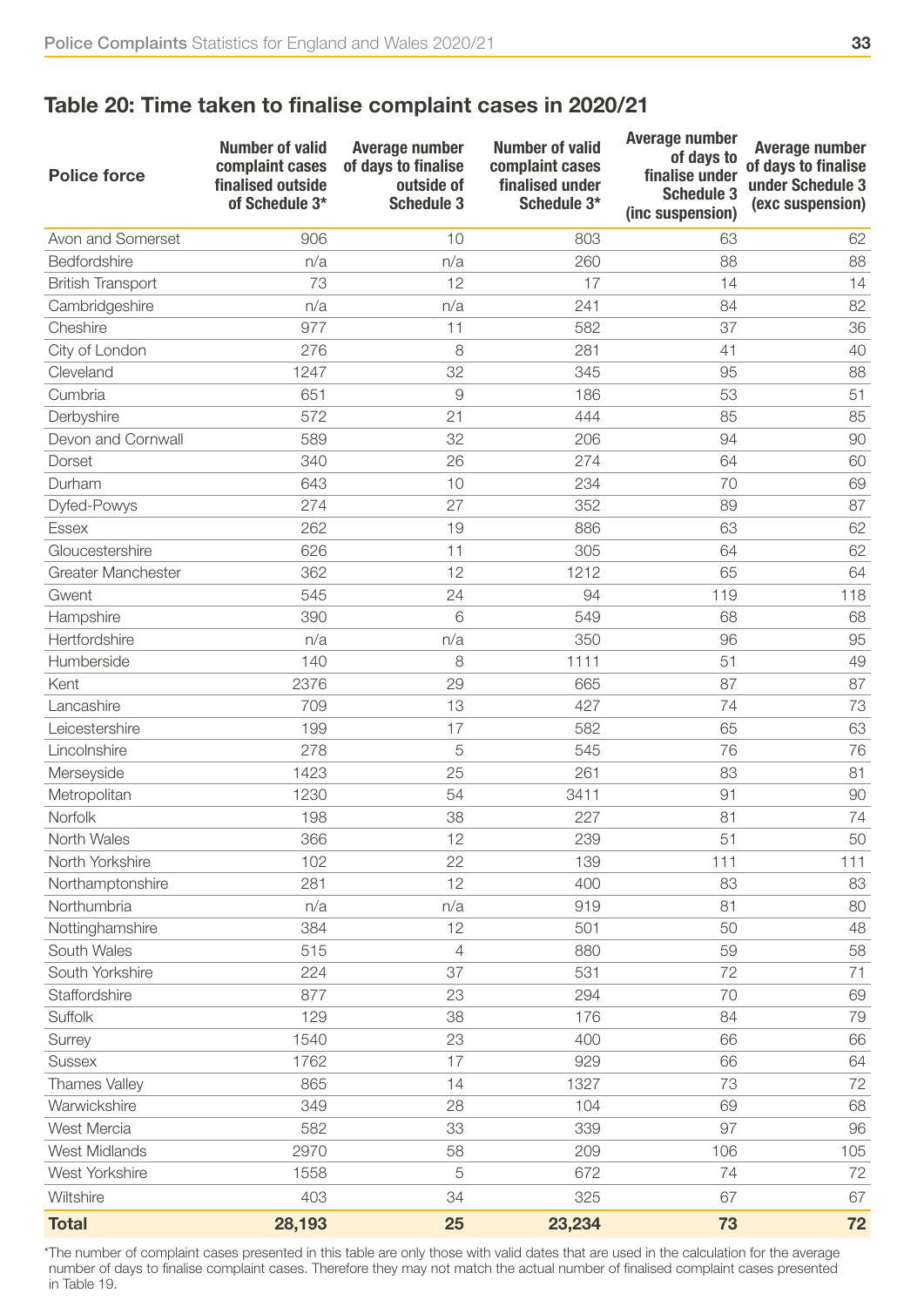### Table 21: Actions on complaint cases handled outside of Schedule 3 in 2020/21

| <b>Action</b>                | <b>Number</b> | As a % of complaint<br>cases finalised |
|------------------------------|---------------|----------------------------------------|
| Organisational learning      | 235           |                                        |
| Individual learning          | 722           | 3                                      |
| Learning from reflection     | 205           |                                        |
| Policy/procedure review      | 54            | $\Omega$                               |
| Goodwill gesture             | 144           |                                        |
| Apology                      | 2,000         |                                        |
| Debrief of original incident | 470           | 2                                      |
| <b>Explanation provided</b>  | 11,617        | 41                                     |
| No further action            | 8,793         | 31                                     |
|                              |               |                                        |

Actions are captured at allegation level and multiple actions can be selected on a single alleation. The figures in the table are based on complaint cases finalised in the year with at least one allegation that resulted in the corresponding action.

Not all of the available actions arising from the complaint handling are shown. The actions presented in the table are those that focus on putting the issue right and preventing it from happening again.

#### Table 22: Actions on complaint cases handled under Schedule 3 in 2020/21

| <b>Action</b>                                     | <b>Number</b> | As a % of complaint<br>cases finalised |
|---------------------------------------------------|---------------|----------------------------------------|
| Organisational learning                           | 456           | 2                                      |
| Individual learning                               | 1,218         | 5                                      |
| Learning from reflection                          | 516           | $\overline{2}$                         |
| Policy/procedure review                           | 48            | $\mathcal{O}$                          |
| Goodwill gesture                                  | 21            | $\Omega$                               |
| Apology                                           | 890           | $\overline{4}$                         |
| Debrief of original incident                      | 183           |                                        |
| <b>Explanation provided</b>                       | 5,602         | 24                                     |
| Referral to RPRP                                  | 815           | $\overline{4}$                         |
| Unsatisfactory Performance Procedure (UPP)        | 6             | $\Omega$                               |
| Misconduct proceedings                            | 18            | $\Omega$                               |
| Other actions following a case to answer decision | 7             | $\Omega$                               |
| Criminal proceedings                              | $\mathcal{O}$ |                                        |
| Other action                                      | 341           |                                        |
| No further action                                 | 13,279        | 57                                     |

Actions are captured at allegation level and multiple actions can be selected on a single alleation. The figures in the table are based on complaint cases finalised in the year with at least one allegation that resulted in the corresponding action.

Not all of the available actions arising from the complaint handling are shown. The actions presented in the table are those that focus on putting the issue right and preventing it from happening again.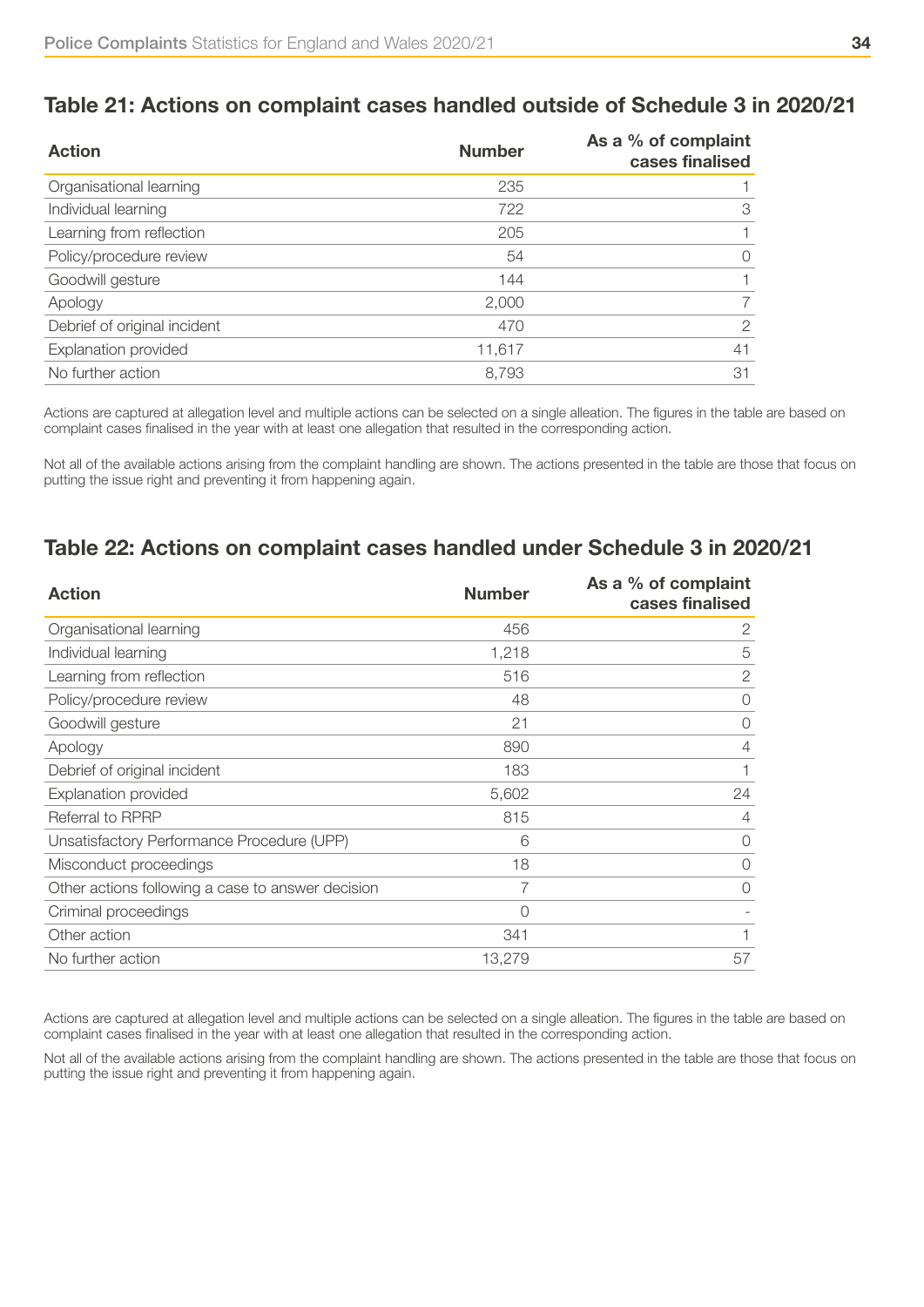# Table 23: Applications for a review received by local policing bodies in 2020/21

| <b>Police force</b>      |         | LPB reviews -<br>not investigated |                | <b>LPB reviews - investigation</b> |         |  |
|--------------------------|---------|-----------------------------------|----------------|------------------------------------|---------|--|
|                          | N       | $\frac{0}{0}$                     | N              | $\frac{0}{0}$                      | N       |  |
| Avon and Somerset        | 86      | 51                                | 84             | 49                                 | 170     |  |
| Bedfordshire             | 32      | 100                               | $\circ$        | $\circ$                            | 32      |  |
| <b>British Transport</b> | $\circ$ |                                   | $\overline{O}$ |                                    | $\circ$ |  |
| Cambridgeshire           | 30      | 91                                | 3              | $\Theta$                           | 33      |  |
| Cheshire                 | 69      | 99                                | $\mathbf 1$    | 1                                  | 70      |  |
| City of London           | 30      | 86                                | 5              | 14                                 | 35      |  |
| Cleveland                | 67      | 94                                | $\overline{4}$ | 6                                  | 71      |  |
| Cumbria                  | 40      | 98                                | $\mathbf{1}$   | $\mathbf{2}$                       | 41      |  |
| Derbyshire               | 53      | 91                                | 5              | 9                                  | 58      |  |
| Devon and Cornwall       | 124     | 89                                | 16             | 11                                 | 140     |  |
| Dorset                   | 86      | 96                                | $\overline{4}$ | 4                                  | 90      |  |
| Durham                   | 31      | 100                               | $\bigcirc$     | $\circ$                            | 31      |  |
| Dyfed-Powys              | 59      | 92                                | 5              | 8                                  | 64      |  |
| <b>Essex</b>             | 111     | 98                                | $\mathbf{2}$   | 2                                  | 113     |  |
| Gloucestershire          | 54      | 100                               | 0              | $\circ$                            | 54      |  |
| Greater Manchester       | 226     | 100                               | $\mathbf 1$    | $\circ$                            | 227     |  |
| Gwent                    | 16      | 52                                | 15             | 48                                 | 31      |  |
| Hampshire                | 147     | 100                               | $\circ$        | $\circ$                            | 147     |  |
| Hertfordshire            | 39      | 95                                | $\mathbf{2}$   | 5                                  | 41      |  |
| Humberside               | 92      | 95                                | 5              | 5                                  | 97      |  |
| Kent                     | 119     | 94                                | $\overline{7}$ | 6                                  | 126     |  |
| Lancashire               | 123     | 100                               | $\bigcirc$     | $\overline{O}$                     | 123     |  |
| Leicestershire           | 94      | 100                               | $\overline{O}$ | $\circ$                            | 94      |  |
| Lincolnshire             | 54      | 100                               | 0              | $\Omega$                           | 54      |  |
| Merseyside               | 36      | 82                                | 8              | 18                                 | 44      |  |
| Metropolitan             | 105     | 16                                | 546            | 84                                 | 651     |  |
| Norfolk                  | 49      | 98                                | 1              | 2                                  | 50      |  |
| North Wales              | 38      | 88                                | 5              | 12                                 | 43      |  |
| North Yorkshire          | 3       | $\overline{7}$                    | 43             | 93                                 | 46      |  |
| Northamptonshire         | 64      | 93                                | 5              | 7                                  | 69      |  |
| Northumbria              | 57      | 44                                | 73             | 56                                 | 130     |  |
| Nottinghamshire          | 47      | 82                                | 10             | 18                                 | 57      |  |
| South Wales              | 123     | 95                                | 7              | 5                                  | 130     |  |
| South Yorkshire          | 112     | 99                                | 1              | 1                                  | 113     |  |
| Staffordshire            | 65      | 93                                | 5              | 7                                  | 70      |  |
| Suffolk                  | 24      | 96                                | $\mathbf{1}$   | $\overline{4}$                     | 25      |  |
| Surrey                   | 119     | 98                                | 3              | $\overline{2}$                     | 122     |  |
| <b>Sussex</b>            | 195     | 98                                | 3              | $\overline{2}$                     | 198     |  |
| Thames Valley            | 169     | 54                                | 142            | 46                                 | 311     |  |
| Warwickshire             | 15      | 47                                | 17             | 53                                 | 32      |  |
| West Mercia              | 23      | 24                                | 74             | 76                                 | 97      |  |
| West Midlands            | 24      | 69                                | 11             | 31                                 | 35      |  |
| West Yorkshire           | 143     | 95                                | $\overline{7}$ | 5                                  | 150     |  |
| Wiltshire                | 31      | 100                               | $\mathsf O$    | $\circ$                            | 31      |  |
| <b>Total</b>             | 3,224   | 74                                | 1,122          | 26                                 | 4,346   |  |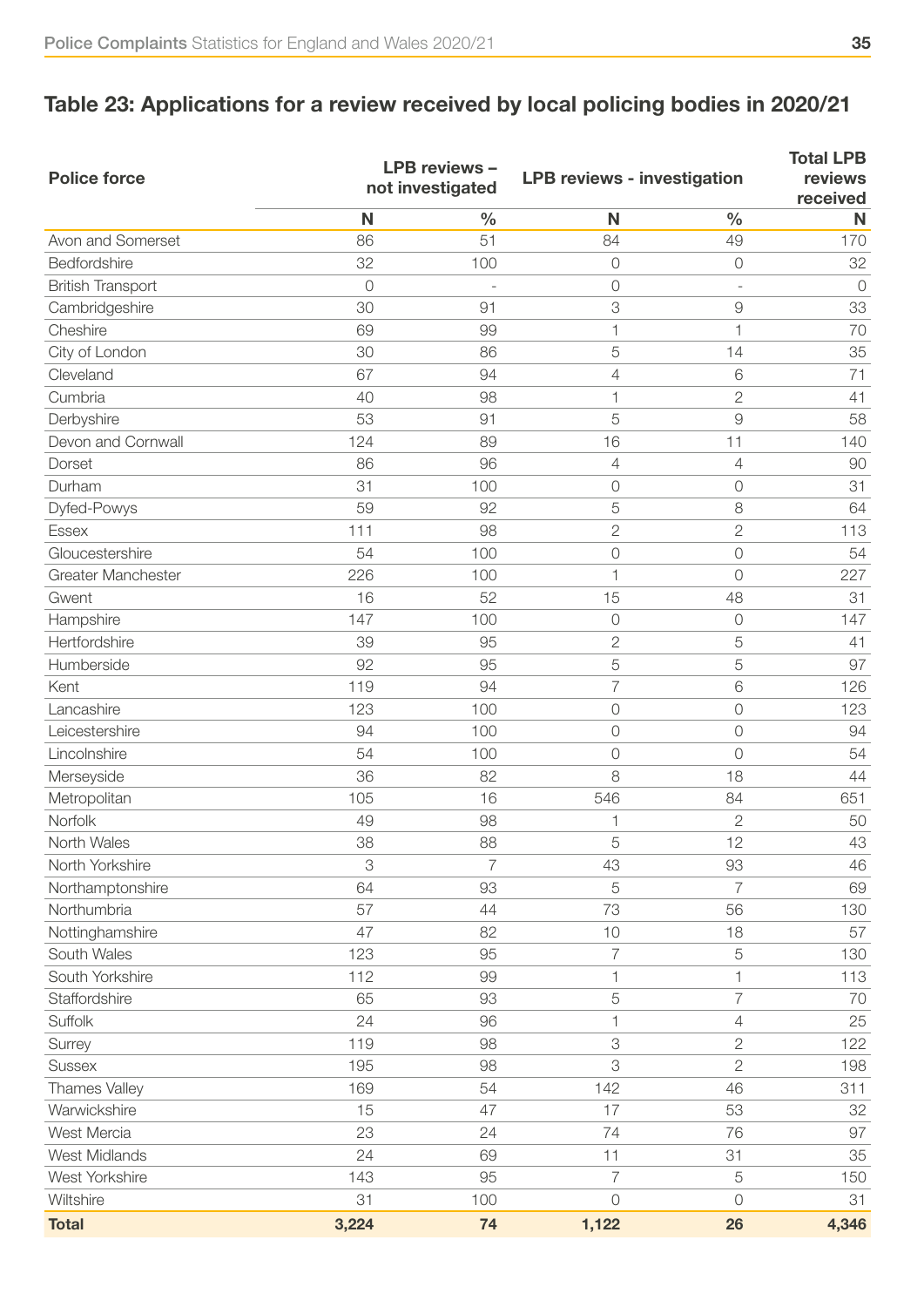| Table 24: Outcome of reviews completed by LPBs in 2020/21 |  |  |  |  |
|-----------------------------------------------------------|--|--|--|--|
|-----------------------------------------------------------|--|--|--|--|

|                           |                        | LPB reviews - not investigated                        |                                     |                                | <b>LPB reviews - investigation</b>                    |                                                       |  |
|---------------------------|------------------------|-------------------------------------------------------|-------------------------------------|--------------------------------|-------------------------------------------------------|-------------------------------------------------------|--|
| <b>Police force</b>       | <b>Valid completed</b> | <b>Outcome not</b><br>reasonable and<br>proportionate | <b>Outcome not</b><br>proportionate | reasonable and Valid completed | <b>Outcome not</b><br>reasonable and<br>proportionate | <b>Outcome not</b><br>reasonable and<br>proportionate |  |
|                           | N                      | N                                                     | %                                   | N                              | N                                                     | $\%$                                                  |  |
| Avon and Somerset         | 80                     | 13                                                    | 16                                  | 80                             | 23                                                    | 29                                                    |  |
| Bedfordshire              | 29                     | $\mathbf{2}$                                          | 7                                   | $\circ$                        | $\overline{0}$                                        |                                                       |  |
| <b>British Transport</b>  | 0                      | $\bigcirc$                                            | $\bar{a}$                           | 0                              | 0                                                     |                                                       |  |
| Cambridgeshire            | 26                     | $\bigcirc$                                            | $\bigcirc$                          | 3                              | $\bigcirc$                                            | $\bigcirc$                                            |  |
| Cheshire                  | 35                     | 1                                                     | 3                                   | 1                              | 0                                                     | $\Omega$                                              |  |
| City of London            | 25                     | 10                                                    | 40                                  | 4                              | 1                                                     | 25                                                    |  |
| Cleveland                 | 41                     | 6                                                     | 15                                  | 4                              | $\mathbf{2}$                                          | 50                                                    |  |
| Cumbria                   | 38                     | 5                                                     | 13                                  | $\bigcirc$                     | 0                                                     |                                                       |  |
| Derbyshire                | 27                     | 7                                                     | 26                                  | 3                              | 1                                                     | 33                                                    |  |
| Devon and Cornwall        | 61                     | 21                                                    | 34                                  | 6                              | 1                                                     | 17                                                    |  |
| Dorset                    | 49                     | 8                                                     | 16                                  | $\mathbf 1$                    | $\overline{O}$                                        | $\bigcirc$                                            |  |
| Durham                    | 25                     | 0                                                     | 0                                   | $\bigcirc$                     | 0                                                     |                                                       |  |
| Dyfed-Powys               | 45                     | 13                                                    | 29                                  | 3                              | $\bigcirc$                                            | $\bigcirc$                                            |  |
| Essex                     | 18                     | $\Omega$                                              | $\Omega$                            | $\mathbf{1}$                   | 0                                                     | $\bigcirc$                                            |  |
| Gloucestershire           | 48                     | 10                                                    | 21                                  | $\bigcirc$                     | 0                                                     |                                                       |  |
| <b>Greater Manchester</b> | 99                     | 25                                                    | 25                                  | $\bigcirc$                     | 0                                                     |                                                       |  |
| Gwent                     | 11                     | 3                                                     | 27                                  | $\mathcal{G}$                  | $\circ$                                               | $\bigcirc$                                            |  |
| Hampshire                 | 102                    | 10                                                    | 10                                  | $\bigcirc$                     | 0                                                     |                                                       |  |
| Hertfordshire             | 33                     | 3                                                     | $\Theta$                            | 1                              | 0                                                     | $\bigcirc$                                            |  |
| Humberside                | 91                     | 24                                                    | 26                                  | 5                              | 1                                                     | 20                                                    |  |
| Kent                      | 74                     | 5                                                     | $\overline{7}$                      | $\overline{7}$                 | $\overline{2}$                                        | 29                                                    |  |
| Lancashire                | 56                     | $\overline{4}$                                        | $\overline{7}$                      | $\bigcirc$                     | $\bigcirc$                                            |                                                       |  |
| Leicestershire            | 39                     | $\mathbf{2}$                                          | 5                                   | 0                              | 0                                                     |                                                       |  |
| Lincolnshire              | 25                     | 3                                                     | 12                                  | 0                              | 0                                                     |                                                       |  |
| Merseyside                | 32                     | 10                                                    | 31                                  | 8                              | 3                                                     | 38                                                    |  |
| Metropolitan              | 58                     | 10                                                    | 17                                  | 117                            | 32                                                    | 27                                                    |  |
| Norfolk                   | 37                     | 6                                                     | 16                                  | 1                              | 0                                                     | $\circ$                                               |  |
| North Wales               | 32                     | 5                                                     | 16                                  | $\mathbf{2}$                   | 1                                                     | 50                                                    |  |
| North Yorkshire           | 1                      | 0                                                     | 0                                   | 12                             | $\bigcirc$                                            | 0                                                     |  |
| Northamptonshire          | 57                     | 6                                                     | 11                                  | 5                              | 0                                                     | $\bigcirc$                                            |  |
| Northumbria               | 46                     | $\overline{4}$                                        | $\Theta$                            | 65                             | 15                                                    | 23                                                    |  |
| Nottinghamshire           | 39                     | $\Theta$                                              | 23                                  | $\Theta$                       | $\overline{O}$                                        | $\bigcirc$                                            |  |
| South Wales               | 85                     | 12                                                    | 14                                  | 5                              | 1                                                     | 20                                                    |  |
| South Yorkshire           | 49                     | $\mathbf{2}$                                          | $\overline{4}$                      | 1                              | $\bigcirc$                                            | 0                                                     |  |
| Staffordshire             | 39                     | $\mathbf{2}$                                          | 5                                   | $\sqrt{2}$                     | $\bigcirc$                                            | $\bigcirc$                                            |  |
| Suffolk                   | 20                     | $\bigcirc$                                            | 0                                   | 1                              | 0                                                     | $\bigcirc$                                            |  |
| Surrey                    | 100                    | 6                                                     | 6                                   | $\bigcirc$                     | $\bigcirc$                                            |                                                       |  |
| <b>Sussex</b>             | 154                    | 17                                                    | 11                                  | 3                              | $\bigcirc$                                            | $\bigcirc$                                            |  |
| <b>Thames Valley</b>      | 67                     | $\overline{4}$                                        | 6                                   | 105                            | 4                                                     | $\overline{4}$                                        |  |
| Warwickshire              | 12                     | $\overline{2}$                                        | 17                                  | 13                             | 5                                                     | 38                                                    |  |
| West Mercia               | 19                     | $\overline{4}$                                        | 21                                  | 68                             | $\Theta$                                              | 13                                                    |  |
| West Midlands             | 21                     | 3                                                     | 14                                  | 7                              | $\ensuremath{\mathsf{3}}$                             | 43                                                    |  |
| West Yorkshire            | 139                    | 22                                                    | 16                                  | 5                              | 1                                                     | 20                                                    |  |
| Wiltshire                 | 21                     | 10                                                    | 48                                  | $\bigcirc$                     | $\bigcirc$                                            |                                                       |  |
| <b>Total</b>              | 2105                   | 309                                                   | 15                                  | 557                            | 105                                                   | 19                                                    |  |

Some reviews may be deemed 'invalid' and these have been excluded from the number of "valid completed" and the calculation for "% outcome not reasonable and proportionate".

Some caution is advised when looking at the percentage of reviews that found the complaint case outcome was not reasonable and proportionate due to the sometimes small number of reviews involved.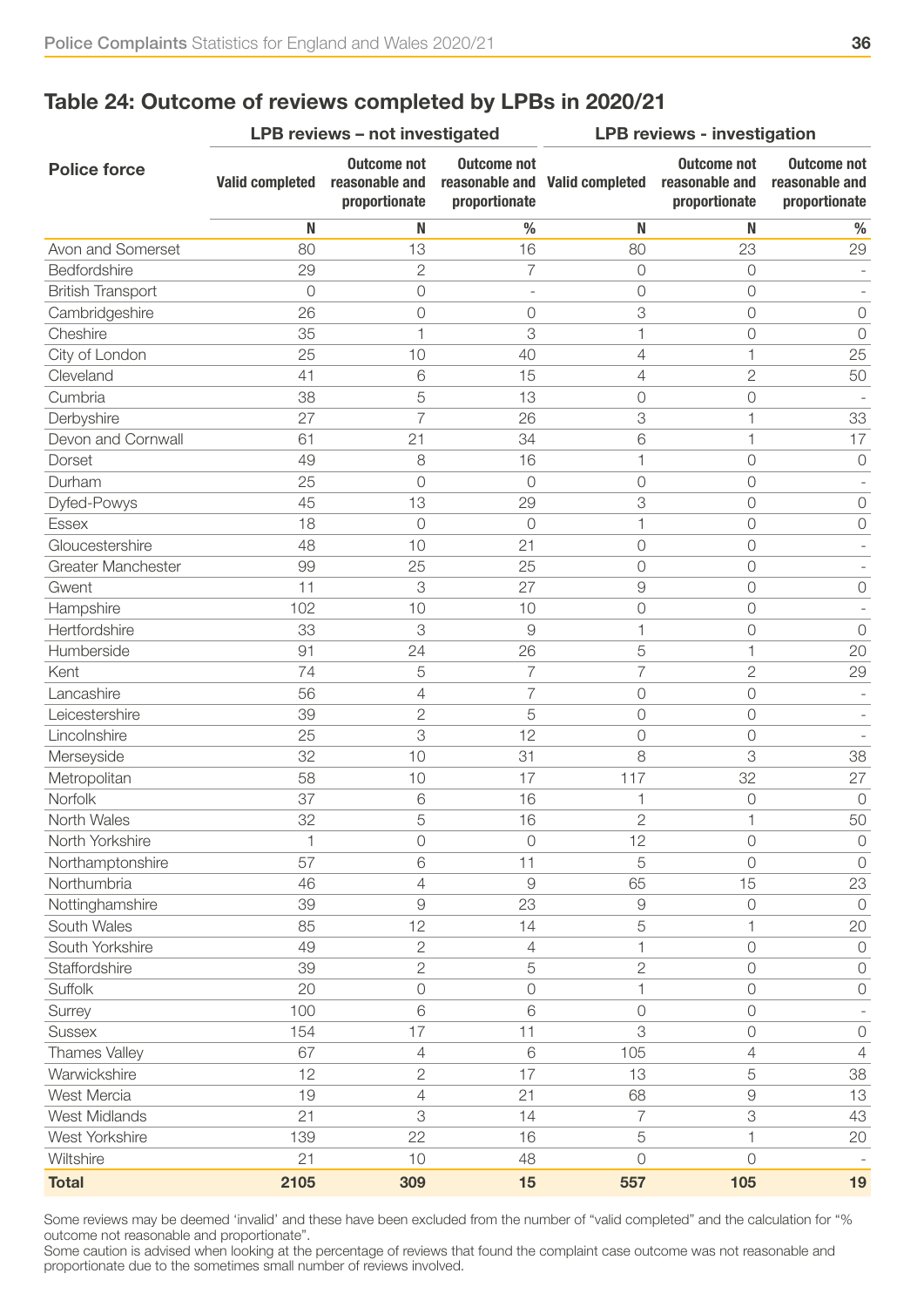# Table 25: Applications for a review received by the IOPC in 2020/21

| <b>Police force</b>      |                | IOPC reviews - not investigated | <b>IOPC reviews - investigation</b> | <b>Total</b>   |                |
|--------------------------|----------------|---------------------------------|-------------------------------------|----------------|----------------|
|                          | N              | $\frac{0}{0}$                   | N                                   | $\frac{0}{0}$  | $\mathbf N$    |
| Avon and Somerset        | 3              | 20                              | 12                                  | 80             | 15             |
| Bedfordshire             | $\mathbf{2}$   | $\overline{7}$                  | 27                                  | 93             | 29             |
| <b>British Transport</b> | $\bigcirc$     |                                 | $\circ$                             |                | $\circ$        |
| Cambridgeshire           | 3              | 25                              | $\Theta$                            | 75             | 12             |
| Cheshire                 | 8              | 57                              | 6                                   | 43             | 14             |
| City of London           | $\circ$        | $\mathcal{O}$                   | $\overline{2}$                      | 100            | $\overline{2}$ |
| Cleveland                | 1              | 50                              | $\mathbf{1}$                        | 50             | $\mathbf{2}$   |
| Cumbria                  | $\circ$        |                                 | $\circ$                             |                | $\circ$        |
| Derbyshire               |                | 14                              | 6                                   | 86             | $\overline{7}$ |
| Devon and Cornwall       | $\overline{2}$ | 100                             | $\circ$                             | $\overline{O}$ | $\overline{2}$ |
| Dorset                   | $\overline{2}$ | 67                              | $\mathbf 1$                         | 33             | 3              |
| Durham                   | 5              | 22                              | 18                                  | 78             | 23             |
| Dyfed-Powys              | 20             | 100                             | $\circ$                             | $\bigcirc$     | 20             |
| <b>Essex</b>             | $\mathbf{2}$   | 6                               | 29                                  | 94             | 31             |
| Gloucestershire          | 5              | 100                             | $\bigcirc$                          | $\circ$        | 5              |
| Greater Manchester       | 15             | 58                              | 11                                  | 42             | 26             |
| Gwent                    | $\overline{O}$ | $\circ$                         | $\mathbf 1$                         | 100            | $\mathbf{1}$   |
| Hampshire                | 27             | 84                              | 5                                   | 16             | 32             |
| Hertfordshire            | 4              | 14                              | 24                                  | 86             | 28             |
| Humberside               | 16             | 50                              | 16                                  | 50             | 32             |
| Kent                     | 11             | 41                              | 16                                  | 59             | 27             |
| Lancashire               | 16             | 64                              | $\Theta$                            | 36             | 25             |
| Leicestershire           | 16             | 80                              | $\overline{4}$                      | 20             | 20             |
| Lincolnshire             | 13             | 76                              | $\overline{4}$                      | 24             | 17             |
| Merseyside               | $\overline{2}$ | 25                              | 6                                   | 75             | 8              |
| Metropolitan             | 90             | 45                              | 108                                 | 55             | 198            |
| Norfolk                  | 17             | 71                              | $\overline{7}$                      | 29             | 24             |
| North Wales              | 21             | 84                              | 4                                   | 16             | 25             |
| North Yorkshire          | 0              | 0                               | $\mathbf{2}$                        | 100            | $\sqrt{2}$     |
| Northamptonshire         | 5              | 56                              | 4                                   | 44             | $\Theta$       |
| Northumbria              | 28             | 38                              | 46                                  | 62             | 74             |
| Nottinghamshire          | 8              | 36                              | 14                                  | 64             | 22             |
| South Wales              | 21             | 75                              | $\overline{7}$                      | 25             | 28             |
| South Yorkshire          | 17             | 68                              | $\,8\,$                             | 32             | 25             |
| Staffordshire            | 13             | 93                              | 1                                   | 7              | 14             |
| Suffolk                  | $\Theta$       | 64                              | 5                                   | 36             | 14             |
| Surrey                   | $\Theta$       | 41                              | 13                                  | 59             | 22             |
| <b>Sussex</b>            | $\bigcirc$     | $\bigcirc$                      | $\overline{4}$                      | 100            | $\overline{4}$ |
| Thames Valley            | $\overline{O}$ | $\bigcirc$                      | $\sqrt{2}$                          | 100            | $\sqrt{2}$     |
| Warwickshire             | $\overline{O}$ |                                 | $\circ$                             |                | $\circ$        |
| West Mercia              |                | 50                              | 1                                   | 50             | $\sqrt{2}$     |
| West Midlands            | $\overline{2}$ | 100                             | $\circ$                             | $\circ$        | $\mathbf 2$    |
| West Yorkshire           | 69             | 62                              | 42                                  | 38             | 111            |
| Wiltshire                | $\overline{7}$ | 70                              | 3                                   | 30             | 10             |
| <b>Total</b>             | 491            | 51                              | 478                                 | 49             | 969            |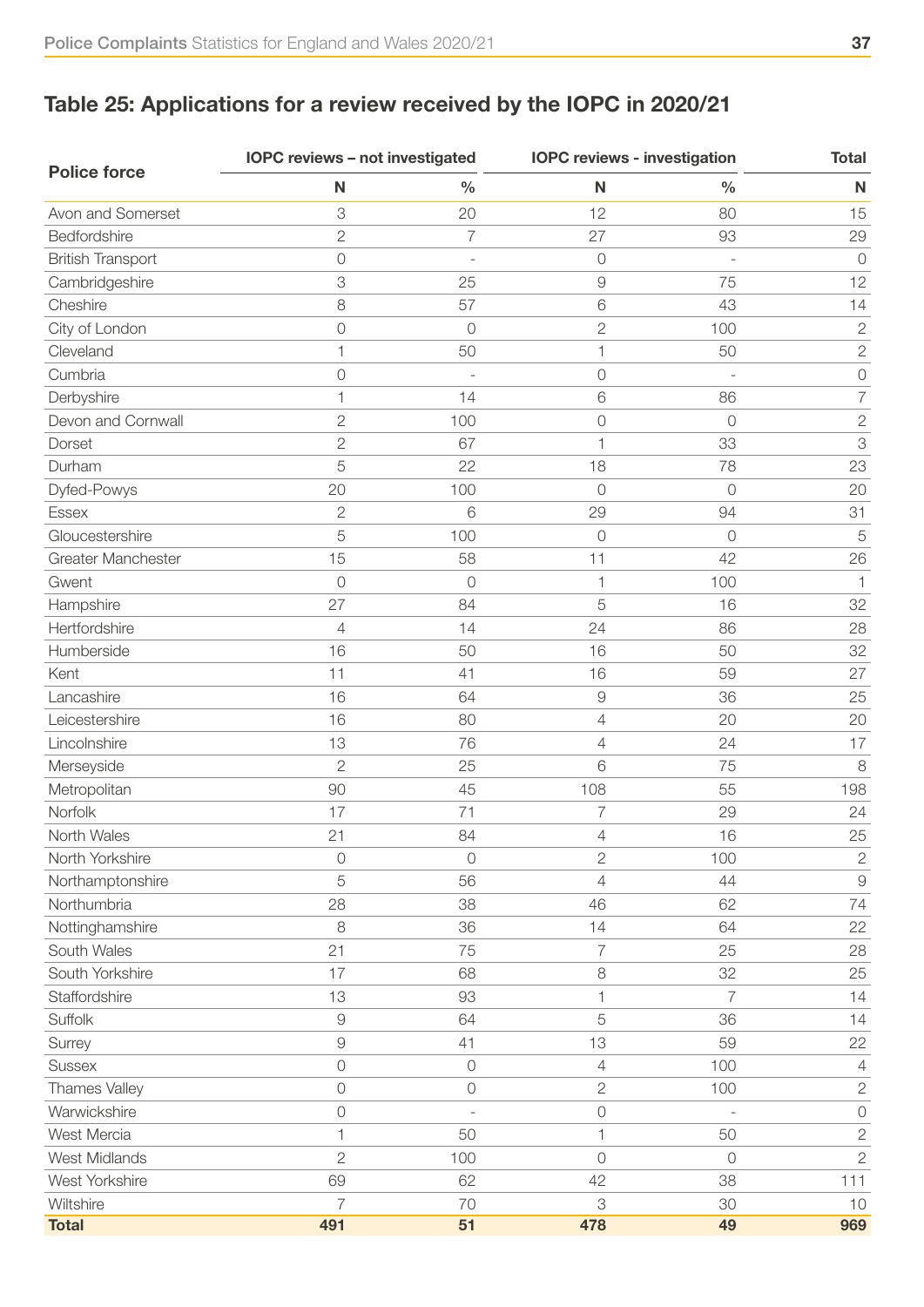#### Table 26: Outcome of reviews completed by the IOPC in 2020/21

|                           |                        | LPB reviews - not investigated                        |                                                       | <b>IOPC reviews - investigation</b> |                                                       |                                                       |
|---------------------------|------------------------|-------------------------------------------------------|-------------------------------------------------------|-------------------------------------|-------------------------------------------------------|-------------------------------------------------------|
| <b>Police force</b>       | <b>Valid completed</b> | <b>Outcome not</b><br>reasonable and<br>proportionate | <b>Outcome not</b><br>reasonable and<br>proportionate | <b>Valid completed</b>              | <b>Outcome not</b><br>reasonable and<br>proportionate | <b>Outcome not</b><br>reasonable and<br>proportionate |
|                           | N                      | N                                                     | %                                                     | N                                   | N                                                     | $\%$                                                  |
| Avon and Somerset         | 3                      | 1                                                     | 33                                                    | 6                                   | $\circ$                                               | $\circ$                                               |
| Bedfordshire              | 1                      | $\overline{O}$                                        | $\bigcirc$                                            | 15                                  | $\overline{4}$                                        | 27                                                    |
| <b>British Transport</b>  | $\Omega$               | 0                                                     |                                                       | $\circ$                             | 0                                                     |                                                       |
| Cambridgeshire            | 1                      | 1                                                     | 100                                                   | 4                                   | $\overline{2}$                                        | 50                                                    |
| Cheshire                  | 4                      | $\overline{O}$                                        | $\bigcirc$                                            | $\overline{2}$                      |                                                       | 50                                                    |
| City of London            | $\circ$                | $\bigcirc$                                            |                                                       | $\overline{2}$                      | 1                                                     | 50                                                    |
| Cleveland                 | 1                      | $\circ$                                               | 0                                                     | 1                                   | 1                                                     | 100                                                   |
| Cumbria                   | $\overline{O}$         | 0                                                     |                                                       | $\overline{O}$                      | $\overline{O}$                                        |                                                       |
| Derbyshire                | 1                      | 1                                                     | 100                                                   | 3                                   | 1                                                     | 33                                                    |
| Devon and Cornwall        | $\overline{2}$         | 0                                                     | 0                                                     | 0                                   | $\bigcirc$                                            |                                                       |
| Dorset                    |                        | $\circ$                                               | 0                                                     |                                     | $\circ$                                               | $\mathcal{O}$                                         |
| Durham                    | 4                      | $\mathbf{2}$                                          | 50                                                    | 13                                  | 5                                                     | 38                                                    |
| Dyfed-Powys               | 14                     | $\circ$                                               | $\overline{0}$                                        | $\overline{O}$                      | $\bigcirc$                                            |                                                       |
| <b>Essex</b>              | $\overline{2}$         | 1                                                     | 50                                                    | 18                                  | 5                                                     | 28                                                    |
| Gloucestershire           | 5                      | 3                                                     | 60                                                    | $\circ$                             | $\bigcirc$                                            |                                                       |
| <b>Greater Manchester</b> | 11                     | 4                                                     | 36                                                    | $\overline{2}$                      | $\overline{2}$                                        | 100                                                   |
| Gwent                     | $\circ$                | $\bigcirc$                                            |                                                       | $\bigcirc$                          | $\bigcirc$                                            |                                                       |
| Hampshire                 | 7                      | 4                                                     | 57                                                    | $\mathbf{2}$                        | $\bigcirc$                                            | $\Omega$                                              |
| Hertfordshire             | 5                      | $\circ$                                               | $\overline{0}$                                        | 15                                  | 6                                                     | 40                                                    |
| Humberside                | 10                     | $\overline{2}$                                        | 20                                                    | 11                                  | $\overline{4}$                                        | 36                                                    |
| Kent                      | 7                      | $\mathbf{2}$                                          | 29                                                    | 8                                   | $\overline{2}$                                        | 25                                                    |
| Lancashire                | 11                     | 5                                                     | 45                                                    | 5                                   | $\overline{2}$                                        | 40                                                    |
| Leicestershire            | 12                     | 3                                                     | 25                                                    | $\overline{2}$                      | $\bigcirc$                                            | $\circ$                                               |
| Lincolnshire              | 13                     | 1                                                     | 8                                                     | 4                                   | $\bigcirc$                                            | $\mathcal{O}$                                         |
| Merseyside                | $\mathbf 1$            | 1                                                     | 100                                                   | 5                                   | $\overline{2}$                                        | 40                                                    |
| Metropolitan              | 65                     | 22                                                    | 34                                                    | 53                                  | 17                                                    | 32                                                    |
| Norfolk                   | 12                     | 5                                                     | 42                                                    | 5                                   | $\bigcirc$                                            | $\bigcirc$                                            |
| North Wales               | 15                     | 5                                                     | 33                                                    | $\mathbf{2}$                        | $\sqrt{2}$                                            | 100                                                   |
| North Yorkshire           | $\circ$                | $\bigcirc$                                            |                                                       |                                     | $\circ$                                               | $\circ$                                               |
| Northamptonshire          | $\mathbf{2}$           | $\sqrt{2}$                                            | 100                                                   | $\mathbf{2}$                        | 1                                                     | 50                                                    |
| Northumbria               | 20                     | 6                                                     | 30                                                    | 29                                  | 5                                                     | 17                                                    |
| Nottinghamshire           | $\Theta$               | 5                                                     | 56                                                    | $\Theta$                            | $\mathbf 2$                                           | 22                                                    |
| South Wales               | 14                     | $\sqrt{2}$                                            | 14                                                    | 7                                   | 1                                                     | 14                                                    |
| South Yorkshire           | 16                     | 1                                                     | 6                                                     | 3                                   | 1                                                     | 33                                                    |
| Staffordshire             | 8                      | 3                                                     | 38                                                    |                                     |                                                       | 100                                                   |
| Suffolk                   | 7                      | 1                                                     | 14                                                    | $\overline{2}$                      | $\bigcirc$                                            | $\Omega$                                              |
| Surrey                    | 6                      | $\sqrt{2}$                                            | 33                                                    | $\overline{7}$                      | 1                                                     | 14                                                    |
| <b>Sussex</b>             | $\overline{O}$         | $\bigcirc$                                            | $\overline{a}$                                        | $\bigcirc$                          | $\bigcirc$                                            |                                                       |
| <b>Thames Valley</b>      | $\circ$                | $\bigcirc$                                            | $\bar{ }$                                             | 1                                   | 1                                                     | 100                                                   |
| Warwickshire              | $\circ$                | $\circ$                                               | $\overline{a}$                                        | $\circ$                             | $\bigcirc$                                            |                                                       |
| West Mercia               |                        | $\bigcirc$                                            | 0                                                     | $\bigcirc$                          | $\bigcirc$                                            |                                                       |
| <b>West Midlands</b>      | $\overline{2}$         | $\overline{O}$                                        | $\Omega$                                              | 0                                   | 0                                                     |                                                       |
| West Yorkshire            | 54                     | 24                                                    | 44                                                    | 28                                  | 16                                                    | 57                                                    |
| Wiltshire                 | 5                      | $\overline{2}$                                        | 40                                                    | $\overline{2}$                      | $\overline{2}$                                        | 100                                                   |
| <b>Total</b>              | 352                    | $111$                                                 | 32                                                    | 271                                 | 88                                                    | 32                                                    |

Some reviews may be deemed 'invalid' and these have been excluded from the number of "valid completed" and the calculation for "% outcome not reasonable and proportionate".

Some caution is advised when looking at the percentage of reviews that found the complaint case outcome was not reasonable and proportionate due to the sometimes small number of reviews involved.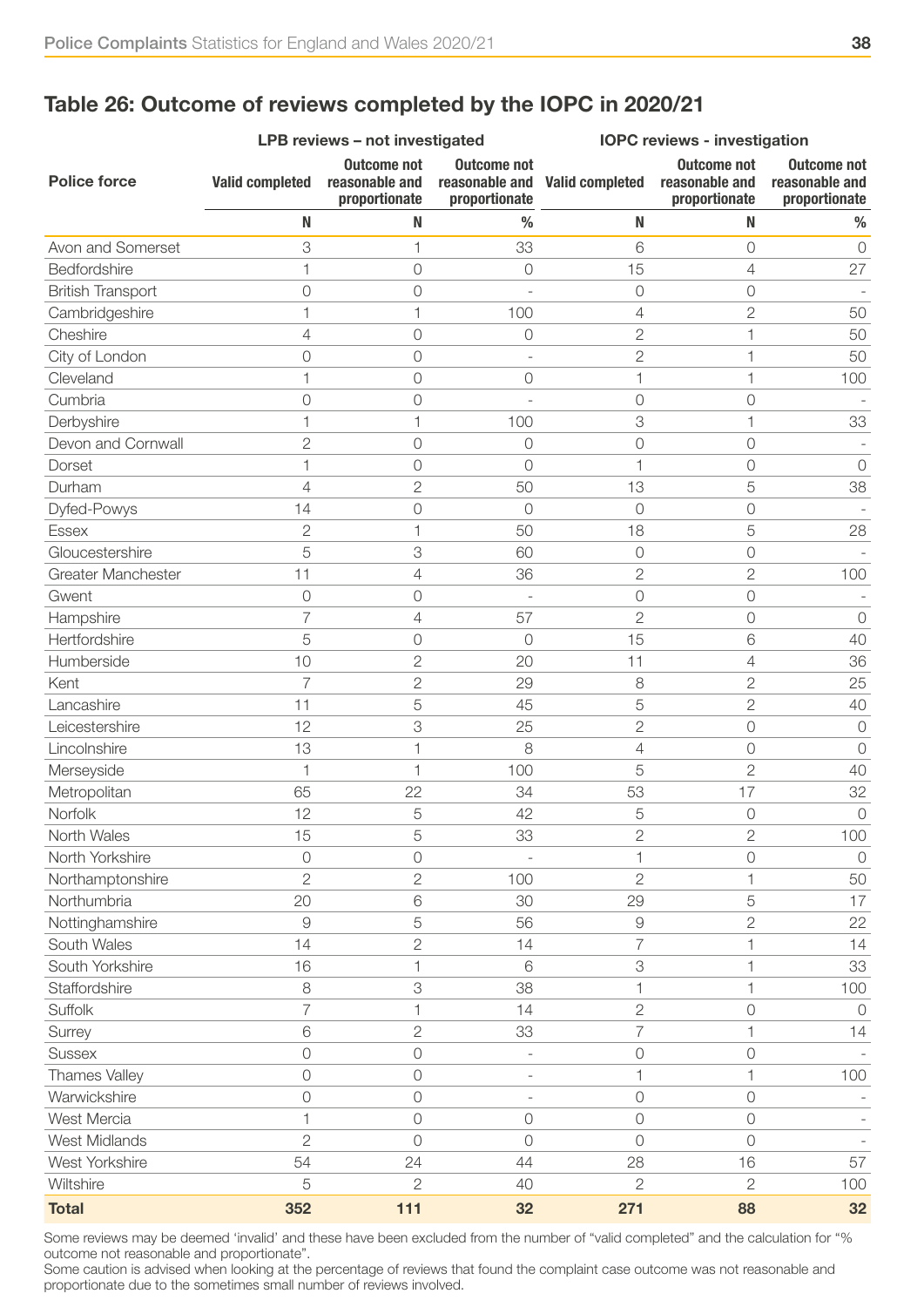# <span id="page-38-0"></span>**Glossary**

#### Allegation

This describes what is being complained about. An allegation is made by someone defined as a complainant under the *[Police Reform Act 2002](https://www.legislation.gov.uk/ukpga/2002/30/contents)* (see 'complainant'). An allegation may be made by one or more complainants about the service they received from a police force. It may, for example, be about force-wide crime initiatives, the organisation of policing resources or general policing standards. However, it can also be about the conduct of any person serving with the police.

A complaint case may involve more than one allegation. For example, a person may allege that an officer pushed them and was rude to them. This would be logged as two separate allegations forming one complaint case. Each allegation is logged against a specific category (a full list of the allegation categories and their definitions can be found in the IOPC's [Guidance on capturing data](https://www.policeconduct.gov.uk/complaints-reviews-and-appeals/statutory-guidance)  [about police complaints](https://www.policeconduct.gov.uk/complaints-reviews-and-appeals/statutory-guidance)).

#### Appropriate authority [\(Section 29, Police Reform Act 2002](https://www.legislation.gov.uk/ukpga/2002/30/contents))

The organisation that is responsible for assessing how to deal with a complaint. For example – whether it can be handled locally or reaches the criteria for referral to the IOPC. The appropriate authority may be the chief officer of the police force or the Police and Crime Commissioner for the force. If a complaint investigation finds someone has a case to answer for misconduct, the appropriate authority is responsible for arranging any misconduct proceedings. If you make a complaint, the appropriate authority for your case will contact you.

#### **Complainant**

A person who makes a complaint about the conduct of someone serving with the police or about a police force. The law sets out the circumstances that need to exist for someone to make a complaint (see section 5.6 of the [IOPC Statutory guidance on the police](https://www.policeconduct.gov.uk/sites/default/files/Documents/statutoryguidance/2020_statutory_guidance_english.pdf)  [complaints system](https://www.policeconduct.gov.uk/sites/default/files/Documents/statutoryguidance/2020_statutory_guidance_english.pdf)).

#### Complaint

A complaint is any expression of dissatisfaction raised by or on behalf of a member of the public to a police force. A complaint does not have to be made in writing and does not have to state explicitly that it is a complaint.

#### Complaint case

A complaint may involve more than one allegation. The allegation/s may be made by one or more complainants, against one or more persons serving with the police. 'Complaint case' refers to all the allegations and complainants connected with a complaint.

#### Directed investigation

An investigation conducted by the appropriate authority under the direction and control of the IOPC. The IOPC directs the investigation by appointing an investigator and setting out its scope and investigative strategy. The IOPC controls the investigation by reviewing the policy books, confirming the investigation has met the terms of reference and making the decisions at the end of the case.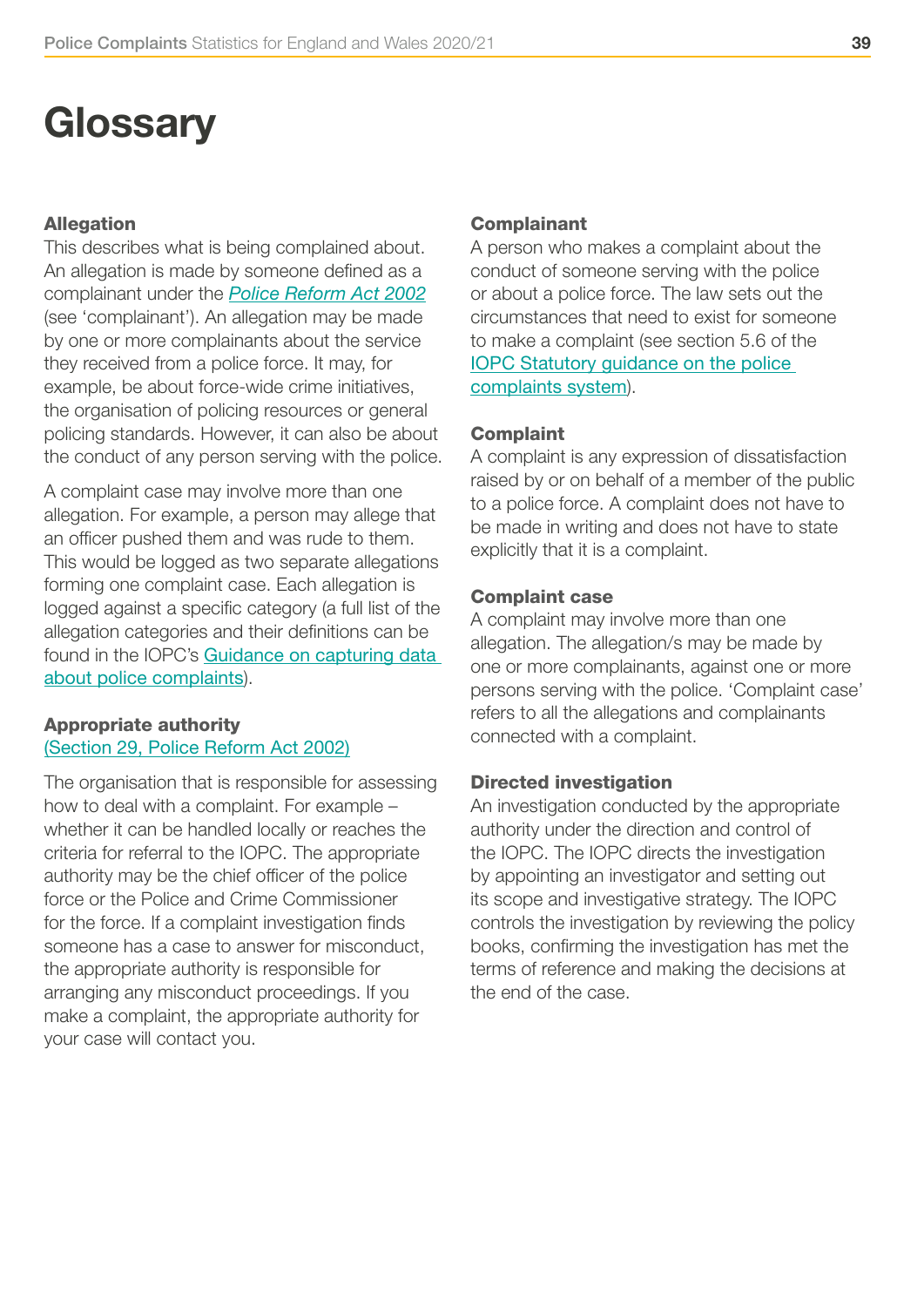#### <span id="page-39-0"></span>Independent investigation

An investigation carried out by IOPC staff ([Paragraph 19, Schedule 3,](https://www.legislation.gov.uk/ukpga/2002/30/contents) *Police Reform [Act 2002](https://www.legislation.gov.uk/ukpga/2002/30/contents)*).

An independent investigation is often used for the most serious incidents and/or those with the greatest public interest. For example, incidents that cause the greatest level of public concern, have a high potential to impact on communities, or have serious implications for the reputation of the police service.

#### Local investigation

An investigation carried out by the appropriate authority on its own behalf ([Paragraph 16,](https://www.legislation.gov.uk/ukpga/2002/30/contents)  Schedule 3, *[Police Reform Act 2002](https://www.legislation.gov.uk/ukpga/2002/30/contents)*).

#### Local policing body

The body responsible for all policing in their area. It holds the chief constable and the force to account. This is a collective term for:

- Police and Crime Commissioners
- the Mayor's Office for Policing and Crime (for the Metropolitan Police Service district)
- the Common Council (for the City of London police area) (Section 101, *[Police Act 1996](https://www.legislation.gov.uk/ukpga/1996/16/contents)*)

#### Reflective practice review process (RPRP)

This focuses on putting an issue right and preventing it from happening again by encouraging those involved to reflect on their actions and learn from them. It is not a disciplinary process or a disciplinary outcome.

#### **Review**

Where a complaint has been recorded under Schedule 3 to the *[Police Reform Act 2002](https://www.legislation.gov.uk/ukpga/2002/30/contents)*, the complainant has a right to apply for a review of the outcome of the complaint. The review will consider whether the outcome of the handling of the complaint is reasonable and proportionate. It will uphold the review where the relevant review body finds that the outcome of the complaint is not reasonable and proportionate. This applies whether the complaint has been investigated or handled in another way.

#### Special procedures

Special procedures only apply to investigations of complaints about a member of a police force or a special constable. In the case of any other person, the investigator must adhere to the relevant policies and procedures for investigating allegations of any form of misconduct.

Investigators must apply special procedures:

- in a complaint investigation, when there is an indication a person being investigated may have committed a criminal offence or behaved in a manner that would justify disciplinary proceedings
- in all investigations into recordable conduct matters ([Paragraph 19A, Schedule 3,](https://www.legislation.gov.uk/ukpga/2002/30/contents) *Police [Reform Act 2002](https://www.legislation.gov.uk/ukpga/2002/30/contents)*)

#### Unsatisfactory performance procedure (UPP)

A series of steps used to improve someone's performance. It is used when a person was unable or failed to perform their role to a satisfactory level but did not breach the Standards of Professional Behaviour.